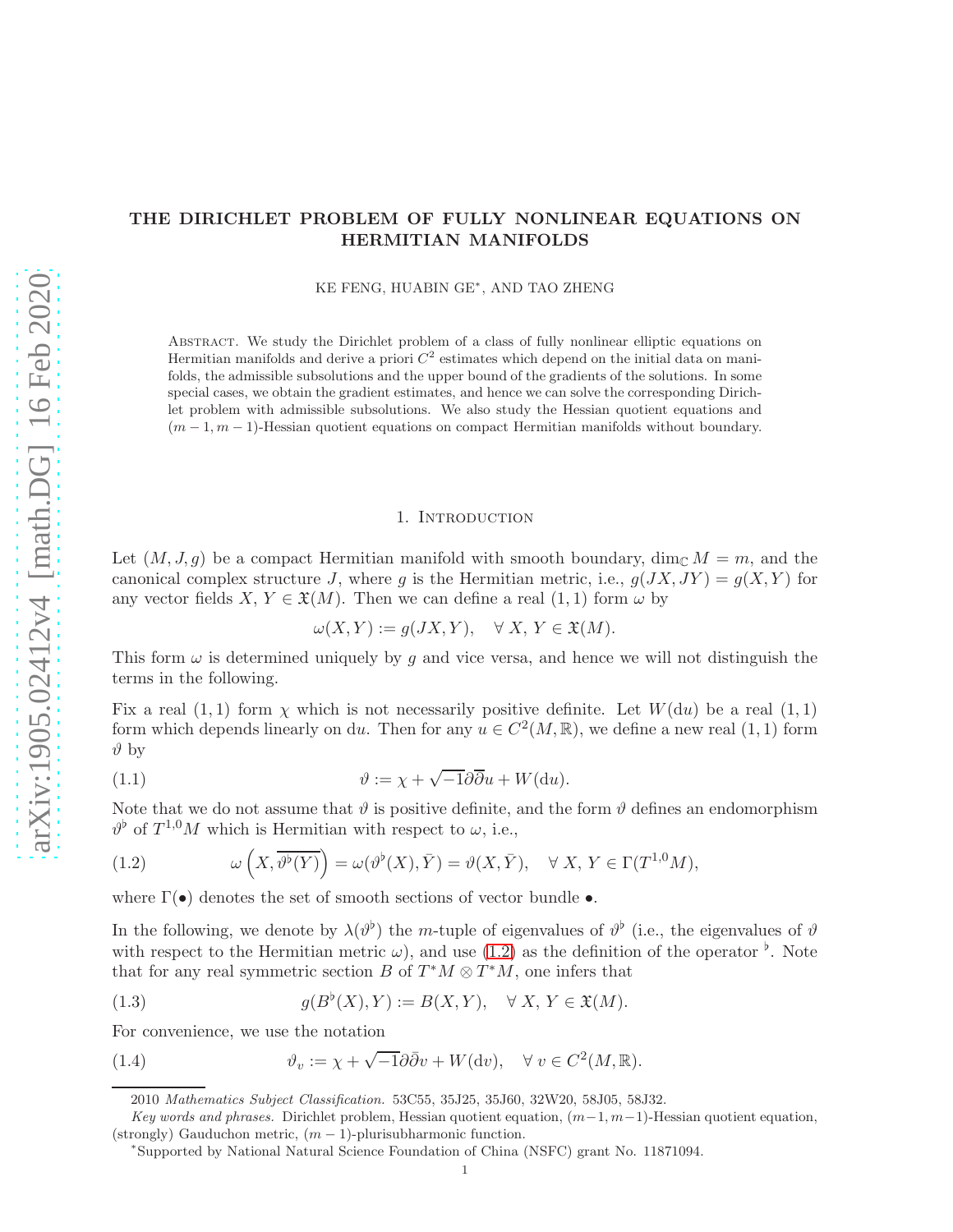Given  $h \in C^{\infty}(M,\mathbb{R})$  and  $\varphi \in C^{\infty}(\partial M,\mathbb{R})$ , we study the Dirichlet problem for  $\vartheta_u$  given by

<span id="page-1-4"></span>(1.5) 
$$
F(\vartheta_u^{\flat}) = f(\lambda(\vartheta_u^{\flat})) = h, \text{ on } M,
$$

<span id="page-1-5"></span>
$$
(1.6) \t\t u = \varphi, \t on \partial M,
$$

where  $W(du)$  has a special structure for later applications, and f is a smooth symmetric function of the eigenvalues of  $\vartheta_u^{\flat}$ .

The Dirichlet problem has been extensively studied since the work of Ivochkina [\[45\]](#page-43-0) and Caffarelli, Nirenberg & Spruck [\[8\]](#page-42-0); see for example [\[14,](#page-42-1) [32,](#page-43-1) [34,](#page-43-2) [64,](#page-44-0) [65,](#page-44-1) [37,](#page-43-3) [33,](#page-43-4) [47,](#page-43-5) [19,](#page-42-2) [68\]](#page-44-2). We refer to [\[48\]](#page-43-6) for recent progress and further references on this subject.

We suppose that f is defined on an open symmetric cone  $\Gamma \subsetneq \mathbb{R}^m$ , with vertex at the origin **0**, and that the cone  $\Gamma$  satisfies that  $\Gamma \supset \Gamma_m := \{(\lambda_1, \ldots, \lambda_m) \in \mathbb{R}^m : \lambda_j > 0, 1 \le j \le m\}$ . For instance, we take (see [\[53\]](#page-43-7))  $\Gamma$  as the standard k-positive cone  $\Gamma_k \subset \mathbb{R}^m$  given by

$$
\Gamma_k := \{ \lambda \in \mathbb{R}^m : \sigma_j(\lambda) > 0, \ j = 1, \cdots, k \}, \quad 1 \le k \le m,
$$

where  $\sigma_j$  is the j<sup>th</sup> elementary symmetric polynomial defined on  $\mathbb{R}^m$  given by

<span id="page-1-7"></span>
$$
\sigma_j(\lambda) = \sum_{1 \leq i_1 < \dots < i_j \leq m} \lambda_{i_1} \dots \lambda_{i_j}, \quad \forall \lambda = (\lambda_1, \dots, \lambda_m) \in \mathbb{R}^m, \quad 1 \leq j \leq m.
$$

The assumptions on the cone  $\Gamma$  also yield that (see [\[8\]](#page-42-0))

(1.7) 
$$
\Gamma \subset \Gamma_1 = \left\{ \lambda = (\lambda_1, \cdots, \lambda_m) \in \mathbb{R}^m : \sum_{j=1}^m \lambda_j > 0 \right\}.
$$

<span id="page-1-2"></span>In addition, f satisfies

- <span id="page-1-3"></span>(1) f is a concave function and  $f_j := \partial f / \partial \lambda_j > 0$  for any  $j = 1, \dots, m$ ;
- (2) there holds  $\sup_{\partial \Gamma} f < \inf_M h$ , where

$$
\sup_{\partial \Gamma} f := \sup_{\lambda' \in \partial \Gamma} \limsup_{\Gamma \ni \lambda \to \lambda'} f(\lambda);
$$

<span id="page-1-0"></span>(3) for any  $\sigma$  with  $\sigma < \sup_{\Gamma} f$  and  $\lambda \in \Gamma$ , we have

<span id="page-1-6"></span>
$$
\lim_{t \to +\infty} f(t\lambda) > \sigma.
$$

Given Assumption [\(3\)](#page-1-0), the concavity of f yields that (see for example  $[8]$ )

(1.8) 
$$
\sum_{i=1}^{m} f_i \lambda_i \geq 0.
$$

The complex setup is very different from the real analogy (see for example [\[35\]](#page-43-8)) because of two different types of Hessian of functions. For general  $W(du)$ , it seems hard to control  $|\nabla_p \nabla_q u|_g^2$ (see Section [2](#page-7-0) for the notations) for the second order estimate in the complex setup. To overcome this difficulty, we deal with some special  $W(\mathrm{d}u)$ . For this aim, we define a bijection

$$
T: \mathbb{R}^m \to \mathbb{R}^m, \quad \lambda = (\lambda_1, \cdots, \lambda_m) \mapsto \mu = (\mu_1, \cdots, \mu_m),
$$
  
where  $\mu_i = T_i(\lambda) = \frac{1}{m-1} \sum_{k \neq i} \lambda_k, 1 \leq i \leq m$ . If we can rewrite  $f$  as  
(1.9)  $f(\lambda) = \tilde{f}(T(\lambda)),$ 

where  $\tilde{f}$  defined on an open symmetric convex cone  $\tilde{\Gamma} \subsetneq \mathbb{R}^m$  containing  $\Gamma_m$  satisfies

<span id="page-1-1"></span>(1)  $\tilde{f}$  is a concave function and  $\tilde{f}_j := \partial \tilde{f}/\partial \mu_j > 0$  for each  $j = 1, \dots, m;$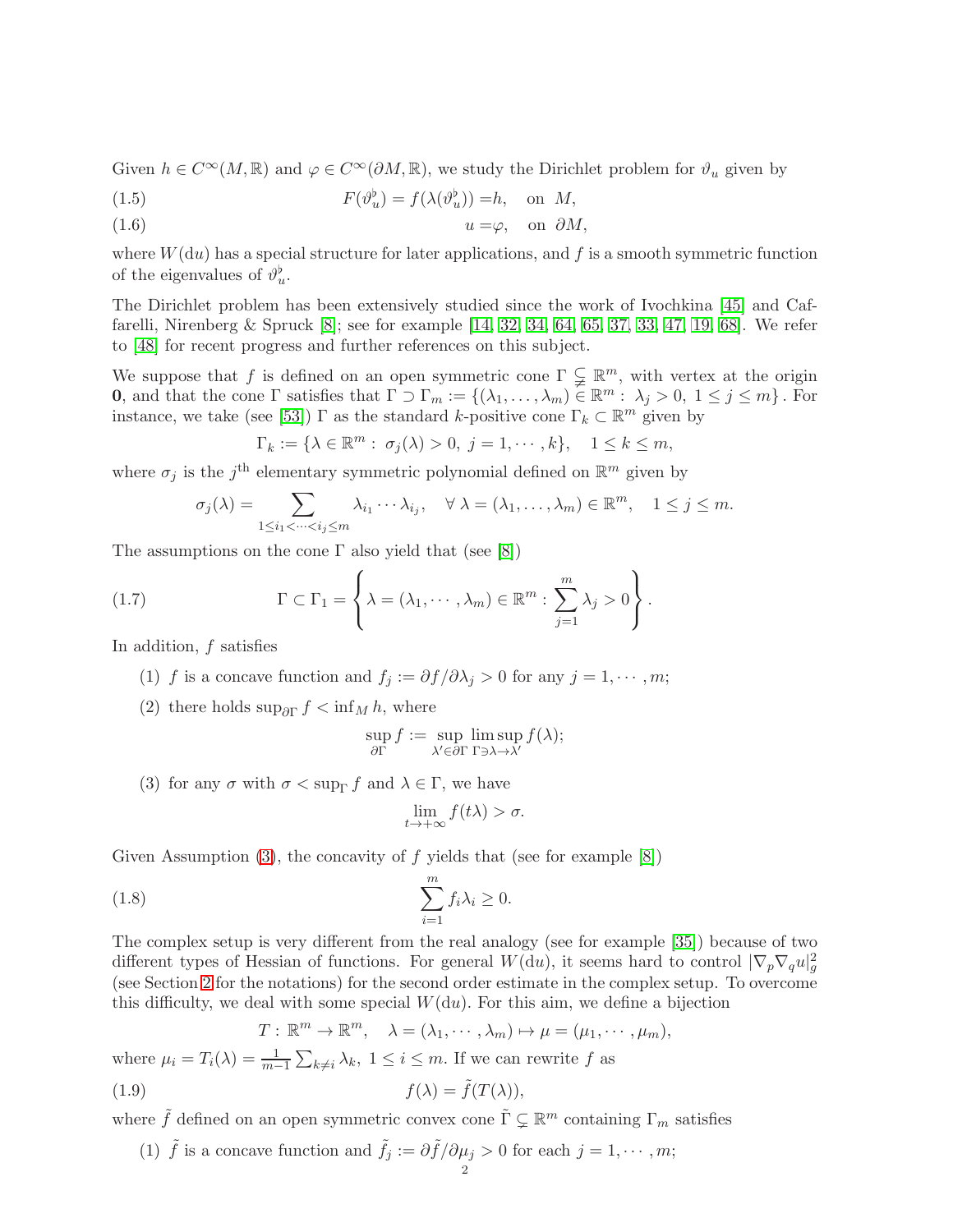(2) there holds  $\sup_{\partial \tilde{\Gamma}} \tilde{f} < \inf_M h$ , where

$$
\sup_{\partial \Gamma} \tilde{f} := \sup_{\mu' \in \partial \tilde{\Gamma}} \limsup_{\tilde{\Gamma} \ni \mu \to \mu'} \tilde{f}(\mu);
$$

(3) for any  $\sigma$  with  $\sigma < \sup_{\tilde{\Gamma}} \tilde{f}$  and  $\mu \in \tilde{\Gamma}$ , we have

$$
\lim_{t\to+\infty}\tilde{f}(t\mu)>\sigma,
$$

then it follows from [\[56\]](#page-44-3) that f given by  $(1.9)$  satisfies Assumption  $(1)$ ,  $(2)$  and  $(3)$ .

In this case, we define an operator depending only on the fixed metric  $\omega$  by

(1.10) 
$$
\tilde{\vartheta}_u := P_{\omega}(\vartheta_u) = \frac{1}{m-1} \Big( (\text{tr}_{\omega} \vartheta_u) \omega - \vartheta_u \Big).
$$

If  $\omega$  is the Euclidean metric on  $\mathbb{C}^m$ , then the condition  $P_\omega(\sqrt{-1}\partial\overline{\partial}u) \geq 0$  is equivalent to saying that u is  $(m-1)$ -plurisubharmonic, in the sense of Harvey & Lawson [\[42\]](#page-43-9).

For any function  $u \in C^2(M, \mathbb{R})$ , we define

$$
\Delta u:=\frac{m\sqrt{-1}\partial\bar{\partial}u\wedge\omega^{m-1}}{\omega^m}.
$$

Then one infers that

(1.11) 
$$
\tilde{\vartheta}_u = \tilde{\chi} + \frac{1}{m-1} \Big( (\Delta u) \omega - \sqrt{-1} \partial \bar{\partial} u \Big) + Z(\mathrm{d} u),
$$

where

<span id="page-2-0"></span>(1.12) 
$$
\tilde{\chi} = P_{\omega}(\chi),
$$

$$
Z(du) := P_{\omega}(W(du)) = \frac{1}{m-1} ((tr_{\omega}W(du))\omega - W(du)).
$$

Note that we can also write  $W(du)$  explicitly in terms of  $Z(du)$ 

(1.13) 
$$
W(\mathrm{d}u) = (\mathrm{tr}_{\omega}Z(\mathrm{d}u))\omega - (m-1)Z(\mathrm{d}u).
$$

<span id="page-2-1"></span>If f can be rewritten as [\(1.9\)](#page-1-1), then we assume that the form  $Z(du)$  satisfies

(1) in the local holomorphic coordinate system  $(U; z_1, \ldots, z_m)$  near any point, one has

(1.14) 
$$
Z_{i\bar{j}} = Z_{i\bar{j}}^p u_p + \overline{Z_{j\bar{i}}^p} u_{\bar{p}},
$$

for some tensor  $Z_{i\bar{j}}^p$ , independent of u;

<span id="page-2-2"></span>(2) in orthonormal holomorphic coordinate system for  $\omega$  at any given point, the component  $Z_{i\bar{j}}$  is independent of  $u_{\bar{i}}$  and  $u_j$  (i.e.,  $Z_{i\bar{j}}^j = 0$  for all  $i, j$ ), and  $\nabla_i Z_{i\bar{i}}$  is independent of  $u_{\bar{i}}$ (i.e.,  $\nabla_{\overline{i}} Z^i_{i\overline{i}} = 0$  for all *i*).

The structure of the gradient term in  $(1.12)$  first appears in Székelyhidi, Tosatti & Weinkove [\[56\]](#page-44-3) to solve the Gauduchon conjecture on compact Hermitian manifolds without boundary in which the structure plays a key role in the estimate of the complex Hessian of the solutions to  $(1.5).$  $(1.5).$ 

If f cannot be rewritten as  $(1.9)$ , then we consider another kind of  $W(du)$  given by

$$
W_{i\overline{j}}(\mathrm{d}u) = a_i \nabla_{\overline{j}} u + a_{\overline{j}} \nabla_i u,
$$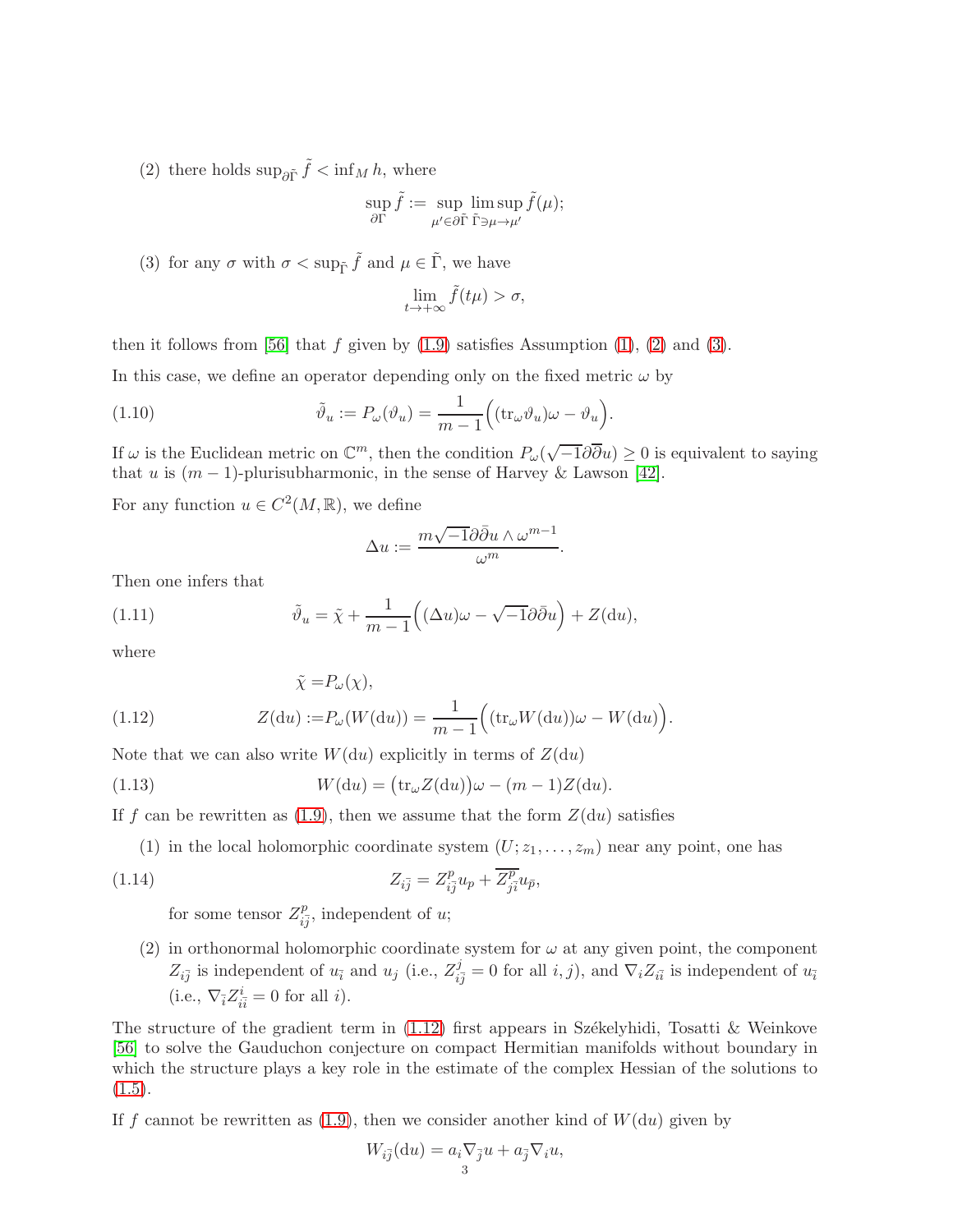where  $a_{\bar{i}} = \overline{a_i}$ . This kind of  $W(du)$  is considered by Yuan [\[67\]](#page-44-4) for dim<sub>C</sub>  $M = 2$  and by Tosatti & Weinkove  $[62]$  for general dimension of M. In this case, we have

<span id="page-3-2"></span>(1.15) 
$$
W_{i\bar{j}}^p = a_{\bar{j}} \delta_{ip}, \quad Z_{i\bar{j}}^p = \frac{1}{m-1} \left( a_{\bar{p}} \delta_{ij} - a_{\bar{j}} \delta_{ip} \right),
$$

satisfying Condition [\(1\)](#page-2-1) and Condition [\(2\)](#page-2-2) of  $Z(u)$ . If  $\chi$  satisfies  $\partial \overline{\partial} \chi = 0$ , then we can choose a to be a holomorphic 1 form such that  $\vartheta_u$  lies in the same Aeppli cohomology class of  $\chi$  (see [\[62\]](#page-44-5) for more details).

<span id="page-3-3"></span>**Definition 1.1.** Let  $(M, J, g)$  be a compact Hermitian manifold with smooth boundary, dim<sub>C</sub>  $M =$ m, and the canonical complex structure  $J$ , where  $g$  is the Hermitian metric. Then a function  $\underline{u} \in C^2(M, \mathbb{R})$  is called a C-subsolution of  $(1.5)$  if at each point **p**, the set

$$
\left(\lambda(\vartheta_{\underline{u}}^{\flat})+\Gamma_m\right)\cap\partial\Gamma^{h(\mathbf{p})}
$$

is bounded. Here and hereafter,  $\Gamma^{\sigma}$  is a convex set given by

$$
\Gamma^\sigma:=\{\lambda\in\Gamma:\ f(\lambda)>\sigma\}.
$$

A function  $\underline{u} \in C^2(M, \mathbb{R})$  is called admissible if

$$
\lambda(\vartheta_{\underline{u}}^{\flat}) \in \Gamma, \quad \text{for any } x \in M.
$$

A function  $\underline{u} \in C^2(M,\mathbb{R})$  is called an admissible subsolution to the Dirichlet problem  $(1.5)-(1.6)$  $(1.5)-(1.6)$ if

$$
F(\vartheta_{\underline{u}}^{\underline{b}}) = f(\lambda(\vartheta_{\underline{u}}^{\underline{b}})) \geq h, \text{ on } M,
$$
  

$$
\underline{u} = \varphi, \text{ on } \partial M.
$$

A solution (resp. admissible subsolution) u (resp.  $\underline{u}$ ) is called geometric solution (resp. geometric admissible subsolution) if  $\lambda(\vartheta_u^{\flat}) \in \overline{\Gamma_m}$  (resp.  $\lambda(\vartheta_{\underline{u}}^{\flat}) \in \overline{\Gamma_m}$ ).

Note that any admissible subsolution is a  $\mathcal{C}$ -subsolution. For the notion of geometric solution see for example Zhang [\[71\]](#page-44-6).

<span id="page-3-0"></span>**Theorem 1.1.** Let  $(M, J, g)$  be a compact Hermitian manifold with smooth boundary and  $\dim_{\mathbb{C}} M = m$ , where g is the Hermitian metric with respect to the complex structure J, and let  $\underline{u} \in C^4(M, \mathbb{R})$  be an admissible subsolution of the Dirichlet problem [\(1.5\)](#page-1-4)-[\(1.6\)](#page-1-5) with f satisfying Assumption [\(1\)](#page-1-2), [\(2\)](#page-1-3) and [\(3\)](#page-1-0). Then there holds a priori estimate for the solution  $u \in C^4(M, \mathbb{R})$ 

$$
(1.16) \t\t\t\t ||u||_{C^2(M,\mathbb{R})} \leq C,
$$

where  $C > 0$  is a constant depending on the initial data of M,  $\underline{u}$  and the upper bound of  $|\partial u|_q$ .

In the following, by saying a uniform constant  $C$ , we mean that the constant  $C$  depends only on the background data and the fixed adapted data (see Section [2.2\)](#page-9-0) which will change from line to line.

Let us give some examples of the equations in Theorem [1.1.](#page-3-0)

**Example 1.1** (generalized Hessian equations). If  $f = \log \sigma_k$  with  $\Gamma = \Gamma_k$  and  $1 \leq k \leq m$ , then this is the generalized Hessian equation (since there exist terms of first order derivative of  $u$ ) defined by

<span id="page-3-1"></span>(1.17) 
$$
\vartheta_u^k \wedge \omega^{m-k} = e^h \omega^m.
$$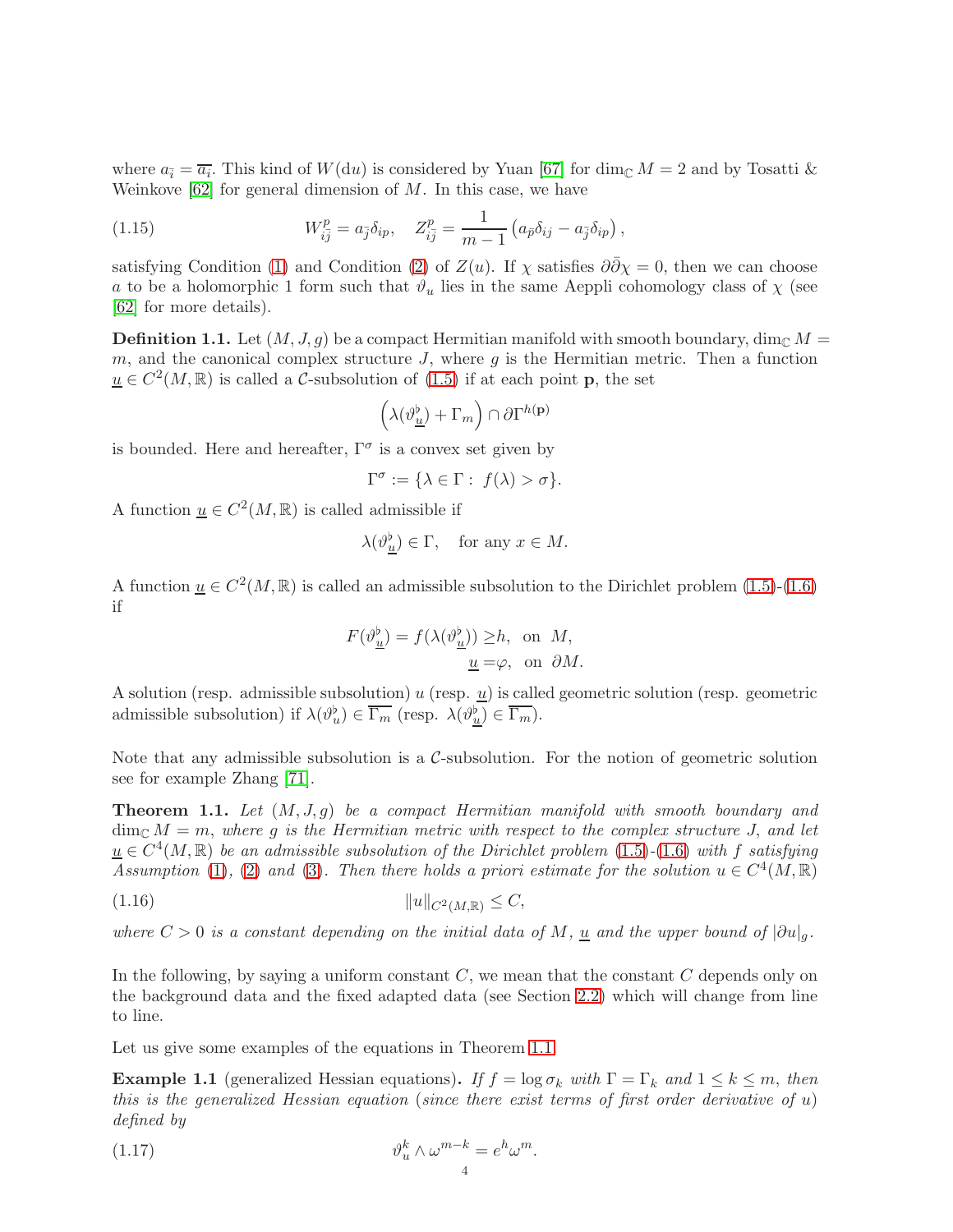If  $\chi = \omega$ ,  $W(\mathrm{d}u) \equiv 0$ ,  $k = m$ , and M is a Kähler manifold, then [\(1.17\)](#page-3-1) is the complex Monge-Ampère equation and the result belongs to Boucksom [\[5\]](#page-42-3) which contains as special cases Caffarelli, Kohn, Nirenberg & Spruck [\[7\]](#page-42-4), and Chen [\[10\]](#page-42-5) (see also [\[66,](#page-44-7) [32,](#page-43-1) [23,](#page-42-6) [3,](#page-42-7) [4,](#page-42-8) [49\]](#page-43-10)).

If  $\partial M = \emptyset$ , and  $\chi = \omega$ ,  $W(\mathrm{d}u) \equiv 0$  and M is Kähler, then the solutions to [\(1.17\)](#page-3-1) belong to Yau [\[66\]](#page-44-7) with  $k = m$  to solve the Calabi conjecture, to Dinew & Kolodziej [\[21\]](#page-42-9) (cf. [\[43\]](#page-43-11)) for  $1 < k < m$ .

If  $\partial M = \emptyset$ , and  $\chi = \omega$ ,  $W(\mathrm{d}u) \equiv 0$  and M is Hermitian, then the solutions to [\(1.17\)](#page-3-1) belong to Cherrier [\[13\]](#page-42-10) with  $k = m = 2$  and Tosatti & Weinkove [\[59\]](#page-44-8) with  $k = m$  for general m (cf. [\[41,](#page-43-12) [60,](#page-44-9) [36\]](#page-43-13)), and to Székelyhidi [\[55\]](#page-44-10) and Zhang [\[70\]](#page-44-11) for  $1 < k < m$  independently.

**Example 1.2** (generalized Hessian quotient equations). If  $f = (\sigma_k/\sigma_{\ell})^{1/(k-\ell)}$  with  $\Gamma = \Gamma_k$  and  $1 \leq \ell \leq k \leq m$ , then this is the generalized Hessian quotient equation (since there exist terms of first order derivative of u) defined by

<span id="page-4-0"></span>(1.18) 
$$
\vartheta_u^{\ell} \wedge \omega^{m-\ell} = h \vartheta_u^k \wedge \omega^{m-k}, \quad 0 \leq \ell < k \leq m, \quad 0 < h \in C^{\infty}(M, \mathbb{R}).
$$

If  $\partial M = \emptyset$ ,  $W(\mathrm{d}u) \equiv 0$  and M is Kähler, then  $h = \frac{\int_M \chi^{\ell} \wedge \omega^{m-\ell}}{\int_M \chi^k \wedge \omega^{m-k}}$  $\int_{M} \frac{\chi \wedge \omega}{\chi^k \wedge \omega^{m-k}}$  is a constant and the solution to [\(1.18\)](#page-4-0) is obtained by Song & Weinkove [\[52\]](#page-43-14) for  $\ell = m - 1$ ,  $k = m$  and this solution is the critical point of the J-flow introduced by Donaldson [\[22\]](#page-42-11) from the point of view of moment amps, as well as Chen [\[9,](#page-42-12) [11\]](#page-42-13) in his study of the Mabuchi energy, by Fang, Lai & Ma [\[25\]](#page-42-14) for  $1 \leq \ell < m$ ,  $k = m$ , and by Székelyhidi [\[55\]](#page-44-10) for  $1 \leq \ell < k \leq m$ .

If M is a compact Hermitian manifold and  $W(du) \equiv 0$ , then the solution to [\(1.18\)](#page-4-0) with  $k =$ m,  $1 \leq \ell \leq m$  belongs to Sun [\[54\]](#page-44-12) with  $\partial M = \emptyset$  and to Guan & Sun [\[40\]](#page-43-15) with  $\partial M \neq \emptyset$  (i.e., the Dirichlet problem).

Example 1.3. The equations with

<span id="page-4-1"></span>(1.19) 
$$
f(\lambda) := \log \frac{\sigma_k(T(\lambda))}{\sigma_\ell(T(\lambda))}, \quad \lambda \in T^{-1}(\Gamma_k), \quad 0 \le \ell < k \le m.
$$

This equation is also called  $(m-1, m-1)$ -Hessian equation (cf.[\[18\]](#page-42-15)). Let us give some examples for [\(1.19\)](#page-4-1). Fu, Wang & Wu [\[26,](#page-43-16) [27\]](#page-43-17) study the form type Monge-Ampère equations to find the Calabi-Yau type theorem for the balanced metric (i.e., Hermitian metric  $\omega$  with  $d(\omega^{m-1}) = 0$ ) in the Bott-Chern cohomology group  $H^{m-1,m-1}_{BC}(M,\mathbb{R})$  on compact Hermitian manifolds without boundary. That is, given any representative  $\Phi \in c_1(M) \in H^{1,1}_{BC}(M,\mathbb{R})$  and any balanced metric  $\omega$ with  $\omega^{m-1} \in H^{m-1,m-1}_{BC}(M,\mathbb{R})$ , we hope to find a new balanced metric  $\omega_u$  such that  $\text{Ric}(\omega_u) = \Phi$ , where

$$
\omega_u^{m-1} = \omega^{m-1} + \sqrt{-1}\partial\bar{\partial} \left( u\omega^{m-2} \right) > 0, \quad u \in C^\infty(M, \mathbb{R}).
$$

Fu, Wang & Wu [\[27\]](#page-43-17) solve this question on compact Kähler manifolds without boundary which admits nonnegative orthogonal bisectional curvature without boundary, i.e., they try to solve the equation

<span id="page-4-2"></span>
$$
(1.20) \ \det\left(\omega^{m-1} + \sqrt{-1}\partial\bar{\partial}_u\wedge\eta^{m-2}\right) = e^{F+b}\det\omega^{m-1}, \quad \sup_M u = 0, \quad (u, b) \in C^\infty(M, \mathbb{R}) \times \mathbb{R},
$$

where  $\omega$  is a balanced metric and  $\eta$  is a Kähler metric with nonnegative orthogonal bisectional curvature.

Tosatti & Weinkove [\[61\]](#page-44-13) observe that [\(1.20\)](#page-4-2) is related to the  $(m-1)$ -plurisubharmonic  $((m-1)$ psh for short) function which is introduced by Harvey & Lawson [\[42\]](#page-43-9), and solve a kind of Monge-Ampère type equations. As a corollary, they give an affirmative answer to  $(1.20)$  on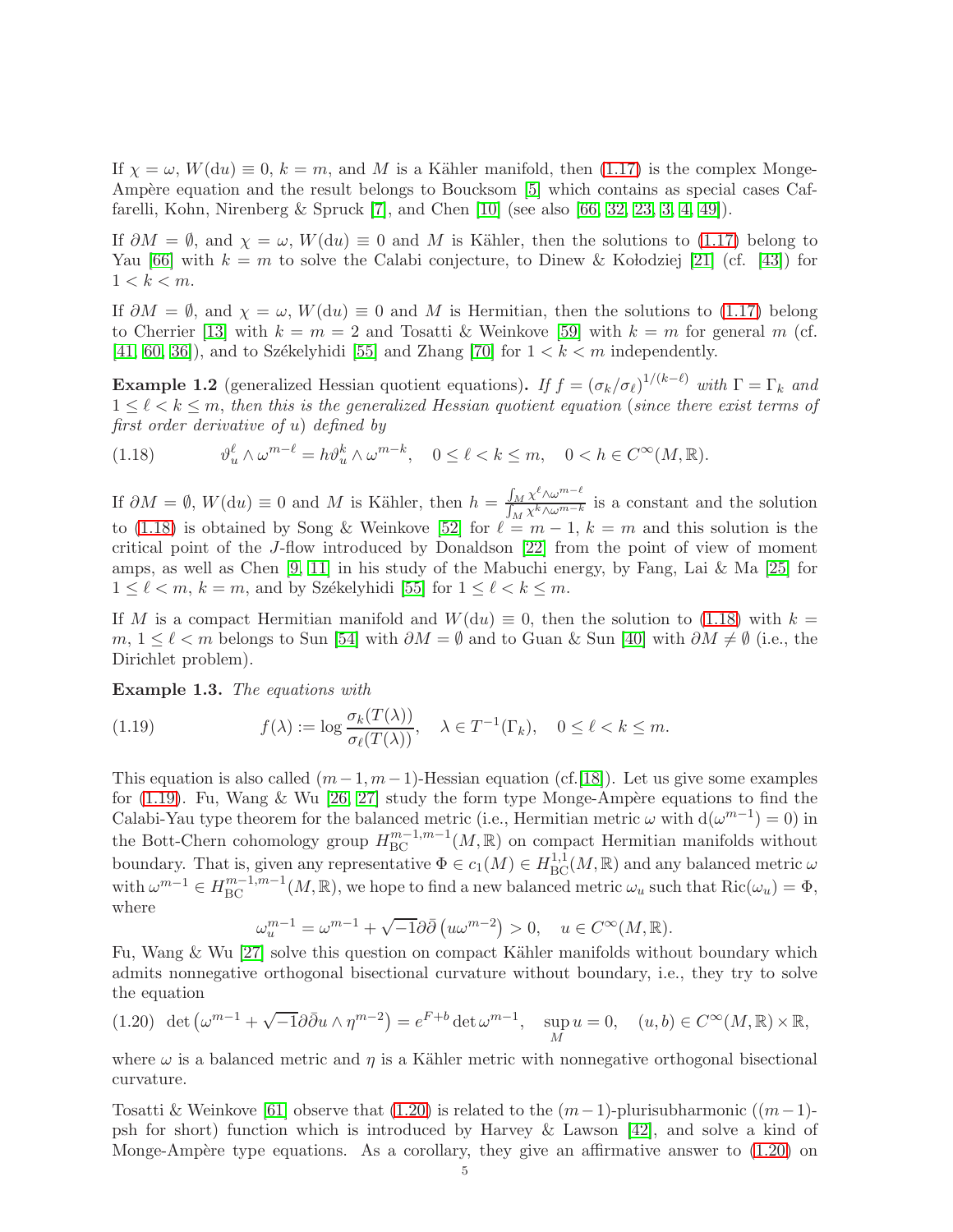compact Kähler manifolds without boundary and later they generalize their result on compact Hermitian manifolds without boundary  $[63]$ . Note that  $(1.20)$  is in the form of  $(1.5)$  with

$$
f(\lambda) = \log \sigma_m(T(\lambda)), \quad \lambda \in T^{-1}(\Gamma_m), \quad W(\mathrm{d}u) \equiv 0.
$$

The equation [\(1.19\)](#page-4-1) is proposed by Tosatti, Wang, Weinkove & Yang [\[58\]](#page-44-15) with  $W(du) \equiv 0$  which is solved by Székelyhidi [\[55\]](#page-44-10) with  $\ell = 0, 1 \leq k \leq m$  on compact Hermitian manifolds without boundary.

Another kind of equation in the form of [\(1.19\)](#page-4-1) is related to the Gauduchon conjecture [\[29\]](#page-43-18) on compact Hermitian manifolds without boundary. A Hermitian metric  $\omega$  is called *Gauduchon* (see [\[28\]](#page-43-19)) if  $\partial \overline{\partial}(\alpha^{m-1}) = 0$ , and *strongly Gauduchon* (see [\[50\]](#page-43-20)) if  $\overline{\partial}(\alpha^{m-1})$  is  $\partial$ -exact. This conjecture can be deduced from the equation (see [\[50,](#page-43-20) [63,](#page-44-14) [56\]](#page-44-3))

(1.21) 
$$
\det \omega_u^{m-1} = e^{F+b} \det \omega^{m-1}, \quad (u, b) \in C^{\infty}(M, \mathbb{R}) \times \mathbb{R},
$$

where

<span id="page-5-0"></span>
$$
\omega_u^{m-1} = \omega_0^{m-1} + \sqrt{-1}\partial\bar{\partial}_u \wedge \omega^{m-2} + \Re\left(\sqrt{-1}\partial_u \wedge \bar{\partial}(\omega^{m-2})\right) > 0,
$$

where  $\omega$  is the Gauduchon metric and  $\omega_0$  is another Hermitian metric.

Székelyhidi, Tosatti & Weinkove [\[56\]](#page-44-3) solve  $(1.21)$  on compact Hermitian manifolds without boundary and hence give an affirmative answer to the Gauduchon conjecture. Note that [\(1.21\)](#page-5-0) is in the form of [\(1.5\)](#page-1-4) with  $f = \log \sigma_m(T(\lambda))$  on  $\Gamma = T^{-1}(\Gamma_m)$  which is exactly solved by Székelyhidi, Tosatti & Weinkove [\[56\]](#page-44-3) under Assumptions [\(1\)](#page-2-1) and Assumption [\(2\)](#page-2-2) of  $Z(du)$  on compact Hermitian manifolds without boundary (cf.[\[72\]](#page-44-16)). Actually, their method works for  $f = \log \sigma_k(T(\lambda))$  on  $\Gamma = T^{-1}(\Gamma_k)$  with  $1 \leq k \leq m$ .

In order to solve the Dirichlet problem  $(1.5)-(1.6)$  $(1.5)-(1.6)$ , one need deduce a priori  $C^2$  estimates up to the boundary. One of the most difficult steps is possibly the second order estimates on the boundary (see [\[40\]](#page-43-15)). Other ingredients are the Evans-Krylov theorem (see [\[58\]](#page-44-15)), the Schauder estimates and the continuity method arguments (see for example [\[31\]](#page-43-21)), which are all well understood and we will omit them.

Given Theorem [1.1,](#page-3-0) it remains to derive an upper bound for the gradients of the solutions. Compared with the Riemannian setup [\[33\]](#page-43-4), it seems not easy to get the upper bound for the gradients of the solutions under our general setup in complex manifolds. Indeed, deducing the first order estimates for fully nonlinear equations in complex manifolds is a rather challenging and mostly open question (see  $[40]$ ). To our knowledge, the existing estimates for the gradients of the solutions to the Dirichlet problem [\(1.5\)](#page-1-4)-[\(1.6\)](#page-1-5) seem to need that Γ is equal to  $\Gamma_m$  (see [\[3,](#page-42-7) [40,](#page-43-15) [69\]](#page-44-17)) or some special domain which comes from the analytic aspect (see [\[38\]](#page-43-22)), or that there exists strict subsolution (see [\[46\]](#page-43-23)) or geometric solutions (see [\[71\]](#page-44-6)).

In this paper, we prove the uniform upper bound of the gradients of the solutions to the Dirichlet problem  $(1.18)-(1.6)$  $(1.18)-(1.6)$  with  $1 \leq \ell \leq m-1, k=m$ .

<span id="page-5-1"></span>**Theorem 1.2.** Let  $(M, J, g)$  be a compact Hermitian manifold with smooth boundary and  $\dim_{\mathbb{C}} M = m$ , where g is the Hermitian metric with respect to the complex structure J, and  $f = (\sigma_m/\sigma_\ell)^{1/(m-\ell)}$  with  $\Gamma = \Gamma_m$  and  $1 \leq \ell < m$ , and let  $\underline{u} \in C^\infty(M, \mathbb{R})$  be an admissible subsolution of the Dirichlet problem  $(1.5)-(1.6)$  $(1.5)-(1.6)$  $(1.5)-(1.6)$ . That is, <u>u</u> satisfies

$$
h\vartheta_{\underline{u}}^m\geq \vartheta_{\underline{u}}^{m-\ell}\wedge\omega^\ell.
$$

Then there exists a unique smooth solution to the Dirichlet problem  $(1.5)-(1.6)$  $(1.5)-(1.6)$  $(1.5)-(1.6)$ .

If  $W(du) \equiv 0$ , then Theorem [1.2](#page-5-1) is obtained by Guan & Sun [\[40\]](#page-43-15). Here our methods to prove the first and second order estimates are different from the ones in [\[40\]](#page-43-15).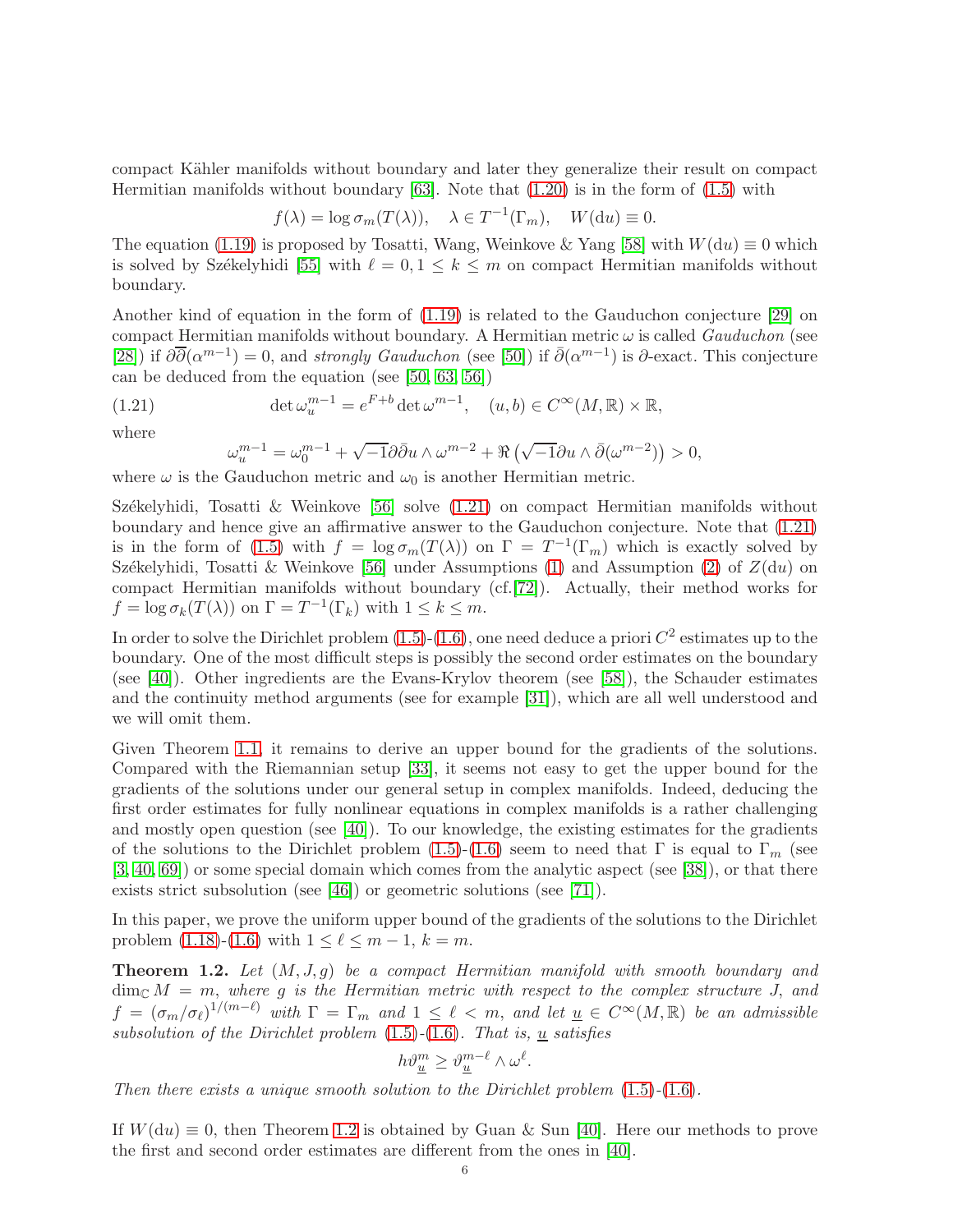It follows from [\[71\]](#page-44-6) that there hold similar a priori gradient estimates of the geometric solutions to the Dirichlet problem  $(1.5)-(1.6)$  $(1.5)-(1.6)$  of generalized Hessian equations with a geometric admissible subsolution. If  $\Gamma = \Gamma_m$ , then (admissible) solutions are geometric (admissible) solutions automatically. This, together with our second order estimates, yields that

<span id="page-6-0"></span>**Theorem 1.3.** Let  $(M, J, q)$  be a compact Hermitian manifold with smooth boundary and  $\dim_{\mathbb{C}} M = m$ , where g is the Hermitian metric with respect to the complex structure J, and  $f = \log \sigma_m$  with  $\Gamma = \Gamma_m$ , and let  $\underline{u} \in C^\infty(M, \mathbb{R})$  be an admissible subsolution of the Dirichlet problem [\(1.5\)](#page-1-4)-[\(1.6\)](#page-1-5). Then there exists a unique smooth solution to the Dirichlet problem  $(1.5)-(1.6)$  $(1.5)-(1.6)$  $(1.5)-(1.6)$  in this case.

Since the Monge-Ampère equations here contain gradient terms, this result generalizes Boucksom [\[5\]](#page-42-3) for the Dirichlet problem of Monge-Ampère equations on Kähler manifolds which contains as special cases Caffarelli, Kohn, Nirenberg & Spruck [\[7\]](#page-42-4), and Chen [\[10\]](#page-42-5) (cf. [\[66,](#page-44-7) [32,](#page-43-1) [23,](#page-42-6) [3,](#page-42-7) [4,](#page-42-8) [49,](#page-43-10) [16\]](#page-42-16)).

Yuan [\[68\]](#page-44-2) also consider the Dirichlet problem in Theorem [1.2](#page-5-1) with some different conditions and Theorem [1.3](#page-6-0) using different methods for the first and second order estimates.

We also study Equation [\(1.5\)](#page-1-4) on compact Hermitian manifolds without boundary using our second order interior estimates and some other analytic techniques. We prove

<span id="page-6-1"></span>**Theorem 1.4.** Let  $(M, J, g)$  be a compact Hermitian manifold without boundary and dim<sub>C</sub>  $M =$ m, where g is the Hermitian metric with respect to the complex structure J.

If there exists a function  $\underline{u} \in C^{\infty}(M,\mathbb{R})$  such that  $\chi_{\underline{u}}$  is a a k-positive form (i.e., the m-tuple of their eigenvalues with respect to  $\omega$  belong to  $\Gamma_k$ ) with

(1.22) 
$$
\frac{\partial_{\underline{u}}^{\ell} \wedge \omega^{m-\ell}}{\partial_{\underline{u}}^k \wedge \omega^{m-k}} \geq h, \quad on \quad M,
$$

(1.23) 
$$
kh\vartheta_{\underline{u}}^{k-1}\wedge\omega^{m-k}-\ell\vartheta_{\underline{u}}^{\ell-1}\wedge\omega^{m-\ell}>0
$$

for  $(m-1, m-1)$  form, then the  $(k, \ell)$ -Hessian quotient equation  $(1.18)$   $1 \leq \ell < k \leq m$  has a smooth solution.

If there exists a function  $\underline{u} \in C^{\infty}(M, \mathbb{R})$  such that  $P_{\omega}(\chi_{\underline{u}})$  is a a k-positive form with

(1.24) 
$$
\frac{P_{\omega}(\chi_{\underline{u}})^{\ell} \wedge \omega^{m-\ell}}{P_{\omega}(\chi_{\underline{u}})^{k} \wedge \omega^{m-k}} \geq h, \quad on \quad M,
$$

(1.25) 
$$
khP_{\omega}(\chi)^{k-1} \wedge \omega^{m-k} - \ell P_{\omega}(\chi)^{\ell-1} \wedge \omega^{m-\ell} > 0
$$

for  $(m-1, m-1)$  form, then the  $(k, \ell)$ - $(m-1, m-1)$ -Hessian quotient equation [\(1.19\)](#page-4-1) with  $1 \leq \ell < k \leq m$  has a smooth solution.

When  $(k, \ell) = (m, \ell)$  with  $1 \leq \ell < m$  and  $W_{i\bar{j}}^p \equiv 0$ , Equation [\(1.18\)](#page-4-0) is solved by Sun [\[54\]](#page-44-12). For general with  $1 \leq \ell \leq k \leq m$ , our result partially generalizes [\[55,](#page-44-10) Corollary 3] with  $W_{i\bar{j}}^p \equiv 0$  on Kähler manifolds without boundary.

Note that Equation [\(1.19\)](#page-4-1) with  $(k, \ell) = (k, 0)$  and  $1 \leq k \leq m$  on the compact Hermitian manifolds without boundary is solved by [\[56\]](#page-44-3) (see [\[55\]](#page-44-10) for the case  $1 \leq k \leq m$  and  $W_{i\bar{j}}^p \equiv 0$ ). Equation  $(1.17)$  on the compact Hermitian manifolds without boundary is solved by  $[62, 67, 68]$  $[62, 67, 68]$  $[62, 67, 68]$ which generalized the results mentioned above. Here we give a slightly different second order estimates of these equations motivated by  $[62]$  for the Monge-Ampère equations with gradient terms.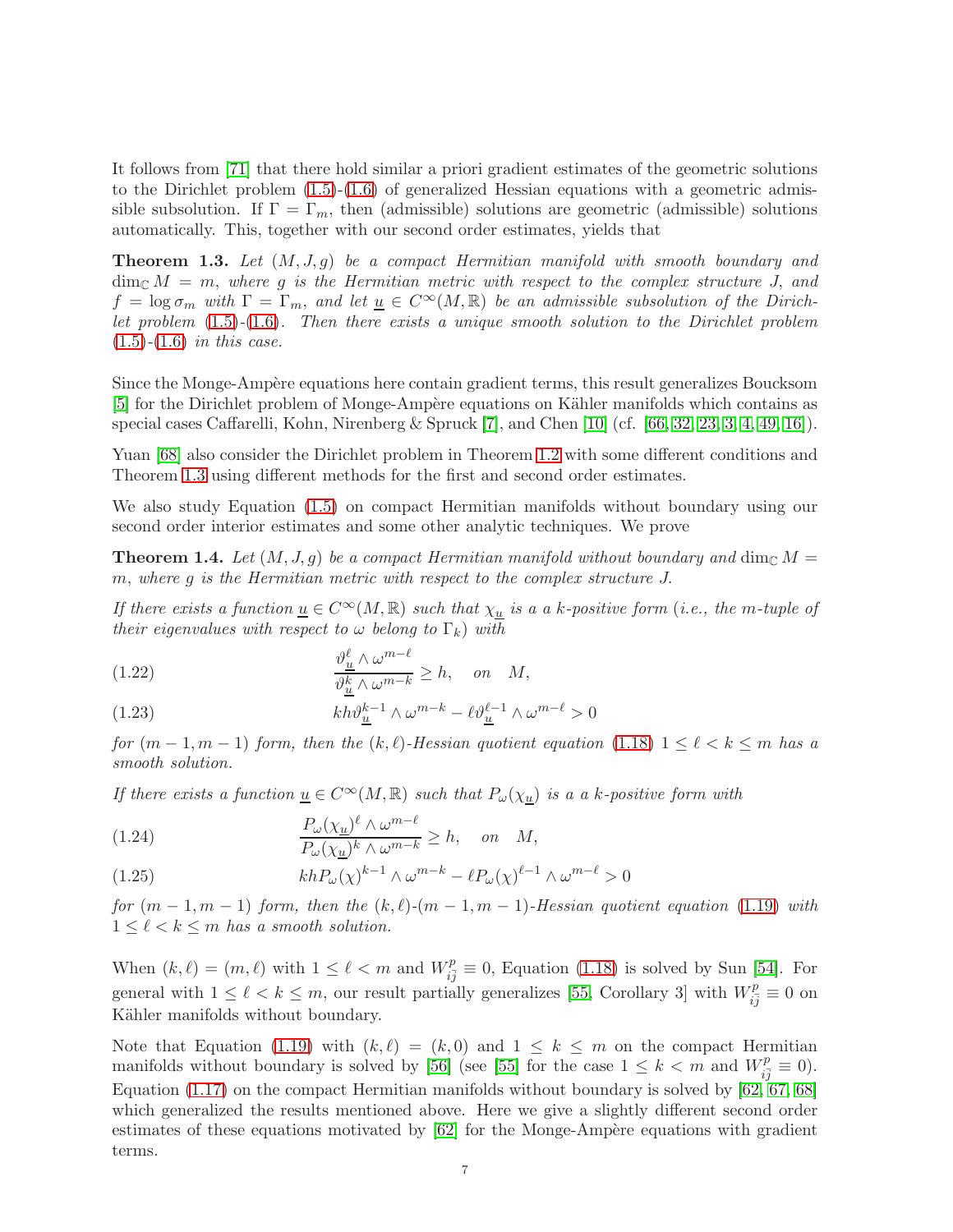The paper is organized as follows. In section [2,](#page-7-0) we collect some preliminaries such as Hermitian manifolds with boundary and  $C$ -/admissible subsolutions which will be used in the following. In Section [3,](#page-15-0) we deduce the zero order estimates of the solutions to the Dirichlet problem [\(1.5\)](#page-1-4)-  $(1.6)$  on the whole manifold M and the gradient estimates of the solutions to the Dirichlet problem [\(1.5\)](#page-1-4)-[\(1.6\)](#page-1-5) on the boundary  $\partial M$ . In Section [4](#page-15-1) and Section [5,](#page-24-0) we give the second order estimates of the solutions to the Dirichlet problem [\(1.5\)](#page-1-4)-[\(1.6\)](#page-1-5) on the boundary and on the whole manifolds respectively, and complete the proof of Theorem [1.1.](#page-3-0) In Section [6,](#page-32-0) we obtain the gradient estimates for some special case and prove Theorem [1.2.](#page-5-1) In Section [7,](#page-35-0) we study Equation [\(1.5\)](#page-1-4) on compact Hermitian manifolds without boundary and mainly prove Theorem [1.4.](#page-6-1)

Acknowledgements The authors thank Professor Weisong Dong, Bo Guan, Xinan Ma, and Zhenan Sui for helpful conversation. The third-named author is the corresponding author and thanks Professor Jean-Pierre Demailly, Valentino Tosatti and Ben Weinkove for their invaluable directions. This paper was almost completed when the third-named author was a post-doc in Institut Fourier supported by the European Research Council (ERC) grant No. 670846 (ALKAGE), hence he thanks the institution for hospitality.

## 2. Preliminaries

<span id="page-7-0"></span>In this section, we collect some preliminaries which will be used in the following (see for example  $[5, 20, 34, 55, 64]$  $[5, 20, 34, 55, 64]$  $[5, 20, 34, 55, 64]$  $[5, 20, 34, 55, 64]$  $[5, 20, 34, 55, 64]$ . Throughout the paper, Greek and Latin indices run from 1 to 2m and 1 to m respectively, and we use subscripts  $x_\alpha$  for the partial derivative  $\partial/\partial x_\alpha$ , unless otherwise indicated.

2.1. The Levi Form of Boundary. Let  $\Omega \subset \mathbb{R}^m$  be a bounded open set with  $C^k$ ,  $k \in \mathbb{N}^* \cup \{\infty\}$ , boundary, i.e., for any  $\mathbf{a} \in \partial \Omega$ , there exists a  $C^k$  function  $\rho$  defined on an open neighborhood V of a such that

<span id="page-7-4"></span>(2.1) 
$$
\rho_{\lceil \Omega \cap V \rceil} < 0, \quad \rho_{\lceil (\partial \Omega) \cap V} = 0, \quad (\mathrm{d}\rho)_{\lceil (\partial \Omega) \cap V \rceil} \neq 0.
$$

Then for another  $C^k$  function  $\varrho$  defined on  $W \ni \mathbf{a}$  with  $\varrho_{|W \cap (\partial \Omega)} \equiv 0$ , there exists a  $C^k$  function  $\psi$  defined on  $W \cap V$  such that

(2.2) 
$$
\varrho = \psi \rho, \text{ on } W \cap V,
$$

and

(2.3) 
$$
\psi = \frac{\nu \cdot \varrho}{\nu \cdot \rho} = \frac{|\nabla \varrho|}{|\nabla \rho|}, \text{ on } (\partial \Omega) \cap W \cap V,
$$

where  $\nu$  is the unit outward normal vector on  $(\partial\Omega) \cap V \cap W$ .

Let  $\Omega \subset \mathbb{C}^m$  be a bounded open set with  $C^k$  boundary,  $k \in \mathbb{N}^* \cup \{\infty\}$ . Then the holomorphic tangent space to  $\partial\Omega$  is by definition the largest complex subspace which is contained in the tangent space  $T_{\partial\Omega}$  to the boundary:

<span id="page-7-3"></span><span id="page-7-2"></span><span id="page-7-1"></span>
$$
{}^hT_{\partial\Omega} := T_{\partial\Omega} \cap JT_{\partial\Omega}.
$$

For a local definition function  $\rho$  of boundary near z, we claim that  ${}^h T_{\partial \Omega, z}$  is the complex hyperplane in  $\mathbb{C}^m$  given by

(2.4) 
$$
{}^{h}T_{\partial\Omega,\mathbf{z}} := \left\{ \xi \in \mathbb{C}^{m} : \sum_{i=1}^{m} \frac{\partial \rho}{\partial z_{i}}(\mathbf{z}) \xi_{i} = 0 \right\},
$$

and [\(2.4\)](#page-7-1) is independent of the choice of the definition function  $\rho$  of the boundary.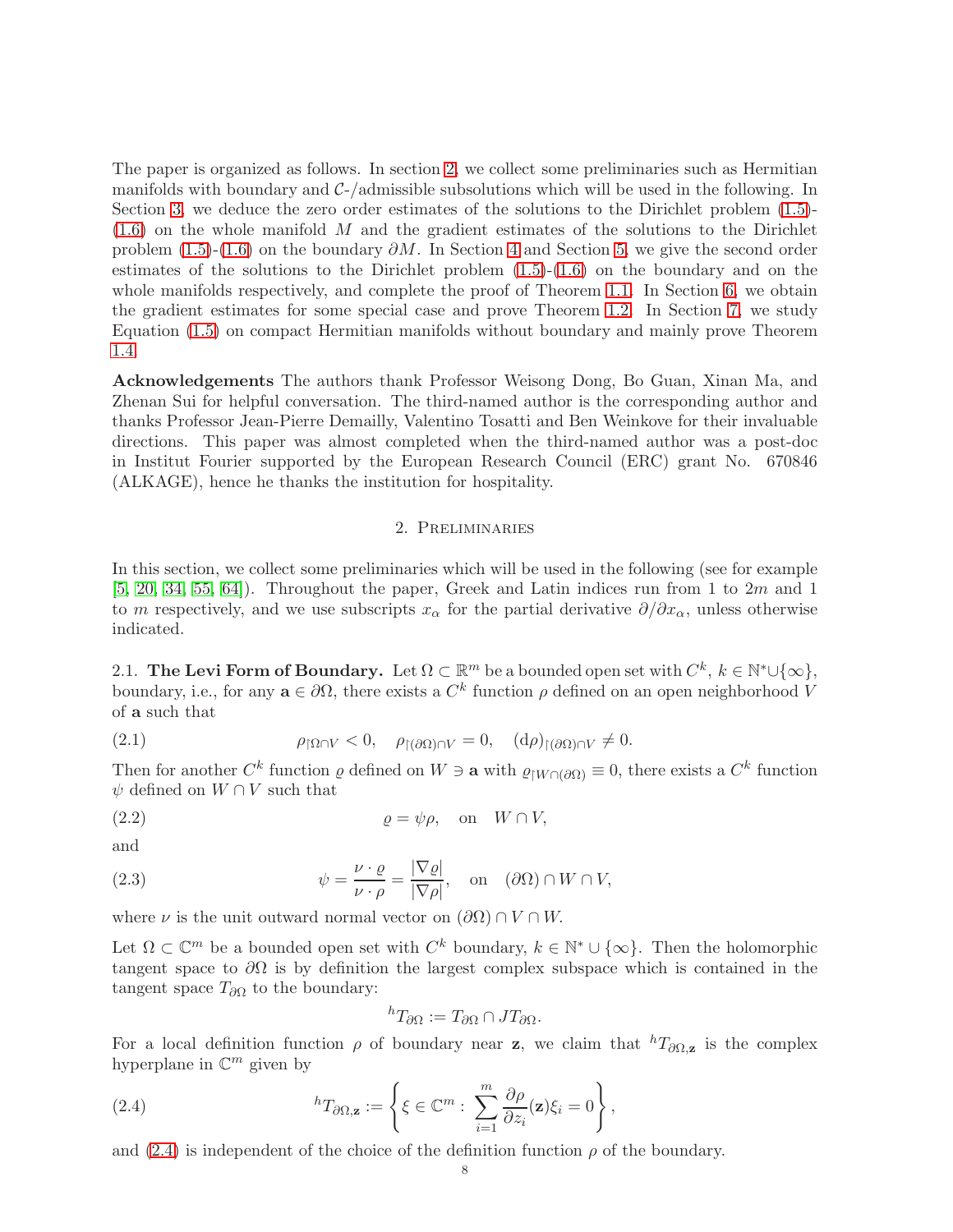Indeed, from the definition of  $T_{\partial\Omega}$ , it follows that

(2.5) 
$$
T_{\partial\Omega,\mathbf{z}} = \left\{ X \in \mathbb{R}^{2m} : (\mathrm{d}\rho)_{|\mathbf{z}}(X) = 0 \right\}
$$

and

<span id="page-8-1"></span>(2.6) 
$$
JT_{\partial\Omega,\mathbf{z}} = \left\{ JX \in \mathbb{R}^{2m} : (\mathrm{d}\rho)_{|\mathbf{z}}(X) = 0 \right\} = \left\{ Y \in \mathbb{R}^{2m} : (\mathrm{d}\rho)_{|\mathbf{z}}(-JY) = 0 \right\},
$$

where we extend J to the p form  $\vartheta$  by

<span id="page-8-2"></span><span id="page-8-0"></span>
$$
(J\vartheta)(\cdot,\cdots,\cdot) = (-1)^p \vartheta(J\cdot,\cdots,J\cdot).
$$

From  $(2.5)$  and  $(2.6)$ , we get

(2.7) 
$$
T_{\partial\Omega,\mathbf{z}} \cap JT_{\partial\Omega,\mathbf{z}} = \left\{ X \in \mathbb{R}^{2m} : (\mathrm{d}\rho)_{|\mathbf{z}} (X - \sqrt{-1}JX) = 0 \right\}.
$$

Since  $J(X - \sqrt{-1}JX) = \sqrt{-1}(X - \sqrt{-1}JX)$ , equality [\(2.4\)](#page-7-1) follows from [\(2.7\)](#page-8-2).

Now we assume that  $\varrho$  is another definition function of  $\partial\Omega$  near **z**. Since  $d\varrho(\mathbf{z})\neq 0$ , it follows from [\(2.2\)](#page-7-2) and [\(2.3\)](#page-7-3) that  $\psi(\mathbf{z}) \neq 0$ . This yields that

$$
{}^{h}T_{\partial\Omega,\mathbf{z}} = \left\{ \xi \in \mathbb{C}^m : (\mathrm{d}\varrho)_{|\mathbf{z}}(\xi) = 0 \right\} = \left\{ \xi \in \mathbb{C}^m : (\mathrm{d}\rho)_{|\mathbf{z}}(\xi) = 0 \right\},\,
$$

as desired.

The Levi form on  ${}^h T_{\partial\Omega}$  is defined at every point  $\mathbf{z} \in \partial\Omega$  by

$$
L_{\partial\Omega,\mathbf{z}}(\xi,\eta) := \left(\frac{\mathrm{d}J\mathrm{d}\rho}{2|\mathrm{d}\rho|}\right)_{|\partial\Omega,\mathbf{z}}(\xi,\bar{\eta})
$$
  
= 
$$
\frac{1}{|\mathrm{d}\rho|(\mathbf{z})}\sum_{i,j=1}^m \frac{\partial^2 \rho}{\partial z_i \partial \overline{z}_j}(\mathbf{z})\xi_i\overline{\eta}_j, \quad \xi,\eta \in {}^hT_{\partial\Omega,\mathbf{z}}.
$$

The Levi form does not depend on the particular choice of  $\rho$ . Indeed, this follows from [\(2.1\)](#page-7-4),  $(2.2)$  and  $(2.3)$  directly.

**Lemma 2.1.** Let  $\Omega \subset \mathbb{C}^m$  be a bounded open set with  $C^2$  boundary.

- (1) Let  $\mathbf{a} \in \partial \Omega$  be a given point. Let  $e_m$  be the outward normal vector to  $T_{\partial \Omega, \mathbf{a}}, (e_1, \ldots, e_{m-1})$ an orthonormal basis of  ${}^h T_{\partial\Omega, \mathbf{a}}$  in which the Levi form is diagonal and  $(z_1, \ldots, z_m)$  the associated linear coordinates centered at  $a$ . Then there is a neighborhood  $V$  of  $a$  such that  $\partial\Omega \cap V$  is the graph  $\Re z_m = \varphi(z_1,\ldots,z_{m-1},\Im z_m)$  of a function  $\varphi$  such that  $\varphi(\mathbf{z}) = O(|\mathbf{z}|^2)$ and the matrix  $(\partial^2 \varphi / \partial z_i \partial \overline{z}_j(\mathbf{a}))_{1 \leq i,j \leq m-1} = \text{diag} \{\lambda_1, \ldots, \lambda_{m-1}\},$  where  $\lambda_1, \ldots, \lambda_{m-1}$  are the eigenvalues of the Levi form  $L_{\partial\Omega,\mathbf{a}}$ .
- (2) There exists a local coordinate given by

$$
z_m = w_m + \frac{1}{2} \sum_{1 \le j, k \le m} d_{jk} w_j w_k, \quad with \quad d_{jk} = d_{kj},
$$
  

$$
z_i = w_i, \quad 1 \le i \le m - 1,
$$

on a neighborhood  $V'$  of  $\mathbf{a} = \mathbf{0}$  such that

$$
\Omega \cap V' = V' \cap \left\{-\Re w_m + \sum_{\substack{1 \le j \le m \\ 9}} \lambda_j |w_j|^2 + O(|\mathbf{w}|^3) < 0\right\},\,
$$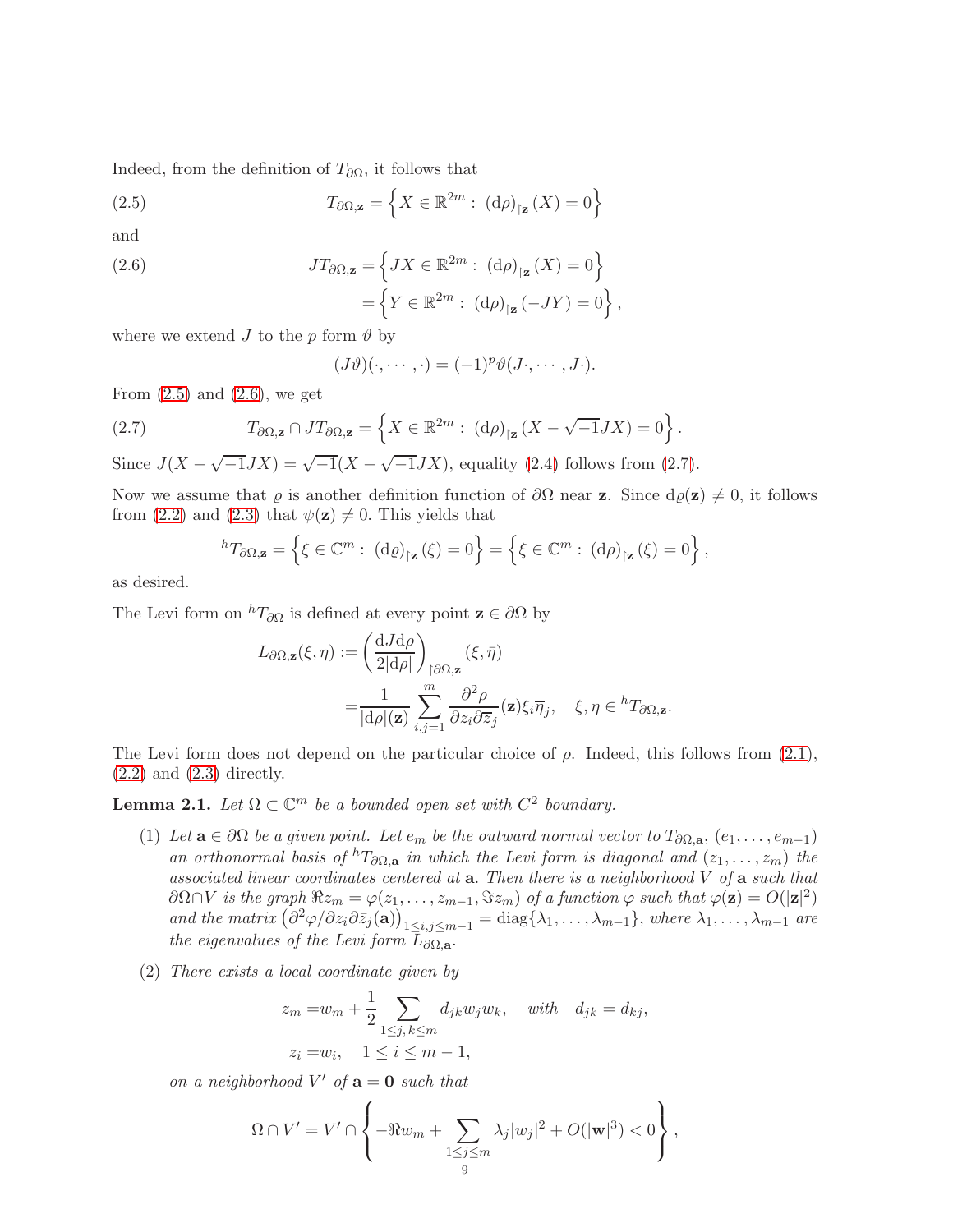where  $\lambda_1, \dots, \lambda_{m-1}$  are the eigenvalues of the Levi form  $L_{\partial\Omega, 0}$  and  $\lambda_m \in \mathbb{R}$  can be assigned to any given value by a suitable choice of the coordinates.

*Proof.* See, e.g., [\[20,](#page-42-17) Exercise I-8.12].

<span id="page-9-2"></span>**Lemma 2.2.** Let r be a smooth function defined near  $0 \in \mathbb{R}^m$  with coordinates  $x_1, \dots, x_m$  such that  $r_{x_m}(0) = -1$  and  $r(0) = r_{x_i}(0) = 0, 1 \le i \le m-1$ , and let N denote the hypersurface defined by  $\{r=0\}$  which is smooth near 0. Then  $(x_i)_{\mid N}, 1 \leq i \leq m-1$ , are local coordinates of  $N$  and for any smooth function  $v$  near  $0$  there holds

$$
\partial_{(x_i)_{\restriction N}} (v_{\restriction N}) (0) = v_{x_i}(0) + v_{x_m}(0) r_{x_i}(0),
$$
  

$$
\partial_{(x_i)_{\restriction N}} \partial_{(x_j)_{\restriction N}} (v_{\restriction N}) (0) = v_{x_i x_j}(0) + v_{x_m}(0) r_{x_i x_j}(0).
$$

<span id="page-9-0"></span>*Proof.* See, e.g., [\[5,](#page-42-3) Lemma 7.2].

2.2. Complex Manifolds with Boundary. In this subsection, we set  $B_R(z) \subset \mathbb{C}^m$  (resp.  $\bar{B}_R(z) \subset \mathbb{C}^m$  the open (resp. closed) ball centered at the point z with radius R. A complex manifold with smooth boundary M of dim<sub>C</sub>  $M = m$  is a smooth manifold with boundary equipped with a system of coordinate patches

$$
\phi_j: U_j \to \{ \mathbf{z} \in B_R(\mathbf{0}) : r_j(\mathbf{z}) \le 0 \}, \quad j \in \text{the index set } \mathcal{J}
$$

such that  $\phi_j \circ \phi_i^{-1}$  is a biholomorphic on  $\phi_i(U_i \cap U_j) \cap \{r_i < 0\}$ , where  $r_j$ 's are the local definition functions, i.e., smooth functions defined on the neighborhood of  $\bar{B}_R(0)$  with  $dr_j \neq 0$  along  ${r_j = 0}.$ 

The holomorphic tangent bundle  ${}^h T_{\partial M}$  of  $\partial M$  is defined as the largest complex subbundle of  $T_M$  which is contained  $T_{\partial M}$ , i.e.,

$$
{}^hT_{\partial M} := T_{\partial M} \cap JT_{\partial M},
$$

where  $J: T_M \to T_M$  is the complex structure.

Let  $(M, J, g)$  be a complex manifold with smooth boundary of dim<sub>C</sub>  $M = m$ , and let  $\overrightarrow{\nu}$  be the unit outward normal vector field on  $\partial M$ . Then the Levi form  $L_{\partial M,\vec{v}}$  of  $\partial M$  with respect to  $\vec{v}$ is locally given by

<span id="page-9-1"></span>
$$
(2.8) \quad L_{\partial M, \vec{\nu}}(\xi, \eta) := \left( \frac{dJ d(r_j \circ \phi_j)}{2 |d(r_j \circ \phi_j)|_g} \right)_{\restriction \partial M, \mathbf{z}} (\xi, \bar{\eta})
$$

$$
= \frac{1}{2 \left( \overrightarrow{\nu}(r_j \circ \phi_j) \right) (\mathbf{z})} \left( dJ d(r_j \circ \phi_j) \right) (\xi, \bar{\eta}), \quad \xi, \eta \in {}^h T_{\partial M, \mathbf{z}}, \quad \mathbf{z} \in U_j \cap \partial M.
$$

It is easy to check that the expression in [\(2.8\)](#page-9-1) is well defined. The boundary  $\partial M$  is called weakly (resp. strictly) pseudoconcave if  $L_{\partial M,\vec{v}} \leq 0$  (resp. < 0), and weakly (resp. strictly) pseudoconvex if  $L_{\partial M,\vec{v}} \geq 0$  (resp. > 0).

Throughout this paper, we fix a covering of  $\partial M$  consisting of finite open sets  $\{U_i\}_{i\in\mathcal{J}}$  such that

$$
\phi_i: U_i \to B_{2,i}(\mathbf{0}) := \{ \mathbf{z} \in B_2(\mathbf{0}) : r_i(\mathbf{z}) \leq 0 \}
$$

is diffeomorphism,

$$
\phi_j \circ \phi_i^{-1} : \phi_i(U_i \cap U_j) \cap \{r_i < 0\} \to \phi_j(U_i \cap U_j) \cap \{r_j < 0\}
$$

is biholomorphic, and that the family of finite open subsets

$$
\{V_i := \phi_i^{-1}(B_{1,i}(\mathbf{0})), i \in \mathcal{J}\}
$$

still covers the boundary  $\partial M$ .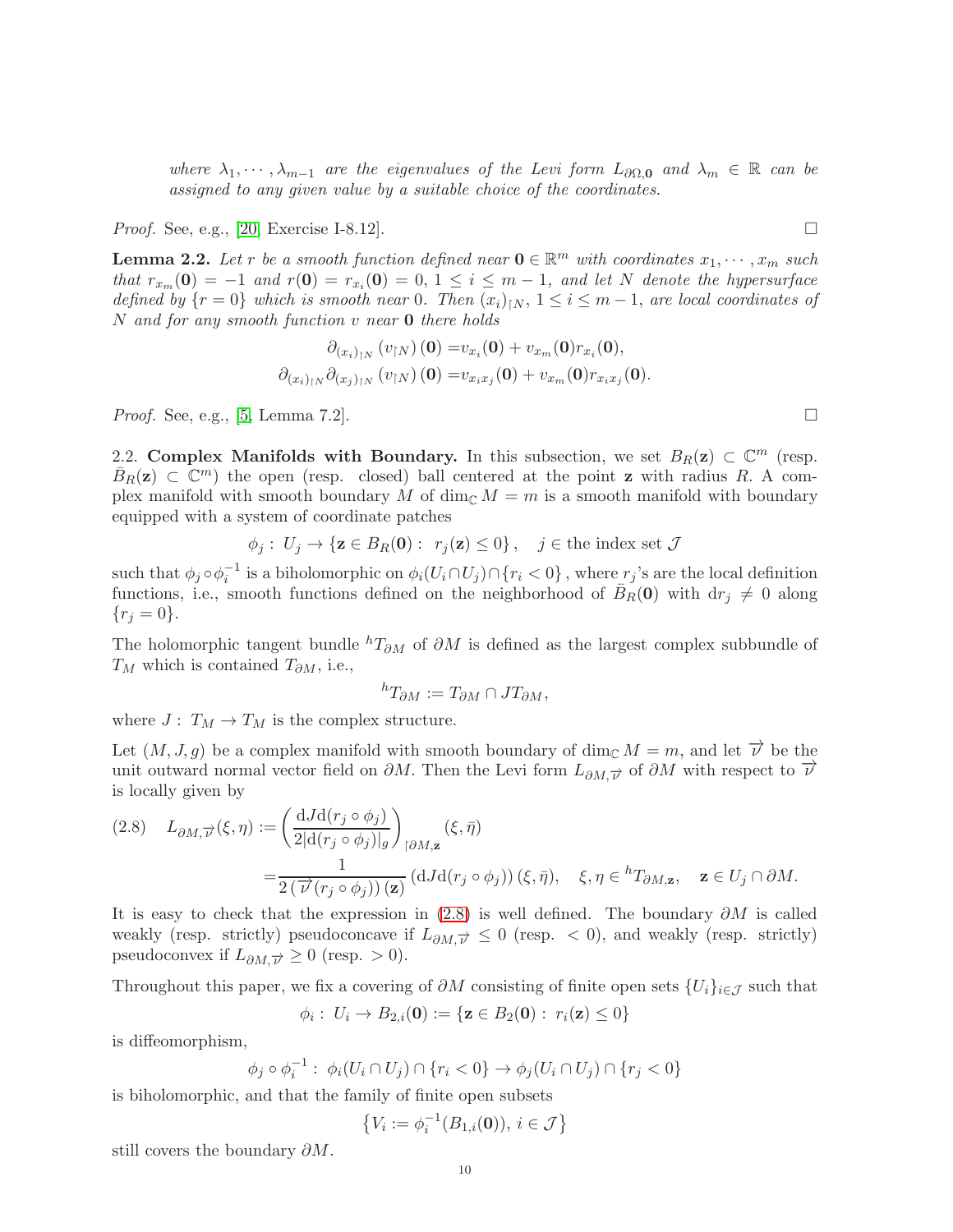We denote the local coordinates and the definition function of  $\partial M$  on  $U_i$  by

$$
\mathbf{w}^{(i)} := \mathbf{w} \circ \phi_i, \quad \rho_i := r_i \circ \phi_i, \quad \forall \ i \in \mathcal{J}.
$$

Fix a index  $i \in \mathcal{J}$ . For any point  $p \in V_i \cap \partial M$ , there exists a biholomorphic map (see for example  $[12, \text{Formula } (1.6)]$ 

$$
\psi_i: B_2(\mathbf{0}) \to B_2(\mathbf{0}), \quad \mathbf{w} \mapsto \mathbf{z}
$$

such that  $\psi_i \circ \phi_i(p) = 0$ , and that

<span id="page-10-0"></span>(2.9) 
$$
\rho_i \circ \phi_i^{-1} \circ \psi_i^{-1}(\mathbf{z}) = r_i \circ \psi_i^{-1}(\mathbf{z}) = -\Re z_m + \sum_{1 \le j \le m} \lambda_j |z_j|^2 + O(|\mathbf{z}|^3),
$$

where  $\lambda_1, \dots, \lambda_{m-1}$  are the eigenvalues of the Levi form  $L_{\partial M,\nu}$  with respect to g and  $\lambda_m \in \mathbb{R}$ can be assigned to any given value by a suitable choice of the coordinates.

In the later use, we will not distinguish  $r_i$ ,  $r_i \circ \phi_i$  and  $r_i \circ \psi_i^{-1}$  for convenience. We will say that for any point  $0 \in \partial M$ , we want to study our questions on the adapted data  $(B, r, z)$  where  $B = B_1(0)$ , r is a definition function of  $\partial M$ , and z is the coordinate on B centered at 0 such that r satisfies  $(2.9)$ .

Let  $e_1, \dots, e_m$  be a basis of local frame fields of  $T_M^{1,0}$  with dual  $\theta^1, \dots, \theta^m$  which are  $(1,0)$  forms. Then we extend the Riemannian metric g to  $T_M \otimes_{\mathbb{R}} \mathbb{C}$  to obtain

$$
\omega = \sqrt{-1} \sum_{i,j=1}^m g_{i\overline{j}} \theta^i \wedge \overline{\theta}^j, \quad g_{i\overline{j}} := g(e_i, \overline{e}_j), \quad \overline{g_{i\overline{j}}} = g_{j\overline{i}}.
$$

Let us denote by  $\nabla$  the Chern connection of the Hermitian metric q. Then we fix some notations.

$$
\nabla_i := \nabla_{e_i}, \quad \nabla_{\overline{j}} := \nabla_{\overline{e}_j}, \quad \nabla_i e_j =: \Gamma^k_{ij} e_k,
$$
  

$$
\nabla_i e_j - \nabla_j e_i - [e_i, e_j] = T(e_i, e_j) =: T^k_{ij} e_k,
$$
  

$$
\left(\nabla_i \nabla_{\overline{j}} - \nabla_{\overline{j}} \nabla_i - \nabla_{[e_i, \overline{e}_j]}\right) e_k =: R_{i\overline{j}k}{}^{\ell} e_\ell, \quad R_{i\overline{j}k\overline{\ell}} := R_{i\overline{j}k}{}^p g_{p\overline{\ell}}.
$$

Denote by  $\Delta_q$  the Laplace-Beltrami operator of the Riemannian metric g. There holds (see for example [\[57,](#page-44-18) Lemma 3.2])

(2.10) 
$$
\Delta_g \varphi = 2\Delta \varphi + \tau (\mathrm{d}\varphi), \quad \forall \varphi \in C^2(M, \mathbb{R}),
$$

where

$$
\tau(\mathrm{d}\varphi) = 2\Re\left(T_{pj}^j g^{\overline{q}p} \nabla_{\overline{q}}\varphi\right).
$$

Given a function  $u \in C^4(M, \mathbb{R})$ , it follows from the Ricci identity and the first Bianchi identity that (see for example [\[63\]](#page-44-14))

<span id="page-10-3"></span>(2.11) 
$$
\nabla_i \nabla_j u = \nabla_j \nabla_i u - T_{ij}^k \nabla_k u,
$$

<span id="page-10-1"></span>(2.12) 
$$
\nabla_i \nabla_{\bar{j}} \nabla_k u = \nabla_k \nabla_i \nabla_{\bar{j}} u - T^p_{ik} \nabla_p \nabla_{\bar{j}} u,
$$

<span id="page-10-2"></span>(2.13) 
$$
\nabla_i \nabla_{\bar{j}} \nabla_{\bar{k}} u = \nabla_{\bar{k}} \nabla_i \nabla_{\bar{j}} u - \overline{T_{jk}^q} \nabla_{\bar{q}} \nabla_i u + \overline{R_{j\bar{i}k}^q} \nabla_{\bar{q}} u,
$$

<span id="page-10-4"></span>(2.14) 
$$
\nabla_{\bar{\ell}} \nabla_k \nabla_{\bar{j}} \nabla_i u = \nabla_{\bar{j}} \nabla_i \nabla_{\bar{\ell}} \nabla_k u + R_{k \bar{\ell} i}{}^p \nabla_{\bar{j}} \nabla_p u - R_{i \bar{j} k}{}^p \nabla_{\bar{\ell}} \nabla_p u
$$

$$
- T_{ki}^p \nabla_{\bar{\ell}} \nabla_{\bar{j}} \nabla_p u - \overline{T_{\ell j}^q} \nabla_k \nabla_{\bar{q}} \nabla_i u - T_{ki}^p \overline{T_{\ell j}^q} \nabla_{\bar{q}} \nabla_p u.
$$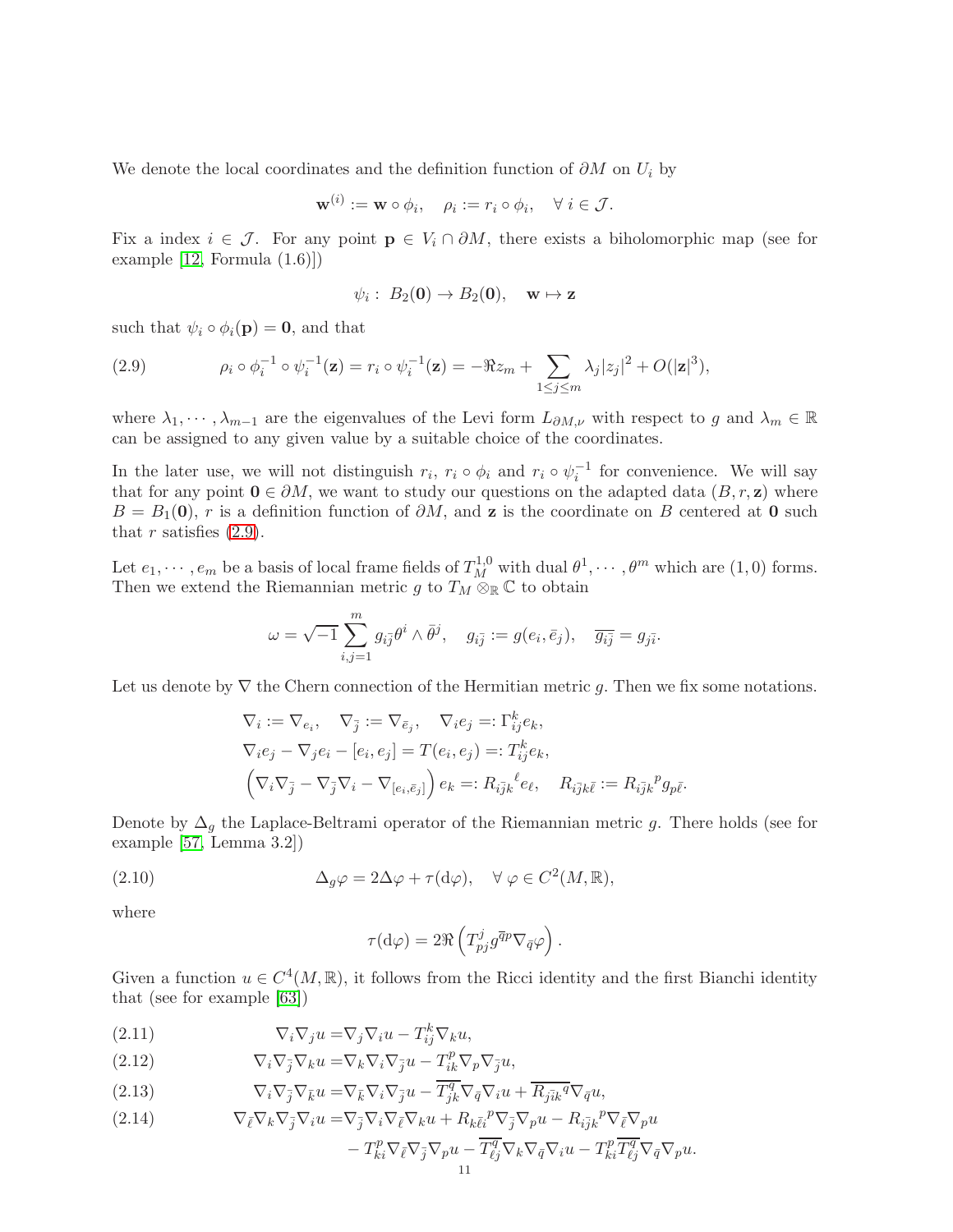<span id="page-11-0"></span>2.3. Subsolutions. In this subsection, we recall some preliminaries from [\[55\]](#page-44-10) (cf. [\[64,](#page-44-0) [34\]](#page-43-2)). Given any  $\sigma \in (\text{sup}_{\partial \Gamma} f, \text{sup}_{\Gamma} f)$ , the set  $\Gamma^{\sigma} = {\lambda \in \Gamma : f(\lambda) > \sigma}$  is open and convex and  $\partial \Gamma^{\sigma} = f^{-1}(\sigma)$  is a smooth hypersurface. We denote, by  $n(\lambda)$ , the inward pointing unit normal vector, i.e.,

$$
\mathbf{n}(\lambda) := \frac{\nabla f}{|\nabla f|}(\lambda), \quad \forall \ \lambda \in \partial \Gamma^{\sigma}.
$$

We set  $\mathcal{F}(\lambda) := \sum_{k=1}^m f_k(\lambda)$ . The Cauchy-Schwarz inequality yields that  $|\nabla f| \leq \mathcal{F} \leq \sqrt{m} |\nabla f|$ .

Following [\[64\]](#page-44-0), we set

$$
\Gamma_{\infty} := \{(\lambda_1, \cdots, \lambda_{m-1}) : (\lambda_1, \cdots, \lambda_m) \in \Gamma \text{ for some } \lambda_m \}.
$$

For any  $\mu \in \mathbb{R}^m$ , the set  $(\mu + \Gamma_m) \cap \partial \Gamma^{\sigma}$  is bounded, if and only if

$$
\lim_{t \to +\infty} f(\mu + t\mathbf{e}_i) > \sigma, \quad \forall \ 1 \le i \le m,
$$

where  $e_i$  denotes the  $i^{\text{th}}$  standard basis vector. This limit is well defined as long as any  $(m-1)$ tuple  $\mu'$  in  $\mu$  satisfies  $\mu' \in \Gamma_{\infty}$ , i.e., on the set  $\tilde{\Gamma}$  defined by

$$
\tilde{\Gamma} := \{ \mu \in \mathbb{R}^m : \exists t > 0 \text{ such that } \mu + t\mathbf{e}_i \in \Gamma \ \forall i \}.
$$

For any  $\lambda' = (\lambda_1, \dots, \lambda_{m-1}) \in \Gamma_{\infty}$ , the concavity of f implies that the limit

$$
\lim_{\lambda_m \to +\infty} f(\lambda_1, \cdots, \lambda_{m-1}, \lambda_m)
$$

is either finite for all  $\lambda'$  or infinite for all  $\lambda'$  (see [\[64\]](#page-44-0)).

If the limit is infinite, then  $(\mu + \Gamma_m) \cap \partial \Gamma^{\sigma}$  is bounded for all  $\sigma$  and  $\mu \in \tilde{\Gamma}$ . In particular, any admissible  $\underline{u}$  is a C-subsolution, not vice versa.

If the limit is finite, then we define the function  $f_{\infty}$  on  $\Gamma_{\infty}$  by

$$
f_{\infty}(\lambda_1,\cdots,\lambda_{m-1})=\lim_{t\to+\infty}f(\lambda_1,\cdots,\lambda_{m-1},t).
$$

In this case, for  $\mu \in \tilde{\Gamma}$ , the set  $(\mu + \Gamma_m) \cap \partial \Gamma^{\sigma}$  is bounded if and only if  $f_{\infty}(\mu') > \sigma$ , where  $\mu' \in \Gamma_{\infty}$  is any  $(m-1)$  tuple of entries of  $\mu$ .

<span id="page-11-3"></span>**Proposition 2.3** (Székelyhidi [\[55\]](#page-44-10)). Given  $\delta$ ,  $R > 0$ , if  $\mu \in \mathbb{R}^m$  such that

$$
(\mu - 2\delta \mathbf{1} + \Gamma_m) \cap \partial \Gamma^{\sigma} \subset B_R(\mathbf{0}),
$$

where  $B_R(0) \subset \mathbb{R}^m$  is the ball centered at 0 with radius R, then there exists a constant  $\kappa > 0$ depending only on  $\delta$  and **n** on  $\partial \Gamma^{\sigma}$  such that for any  $\lambda \in \partial \Gamma^{\sigma}$  with  $|\lambda| > R$ , there holds either

$$
\sum_{j=1}^{m} f_j(\lambda)(\mu_j - \lambda_j) > \kappa \mathcal{F}(\lambda),
$$

or

$$
f_i(\lambda) > \kappa \mathcal{F}(\lambda), \quad \forall \ 1 \leq i \leq m.
$$

<span id="page-11-4"></span><span id="page-11-2"></span>**Lemma 2.4** (Székelyhidi [\[55\]](#page-44-10)). Let f be a smooth symmetric function defined on  $\Gamma$  satisfying Assumption [\(1\)](#page-1-2), [\(2\)](#page-1-3) and [\(3\)](#page-1-0) in the introduction. Then  $\forall \sigma \in (\text{sup}_{\partial \Gamma} f, \text{sup}_{\Gamma} f)$ , one infers that

- <span id="page-11-1"></span>(1) there exists an  $N > 0$  depending only on  $\sigma$  such that  $(\Gamma + N\mathbf{1}) \subset \Gamma^{\sigma}$ ;
- (2) there is  $a \tau > 0$  depending only on  $\sigma$  such that  $\mathcal{F}(\lambda) > \tau$ ,  $\forall \lambda \in \partial \Gamma^{\sigma}$ .

We need some formulae for the derivatives of eigenvalues (see for example [\[53\]](#page-43-7)).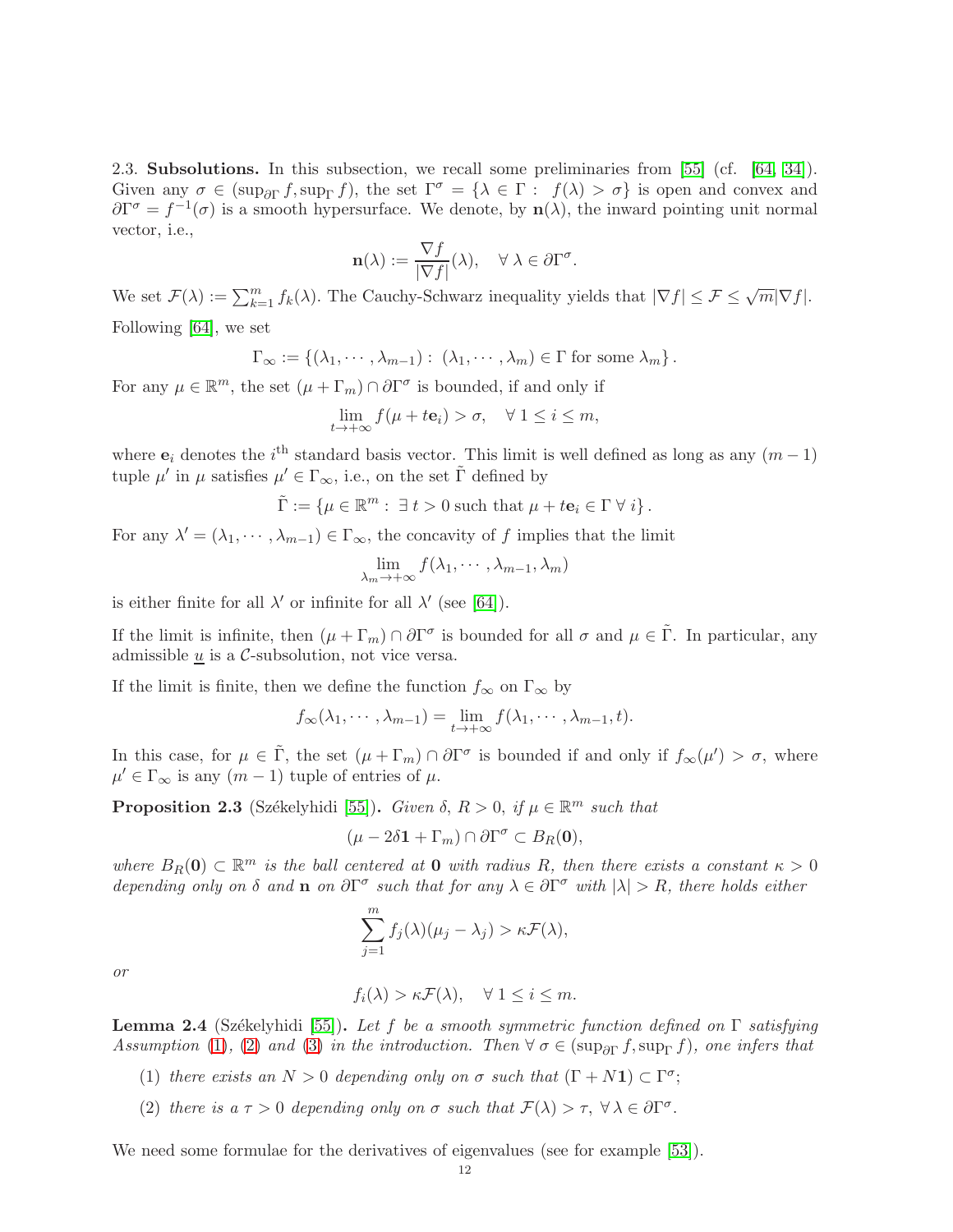<span id="page-12-4"></span>**Lemma 2.5** (Spruck [\[53\]](#page-43-7)). The first and second order derivatives of the eigenvalue  $\lambda_i$  at a diagonal matrix  $(A_{ij})$  (consider it as a Hermitian matrix) with distinct eigenvalues are

<span id="page-12-5"></span>
$$
(2.15) \t\t \t\t \lambda_i^{pq} = \delta_{pi}\delta_{qi},
$$

<span id="page-12-0"></span>(2.16) 
$$
\lambda_i^{pq,rs} = (1 - \delta_{ip}) \frac{\delta_{iq}\delta_{ir}\delta_{ps}}{\lambda_i - \lambda_p} + (1 - \delta_{ir}) \frac{\delta_{is}\delta_{ip}\delta_{rq}}{\lambda_i - \lambda_r},
$$

where

$$
\lambda_i^{pq} = \frac{\partial \lambda_i}{\partial A_{pq}}, \quad \lambda_i^{pq,rs} = \frac{\partial^2 \lambda_i}{\partial A_{pq} \partial A_{rs}}.
$$

If we consider  $A = (A_{ij})$  as a symmetric matrix, then the right side of [\(2.16\)](#page-12-0) should be multiplied by 2.

<span id="page-12-6"></span>**Lemma 2.6** (Gerhardt [\[30\]](#page-43-24)). If  $F(A) = f(\lambda_1, \dots, \lambda_m)$  in terms of a smooth symmetric funtion of the eigenvalues, then at a diagonal matrix  $(A_{ij})$  (consider it as a Hermitian matrix) with distinct eigenvalues there hold

$$
(2.17) \tF^{ij} = \delta_{ij} f_i,
$$

<span id="page-12-1"></span>(2.18) 
$$
F^{ij,rs} = f_{ir}\delta_{ij}\delta_{rs} + \frac{f_i - f_j}{\lambda_i - \lambda_j}(1 - \delta_{ij})\delta_{is}\delta_{jr},
$$

where

$$
F^{ij} = \frac{\partial F}{\partial A_{ij}}, \quad F^{pq,rs} = \frac{\partial^2 F}{\partial A_{ij} \partial A_{rs}}
$$

.

If we consider  $A = (A_{ij})$  as a symmetric matrix, then the second term in the right side of [\(2.18\)](#page-12-1) should be multiplied by 2.

These formulae make sense even if the eigenvalues are not distinct. Indeed, if f is smooth and symmetric, then  $f$  is a smooth function of elementary symmetric polynomials which are smooth on the space of matrices by Vieta's formulas and hence  $F$  is a smooth function on the space of matrices. In particular, we have  $f_i \longrightarrow f_j$  as  $\lambda_i \longrightarrow \lambda_j$ . If f is concave and symmetric, then we have that  $\frac{f_i - f_j}{\lambda_i - \lambda_j} \le 0$  (see [\[53\]](#page-43-7) or [\[24,](#page-42-19) Lemma 2]). In particular, if  $\lambda_i \le \lambda_j$ , then we have  $f_i \ge f_j$ .

In the local coordinates  $(U; z_1, \dots, z_m)$ , let  $A = A_i^j dz_i \otimes \partial_j \in \text{End}(T^{1,0}M)$  be a Hermitian map with respect to g. Then we set  $A_{i\bar{j}} := A_i{}^q g_{q\bar{j}}$  satisfying  $\overline{A_{i\bar{j}}} = A_{j\bar{i}}$ . We define a strictly elliptic operator  $L$  by

<span id="page-12-7"></span>(2.19) 
$$
L(u) = F^{ij}g^{\overline{q}j} (\partial_i \partial_{\overline{q}} u + W_{i\overline{q}}(du))
$$

$$
= F^{ij}g^{\overline{q}j} \left( \nabla_i \nabla_{\overline{q}} u + W_{i\overline{q}}^p (\nabla_p u) + \overline{W^p_{q\overline{i}}} (\nabla_{\overline{p}} u) \right), \quad \forall u \in C^2(M, \mathbb{R}).
$$

It is easy to see that  $L$  is the linearized operator of  $F$  given in [\(1.5\)](#page-1-4). We also use the notation  $F^{i\bar{q}} := F^{ij}g^{\bar{q}j}$  such that  $(F^{i\bar{q}})$  is a positive definite Hermitian matrix. Indeed, without loss of generality, we set  $\lambda_1(A) > \cdots > \lambda_m(A)$  and the general case follows from the continuity arguments. Let  $\xi_p = \xi_p^q \partial_q$  be the unit complex eigenvector of A with eigenvalue  $\lambda_p$ , i.e., we have

<span id="page-12-2"></span>(2.20) 
$$
\sum_{i,j=1}^{m} g_{i\bar{j}} \xi_p{}^{i} \overline{\xi_q{}^{j}} = \delta_{pq}, \quad p, q = 1, \cdots, m,
$$

<span id="page-12-3"></span>(2.21) 
$$
\sum_{r=1}^{m} \xi_p^r A_r^s = \lambda_p \xi_p^s, \quad p, q = 1, \cdots, m.
$$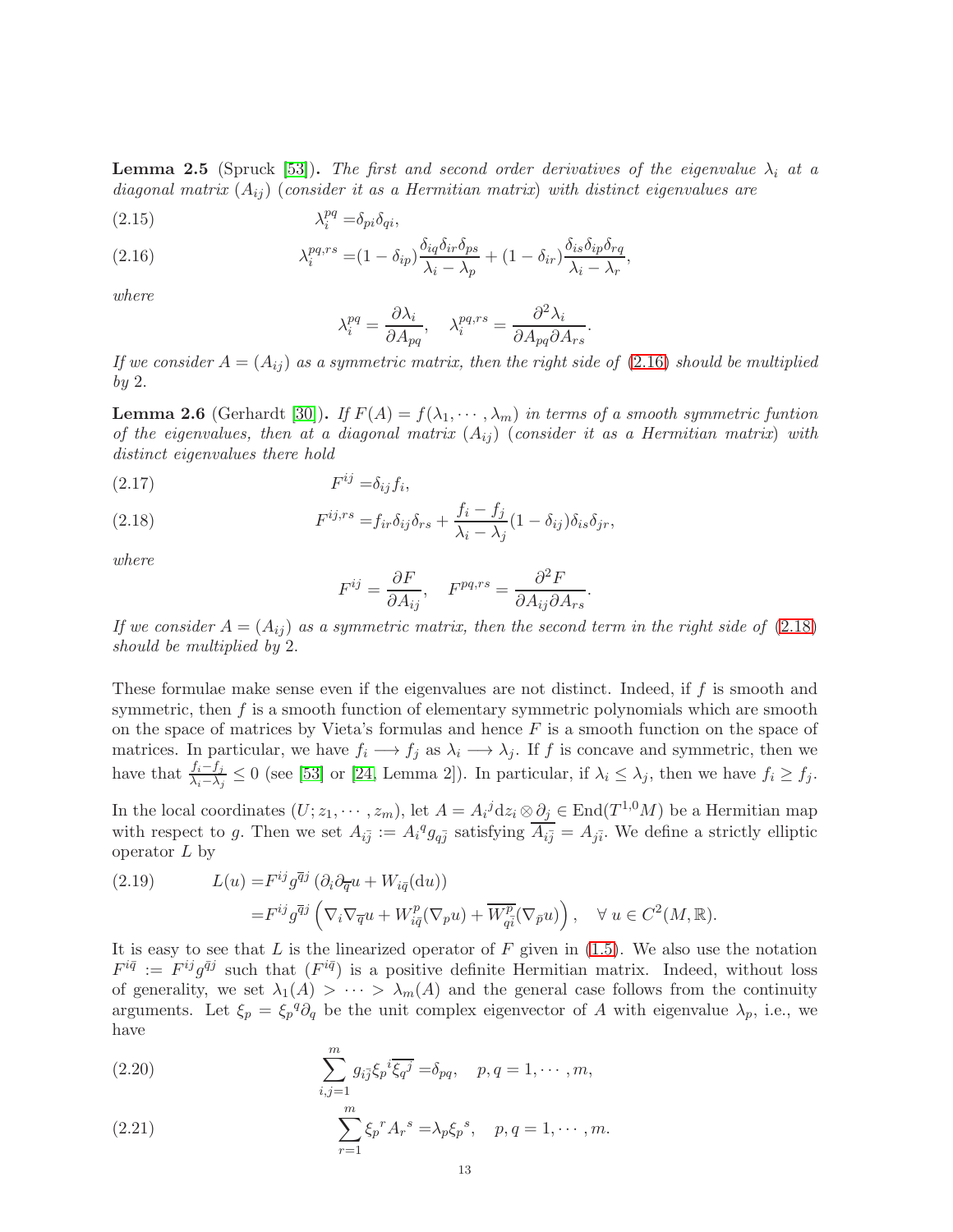It follows from [\(2.20\)](#page-12-2) that

<span id="page-13-0"></span>(2.22) 
$$
g^{\bar{\ell}k} = \sum_{p=1}^{m} \overline{\xi_p}^{\ell} \xi_p{}^{k}, \quad g_{k\bar{\ell}} = \sum_{p=1}^{m} \zeta_k{}^{p} \overline{\zeta_{\ell}{}^{p}},
$$

where  $\zeta = (\zeta_i^j)$  is the inverse matrix of  $\xi$ , i.e., there holds

<span id="page-13-2"></span>(2.23) 
$$
\sum_{q=1}^{m} \xi_i^q \zeta_q^j = \delta_i^j, \qquad 1 \le i, j \le m.
$$

From  $(2.21)$  and  $(2.22)$ , we get

<span id="page-13-6"></span>(2.24) 
$$
\sum_{r,s=1}^{m} \xi_p^r A_r^s \zeta_s^q = \sum_{r,s=1}^{m} \xi_p^r A_r \overline{s} \overline{\zeta_q^s} = \delta_{pq} \lambda_p,
$$

<span id="page-13-1"></span>(2.25) 
$$
A_{i\bar{j}} = \zeta_i^p \lambda_p \overline{\zeta_j^p}.
$$

We observe from  $(2.25)$  that  $\lambda = (\lambda_1, \dots, \lambda_m)$  are the eigenvalues of the Hermitian metric  $(A_{i\bar{j}})$ if  $(\xi_i)^j$  satisfies  $\sum_p \xi_i^p \overline{\xi_j^p} = \delta_{ij}$ . Using this observation and Lemma [2.5,](#page-12-4) we can calculate the derivatives of the eigenvalues of a map in End $(T^{1,0}M)$ . Indeed, we set  $\theta^i = \zeta_k{}^i \mathrm{d}z^k$ . Then from [\(2.21\)](#page-12-3) one can deduce that

<span id="page-13-3"></span>
$$
A = A_k{}^{\ell} \mathrm{d}z^k \otimes \partial_{\ell} = \zeta_k{}^p \lambda_p \zeta_p{}^{\ell} \mathrm{d}z^k \otimes \partial_{\ell} = \lambda_p \theta^p \otimes \zeta_p =: \tilde{A}_i{}^j \theta^i \otimes \zeta_j,
$$

with  $(\tilde{A}_i^j) = (\tilde{A}_{i\bar{j}}) = (\lambda_i \delta_{ij})$  is a Hermitian matrix and

$$
\tilde{A}_i{}^j = \xi_i{}^k A_k{}^\ell \zeta_\ell{}^j.
$$

If  $\lambda_k$  is smooth at  $(A_i^j)$ , then it follows from  $(2.15)$ ,  $(2.16)$ ,  $(2.22)$ ,  $(2.23)$  and  $(2.26)$  that

<span id="page-13-4"></span>(2.27) 
$$
\frac{\partial \lambda_k}{\partial A_i^j} = \frac{\partial \lambda_i}{\partial \tilde{A}_p^q} \frac{\partial \tilde{A}_p^q}{\partial A_i^j} = \xi_k{}^i \zeta_j{}^k = \xi_k{}^i g_{j\bar{q}} \overline{\xi_k}^q,
$$

<span id="page-13-5"></span>(2.28)  
\n
$$
\lambda_k^{ij,pq} = \frac{\partial^2 \lambda_k}{\partial \tilde{A}_r{}^s \partial \tilde{A}_u{}^v} \frac{\partial \tilde{A}_r{}^s}{\partial A_i{}^j} \frac{\partial \tilde{A}_u{}^v}{\partial A_p{}^q}
$$
\n
$$
= \sum_{r \neq k} \frac{\xi_r{}^i \zeta_j{}^k \xi_k{}^p \zeta_q{}^r + \xi_k{}^i \zeta_j{}^r \xi_r{}^p \zeta_q{}^k}{\lambda_k - \lambda_r}
$$
\n
$$
= \sum_{r \neq k} \frac{\xi_r{}^i g_{j\bar{q}} \overline{\xi_k}{}^q \xi_k{}^p g_{q\bar{u}} \overline{\xi_r}{}^u + \xi_k{}^i g_{j\bar{v}} \overline{\xi_r}{}^v \xi_r{}^p g_{q\bar{s}} \overline{\xi_k}{}^s}
$$

If  $(M, g)$  is a Riemannian manifold and  $A \in End(TM)$ , then using the local coordinate  $(U; x_1, \dots, x_m)$ , we write  $A = A_i^j dx^i \otimes \partial_{x_j}$  and  $g = g_{ij} dx_i \otimes dx_j$ . If A is symmetric with respect to g, then we have  $A_{ij} := A_i^p g_{pj}$  satisfying  $A_{ij} = A_{ji}$ . Let  $\xi_i = \xi_i^j \partial_{x_j}$  be the eigenvector of A with respect to  $\lambda_i$ , i.e.,

.

 $A\xi_i = \lambda_i \xi_i, \quad 1 \leq i \leq m.$ 

A similar argument yields that  $\lambda_i$ 's are the eigenvalues of  $(A_{ij})$  if  $(\xi_i^j)$  is orthonormal matrix (see [\[17,](#page-42-20) Lemma 5.2]).

If all the eigenvalues are smooth at  $(A_i^j)$ , then we can obtain from  $(2.22)$ ,  $(2.27)$  and  $(2.28)$  that

<span id="page-13-7"></span>(2.29) 
$$
F^{ij} = \sum_{p=1}^{m} \zeta_j^p f_p \zeta_p{}^i = \sum_{p,r=1}^{m} f_p \zeta_p{}^i g_{j\bar{r}} \overline{\zeta_p{}^r}, \quad F^{i\bar{q}} = \sum_{p=1}^{m} f_p \zeta_p{}^i \overline{\zeta_p{}^q},
$$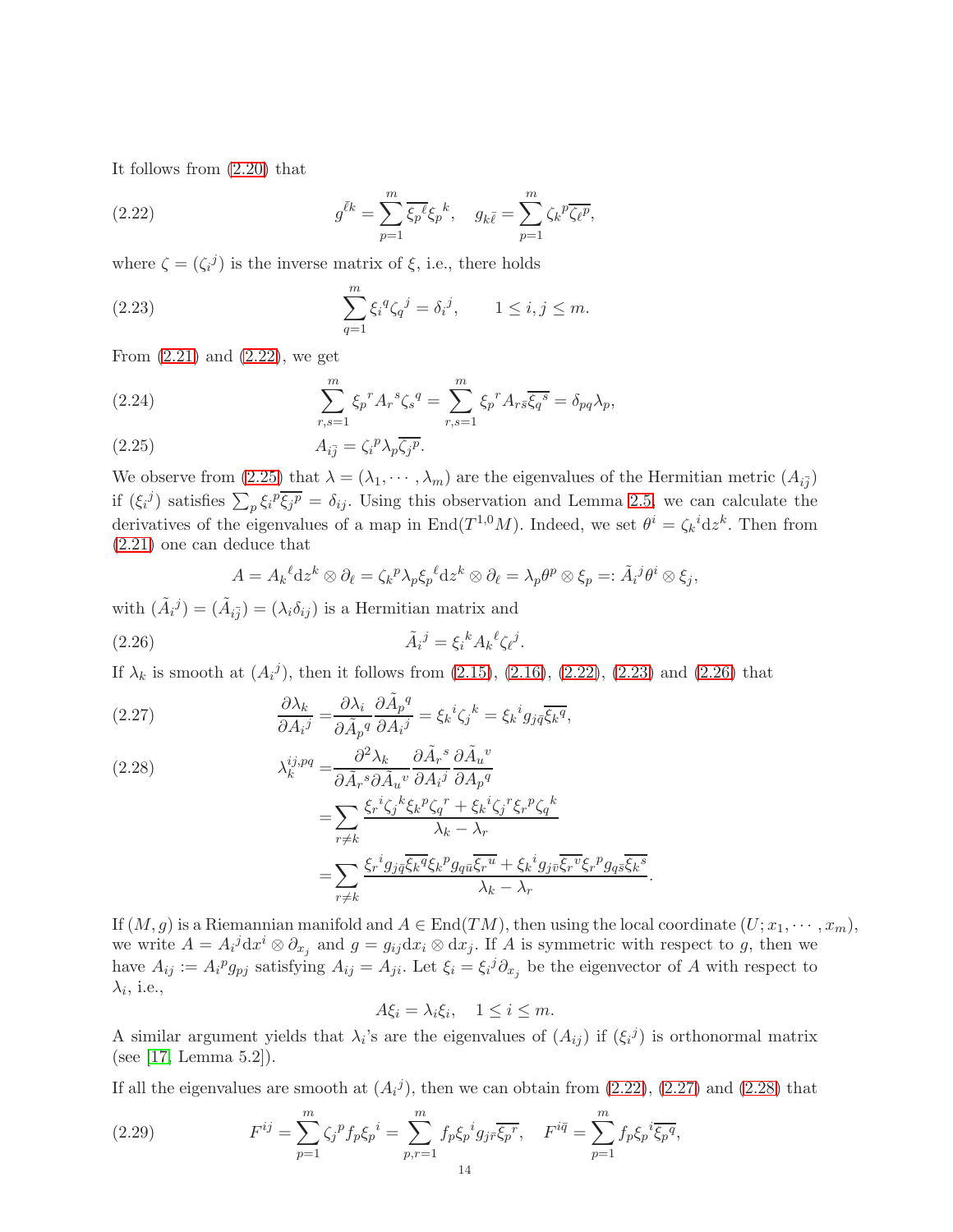and

$$
F^{ij,pq} = f_{k\ell} \xi_k{}^i \zeta_j{}^k \xi_{\ell}{}^p \zeta_q{}^{\ell} + f_k \sum_{r \neq k} \frac{\xi_r{}^i \zeta_j{}^k \xi_k{}^p \zeta_q{}^r + \xi_k{}^i \zeta_j{}^r \xi_r{}^p \zeta_q{}^k}{\lambda_k - \lambda_r}
$$
  
= 
$$
f_{k\ell} \xi_k{}^i g_{j\bar{u}} \overline{\xi_k{}^u} \xi_{\ell}{}^p g_{q\bar{v}} \overline{\xi_{\ell}{}^v} + f_k \sum_{r \neq k} \frac{\xi_r{}^i g_{j\bar{q}} \overline{\xi_k}{}^q \xi_k{}^p g_{q\bar{u}} \overline{\xi_r{}^u} + \xi_k{}^i g_{j\bar{v}} \overline{\xi_r{}^v} \xi_r{}^p g_{q\bar{s}} \overline{\xi_k}{}^s}{\lambda_k - \lambda_r}.
$$

These formulae are sight generalization of Lemma [2.6.](#page-12-6) Thanks to [\(2.24\)](#page-13-6) and [\(2.29\)](#page-13-7), we deduce that the matrices  $(F^{ij})$  and  $(A_i^j)$  (hence  $(F^{i\bar{j}})$  and  $(A_{i\bar{j}})$ ) can be diagonalized at the same time with

<span id="page-14-1"></span>(2.30) 
$$
\sum_{i,j=1}^{m} F^{ij} A_i{}^j = \sum_{i,q=1}^{m} F^{i\bar{q}} A_{i\bar{q}} = \sum_{k=1}^{m} f_k \lambda_k,
$$

(2.31) 
$$
\sum_{i,j,p=1}^m F^{ij} A_i^p A_p{}^j = \sum_{i,j,p,q=1}^m F^{i\bar{j}} g^{\bar{q}p} A_{i\bar{q}} A_{p\bar{j}} = \sum_{k=1}^m f_k \lambda_k^2.
$$

<span id="page-14-0"></span>**Lemma 2.7.** Let  $(F^{i\bar{j}})$  and  $(A_{i\bar{j}})$  be  $m \times m$  Hermitian matrices both of which can be diagonalized at the same time using one unitary matrix, and let  $(f_1, \dots, f_m) \in \Gamma_m$  and  $(\lambda_1, \dots, \lambda_m) \in \mathbb{R}^m$ be the eigenvalues of  $(F^{i\bar{j}})$  and  $(A_{i\bar{j}})$  respectively. Then there exists an index r such that

$$
\sum_{\ell=1}^{m-1} F^{i\bar{j}} A_{i\bar{\ell}} A_{\ell\bar{j}} \ge \frac{1}{2} \sum_{k \ne r} f_k \lambda_k^2.
$$

Proof. This is a Hermitian version of [\[34,](#page-43-2) Proposition 2.19]. We use the notations in the above paragraph with  $g_{i\bar{j}} = \delta_{ij}$ , and obtain

$$
\mathbb{R} \ni \sum_{\ell=1}^{m-1} F^{i\bar{j}} A_{i\bar{\ell}} A_{\ell\bar{j}} = \sum_{p=1}^{m} f_p \lambda_p^2 (1 - \zeta_m{}^p \xi_p{}^m) = \sum_{p=1}^{m} f_p \lambda_p^2 (1 - \overline{\xi_p}{}^m \xi_p{}^m).
$$

Note that  $\sum_{p=1}^m \overline{\xi_p^m} \xi_p^m = 1$ . Suppose that there exists some r such that  $\overline{\xi_r^m} \xi_r^m > 1/2$ ; otherwise we are done. One infers that

$$
\sum_{p \neq r} \overline{\xi_p^m} \xi_p^m < 1/2,
$$

and hence

$$
\sum_{\ell=1}^{m-1} F^{i\bar{j}} A_{i\bar{\ell}} A_{\ell\bar{j}} \ge \sum_{p \ne r} f_p \lambda_p^2 (1 - \zeta_m{}^p \zeta_p{}^m) > \frac{1}{2} \sum_{p \ne r} f_p \lambda_p^2.
$$

 $\Box$ 

2.4. Existence of Admissible Subsolutions. As pointed out in [\[55\]](#page-44-10), it is meaningful to find geometric conditions under which the admissible subsolution exists. If  $M \subset \mathbb{R}^m$  is a bounded open set, then the authors [\[8,](#page-42-0) [64\]](#page-44-0) prove that the subsolutions exist under suitable convexity type condition on the boundary. Li [\[47\]](#page-43-5) proves corresponding results for bounded open set  $M \subset \mathbb{C}^m$ .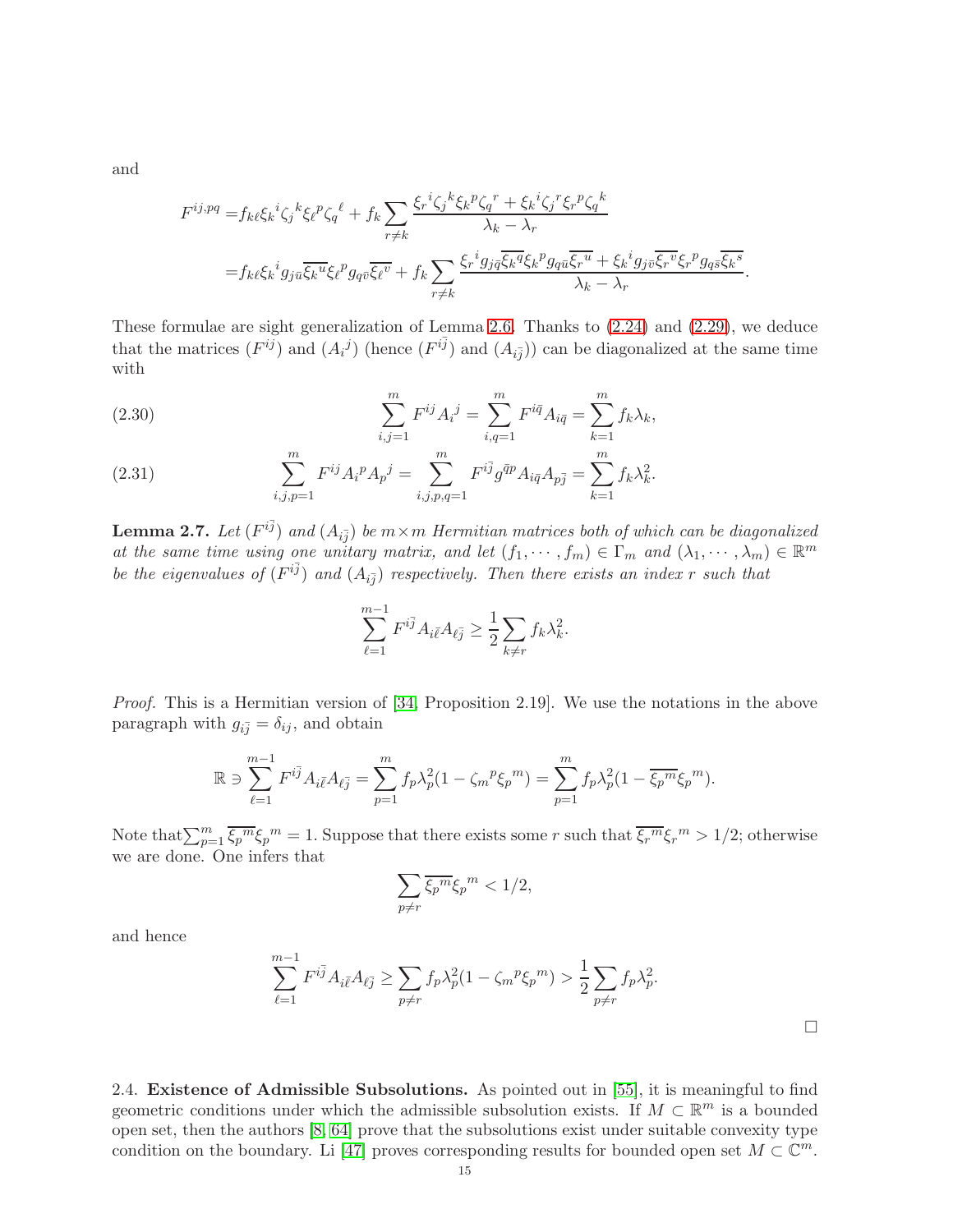## <span id="page-15-2"></span>3. A Preliminary Estimate

<span id="page-15-0"></span>**Theorem 3.1.** Let  $(M, J, g)$  be a compact Hermitian manifold with smooth boundary, dim<sub>C</sub>  $M =$ m, and the canonical complex structure J, where g is the Hermitian metric. Suppose that  $\underline{u} \in C^2(M, \mathbb{R})$  is an admissible subsolution to [\(1.5\)](#page-1-4)-[\(1.6\)](#page-1-5) and that  $u \in C^2(M, \mathbb{R})$  is a solution to [\(1.5\)](#page-1-4)-[\(1.6\)](#page-1-5). There exists a uniform constant C depending only on background data  $(M, J, g)$ ,  $\varphi$ and  $\underline{u}$  such that

(3.1) 
$$
\sup_{M}|u| + \sup_{\partial M}|\partial u|_{g} \leq C.
$$

*Proof.* It follows from [\(2.29\)](#page-13-7) that  $(F^{i\bar{j}}(A))$  has eigenvalues  $f_1(\lambda), \cdots, f_m(\lambda)$  and hence is positive definite. Then we have

$$
F(\vartheta_{\underline{u}}^{\flat}) - F(\vartheta_{u}^{\flat}) = \int_{0}^{1} \frac{d}{dt} F(\vartheta_{t\underline{u} + (1-t)u}^{\flat})
$$
  
= 
$$
\left(\int_{0}^{1} F^{i\overline{q}} dt\right) \left((\underline{u} - u)_{i\overline{q}} + W_{i\overline{q}}(d(\underline{u} - u)\right) \ge 0.
$$

The maximum principle yields that

(3.2)  $\underline{u} \leq u$ , on M.

On the other hand, the definition of  $\Gamma$  implies that u satisfies

<span id="page-15-3"></span>
$$
\begin{cases} g^{\bar{j}i} \left( \chi_{i\bar{j}} + \partial_i \partial_{\bar{j}} u + W_{i\bar{j}}(du) \right) > 0, & \text{in } M, \\ u = \varphi, & \text{on } \partial M. \end{cases}
$$

Hence one deduces that

$$
(3.3) \t\t u \le \tilde{\varphi}, \t on M
$$

by the maximum principle, where  $\tilde{\varphi}$  is the solution to the Dirichlet problem

<span id="page-15-4"></span>
$$
\begin{cases} g^{\bar{j}i} \left( \chi_{i\bar{j}} + \partial_i \partial_{\bar{j}} \tilde{\varphi} + W_{i\bar{j}} (\mathrm{d}\tilde{\varphi}) \right) = 0, & \text{in} \quad M, \\ \tilde{\varphi} = \varphi, & \text{on} \quad \partial M. \end{cases}
$$

<span id="page-15-1"></span>Now  $(3.1)$  follows from  $(3.2)$  and  $(3.3)$ .

## 4. Second Order Estimate on the Boundary

In this section, we prove the second order estimates of the solution  $u$  to  $(1.5)$  on the boundary.

<span id="page-15-5"></span>**Theorem 4.1.** Let  $(M, J, g)$  be a compact Hermitian manifold with smooth boundary,  $\dim_{\mathbb{C}} M =$ m, and the canonical complex structure J, where g is the Hermitian metric. Suppose that  $u \in C<sup>4</sup>(M,\mathbb{R})$  is an admissible subsolution to [\(1.5\)](#page-1-4)-[\(1.6\)](#page-1-5) and that  $u \in C<sup>4</sup>(M,\mathbb{R})$  is a solution to [\(1.5\)](#page-1-4)-[\(1.6\)](#page-1-5). There exists a uniform constant  $C_K$  depending only on background data and K such that

$$
\sup_{\partial M} | \text{Hess}_{g} u|_{g} \leq C_{K},
$$

where Hess<sub>g</sub>u is the Hessian of u with respect to the Levi-Civita connection of g and K :=  $1 + \sup_M |\partial u|_g^2$ .

Let us recall some preliminaries for the proof of Theorem [4.1](#page-15-5) from [\[7,](#page-42-4) [34,](#page-43-2) [5\]](#page-42-3) and references therein. For any point  $0 \in \partial M$ , we use the adapted data B, r, z in Section [2.2](#page-9-0) with

$$
z_i = x_{2i-1} + \sqrt{-1}x_{2i}, \quad 1 \le i \le m.
$$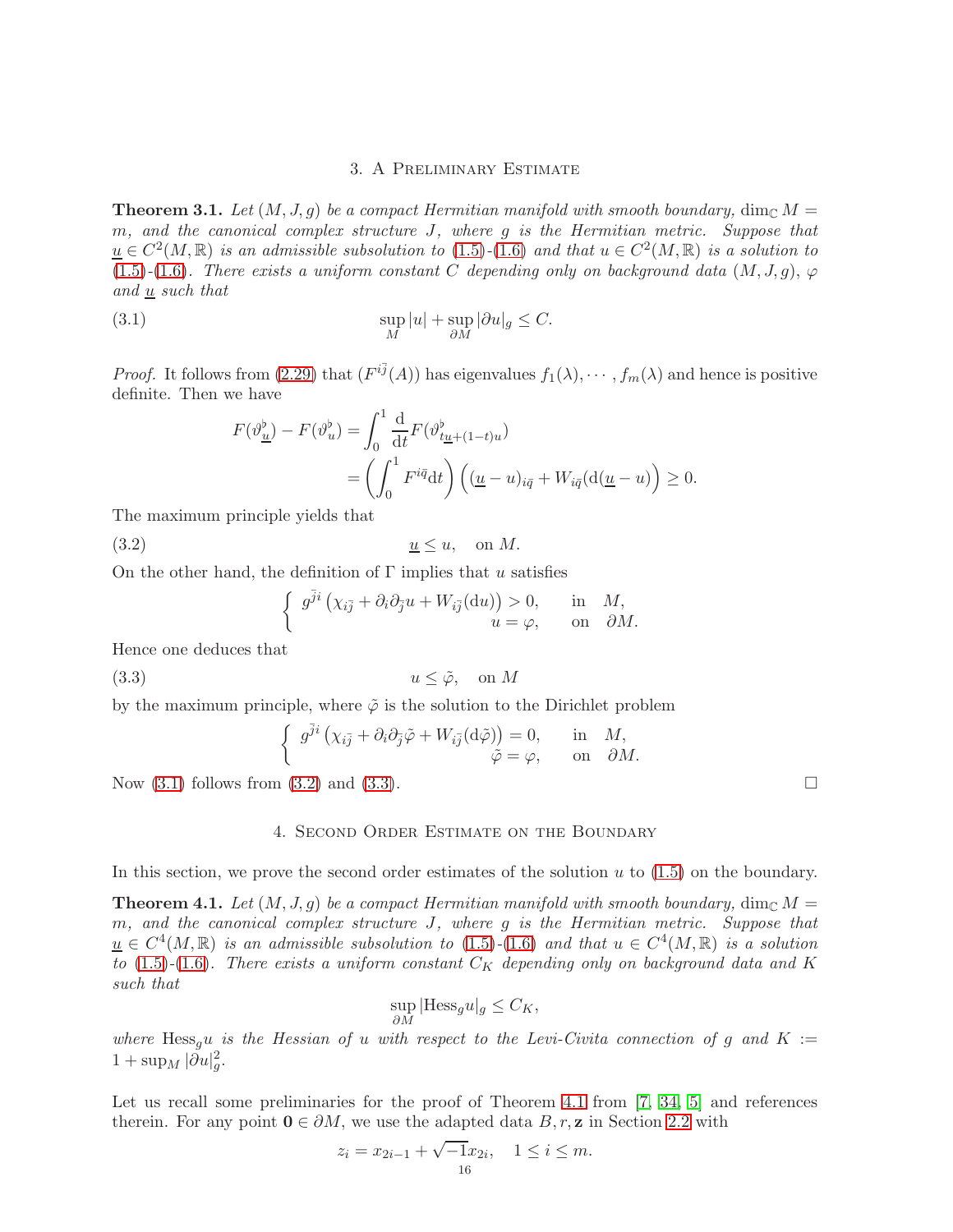Let  $D_1, \dots, D_{2m}$  be the dual vector fields of

$$
dx_{\alpha}, dr, \quad \alpha \neq 2m - 1
$$

given by

$$
D_{\alpha} := \frac{\partial}{\partial x_{\alpha}} - \frac{r_{x_{\alpha}}}{r_{x_{2m-1}}} \frac{\partial}{\partial x_{2m-1}}, \quad \alpha \neq 2m-1,
$$

and

$$
D_{2m-1} := -\frac{1}{r_{x_{2m-1}}} \frac{\partial}{\partial x_{2m-1}}.
$$

To obtain Theorem [4.1,](#page-15-5) it is sufficient to prove

<span id="page-16-2"></span>(4.1) 
$$
|D_{\alpha}D_{\beta}u| \leq CK, \quad \alpha, \beta \neq 2m-1,
$$

<span id="page-16-3"></span>(4.2) 
$$
|D_{\beta}D_{2m-1}u| \leq CK, \quad \beta \neq 2m-1,
$$

<span id="page-16-5"></span>(4.3) 
$$
|D_{2m-1}D_{2m-1}u| \leq C_K.
$$

Let us define the distance function  $\rho(\mathbf{x})$  by

<span id="page-16-4"></span>
$$
\rho(\mathbf{x}) := \text{dist}_g(\mathbf{x}, \mathbf{0}), \quad \forall \mathbf{x} \in M.
$$

We set  $M_{\delta} := \{ \mathbf{x} \in M : \rho(\mathbf{x}) \leq \delta \}.$  Since  $\sqrt{-1} \partial \overline{\partial} \rho^2(\mathbf{0}) = \omega(\mathbf{0}),$  we may assume that

(4.4) 
$$
\frac{1}{2}\omega \leq \sqrt{-1}\partial\bar{\partial}\rho^2 \leq 2\omega, \text{ on } M_{\delta},
$$

provided that  $\delta > 0$  is chosen small enough.

We consider another distance function  $d$  given by

$$
d(\mathbf{x}) := \text{dist}_g(\mathbf{x}, \partial M), \quad \forall \mathbf{x} \in M.
$$

Since  $\partial M$  is smooth, it follows from [\[31,](#page-43-21) Lemma 14.16] that there exists a constant  $\delta > 0$  such that the distance function d is smooth on  $\{x \in M : d(x) \leq \delta\}$  and hence on  $M_{\delta}$ .

**Lemma 4.2.** There exist uniform positive numbers t,  $\delta$ ,  $\varepsilon$  small enough and N with  $N \gg 1$ such that the function

<span id="page-16-1"></span>
$$
v := (u - \underline{u}) + td - \frac{1}{2}Nd^2
$$

satisfies

(4.5) 
$$
\begin{cases} L(v) \leq -\varepsilon (1 + \mathcal{F}), & \text{in } M_{\delta}; \\ v \geq 0, & \text{on } \partial M_{\delta}, \end{cases}
$$

where the operator  $L$  is given by  $(2.19)$ .

*Proof.* This is a Hermitian version of [\[34,](#page-43-2) Lemma 4.1], and we use the ideas modified from there based on [\[55\]](#page-44-10) (see Section [2.3\)](#page-11-0). Thank to [\(3.2\)](#page-15-3), we require  $\delta \leq 2t/N$  in order to obtain  $v \geq 0$ on  $M_{\delta}$  after t and N being bounded.

A direct calculation yields that

<span id="page-16-0"></span>(4.6) 
$$
L(v) = F^{i\bar{q}} ((u - \underline{u})_{i\bar{q}} + W_{i\bar{q}}(\underline{d}(u - \underline{u})))
$$

$$
+ (t - Nd)F^{i\bar{q}}d_{i\bar{q}} - NF^{i\bar{q}}d_i d_{\bar{q}} + (t - Nd)F^{i\bar{q}}W_{i\bar{q}}(\underline{d}d)
$$

$$
\leq C_1(t - Nd)\mathcal{F} + F^{i\bar{q}} ((u - \underline{u})_{i\bar{q}} + W_{i\bar{q}}(\underline{d}(u - \underline{u}))) - NF^{i\bar{q}}d_i d_{\bar{q}}.
$$

Fix  $\varepsilon > 0$  sufficiently small. Since  $\underline{u}$  is an admissible subsolution (and hence C-subsolution), we can find  $\epsilon_0 > 0$  small and  $R > 0$  large such that

$$
\left(\lambda(\vartheta_{\underline{u}}^{\flat}) - 2\epsilon_0 \mathbf{1} + \Gamma_m\right) \cap \partial \Gamma^{h(\mathbf{x})} \subset B_R(\mathbf{0}), \quad \forall \mathbf{x} \in M_{\delta}.
$$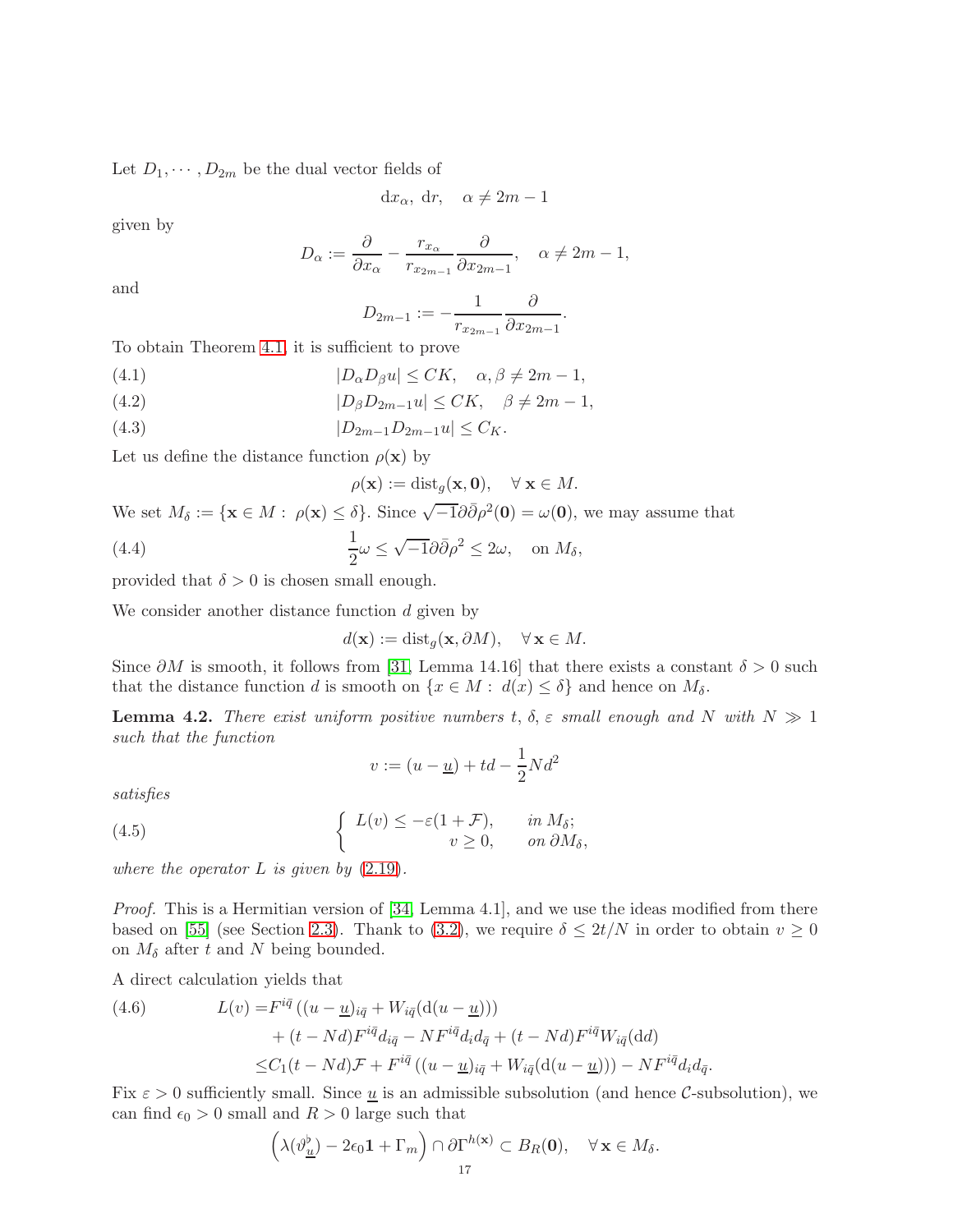Let  $\lambda_1(\vartheta_u^{\flat}) \geq \cdots \geq \lambda_m(\vartheta_u^{\flat})$  and  $\lambda_1(\vartheta_u^{\flat}) \leq \cdots \leq \lambda_m(\vartheta_u^{\flat})$ . Then the concavity of f yields that  $f_1 \leq \cdots \leq f_m$  (see [\[53\]](#page-43-7) or [\[24,](#page-42-19) Lemma 2]). Then we can deduce

(4.7) 
$$
F^{ij}(\vartheta_u^{\flat})\left((\vartheta_{\underline{u}}^{\flat})_i{}^j - (\vartheta_u^{\flat})_i{}^j\right) \geq f_i(\lambda(\vartheta_u^{\flat}))\left(\lambda_i(\vartheta_u^{\flat}) - \lambda_i(\vartheta_{\underline{u}}^{\flat})\right).
$$

from these two inequalities and the theorem in [\[51\]](#page-43-25) which states that for any  $n \times n$  Hermitian matrices A and B with eigenvalues  $\gamma_1 \geq \cdots \geq \gamma_n$  and  $\delta_1 \geq \cdots \geq \delta_n$  respectively, there holds the sharp estimate

<span id="page-17-0"></span>
$$
\sum_{i} \gamma_i \delta_{n+1-i} \le \text{tr}(AB) \le \sum_{i} \gamma_i \delta_i.
$$

One infers from  $(4.7)$  and the concavity of f that

<span id="page-17-1"></span>
$$
(4.8) \tF^{i\bar{q}}(\vartheta_u^{\flat})((u-\underline{u})_{i\bar{q}} + W_{i\bar{q}}(d(u-\underline{u})))
$$
  

$$
=F^{ij}(\vartheta_u^{\flat})((\vartheta_u^{\flat})_i^j - (\vartheta_{\underline{u}}^{\flat})_i^j) \le f_i(\lambda(\vartheta_u^{\flat}))(\lambda_i(\vartheta_u^{\flat}) - \lambda_i(\vartheta_{\underline{u}}^{\flat})) \le f(\lambda(\vartheta_u^{\flat})) - f(\lambda(\vartheta_{\underline{u}}^{\flat})) \le 0,
$$

since  $\underline{u}$  is an admissible subsolution to [\(1.5\)](#page-1-4).

The following argument splits into two cases.

**Case 1:**  $|\lambda(A)| \leq R$ . One can deduce that

$$
\left\{\lambda \in \Gamma: f(\lambda) \ge \inf_M h > \sup_{\partial \Gamma} f \right\} \cap \overline{B_R(\mathbf{0})} \subset \Gamma
$$

is a compact set, and hence there exists a constant  $C_2$  depending on the background data such that

<span id="page-17-4"></span><span id="page-17-2"></span>
$$
C_2 \ge f_i \ge C_2^{-1} > 0
$$
,  $1 \le j \le m$ , on  $M_\delta$ .

This yields that

$$
(4.9) \tF^{i\bar{q}}d_i d_{\bar{q}} \ge 1/(2C_2),
$$

since  $(d_i d_{\bar{q}})$  is a non-negative Hermitian matrix with respect to g and  $2g^{\bar{q}j}d_i d_{\bar{q}} = 1$ . Then by [\(4.6\)](#page-16-0), [\(4.8\)](#page-17-1) and [\(4.9\)](#page-17-2), we can fix N sufficiently large so that [\(4.5\)](#page-16-1) holds for  $t, \varepsilon \in (0, 1/2]$  provided that the positive number  $\delta$  is small enough.

**Case 2:**  $|\lambda| > R$ . Thanks to Assertion [\(2\)](#page-11-1) of Lemma [2.4,](#page-11-2) we deduce that

$$
\mathcal{F} \geq \tau > 0.
$$

Thanks to [\(4.7\)](#page-17-0) and Proposition [2.3,](#page-11-3) one can deduce that either

<span id="page-17-3"></span>(4.11) 
$$
F^{ij}(\vartheta_u^{\flat}) \left( (\vartheta_{\underline{u}}^{\flat})_i{}^j - (\vartheta_u^{\flat})_i{}^j \right) \geq \kappa \mathcal{F}
$$

or  $f_i \geq \kappa \mathcal{F}$  for all  $1 \leq i \leq m$ .

If [\(4.11\)](#page-17-3) occurs, then we have

<span id="page-17-5"></span>(4.12) 
$$
F^{i\bar{q}}((u-\underline{u})_{i\bar{q}}+W_{i\bar{q}}(d(u-\underline{u})))=F^{ij}(\vartheta_u^{\flat})\left((\vartheta_u^{\flat})_i{}^j-(\vartheta_{\underline{u}}^{\flat})_i{}^j\right)\leq -\kappa\mathcal{F}.
$$

Then [\(4.5\)](#page-16-1) follows from [\(4.6\)](#page-16-0), [\(4.10\)](#page-17-4) and [\(4.12\)](#page-17-5) provided t and  $\delta$  sufficiently small.

If  $f_i \geq \kappa \mathcal{F}, 1 \leq i \leq m$  occurs, then we can deduce

<span id="page-17-6"></span>
$$
(4.13)\qquad \qquad -NF^{i\bar{q}}d_id_{\bar{q}}\leq -c_2N\mathcal{F}
$$

with  $c_2 > 0$  sufficiently small since  $2g^{\bar{q}j}d_i d_{\bar{q}} = 1$  and  $(d_i d_{\bar{q}})$  is a non-negative Hermitian matrix with respect to g.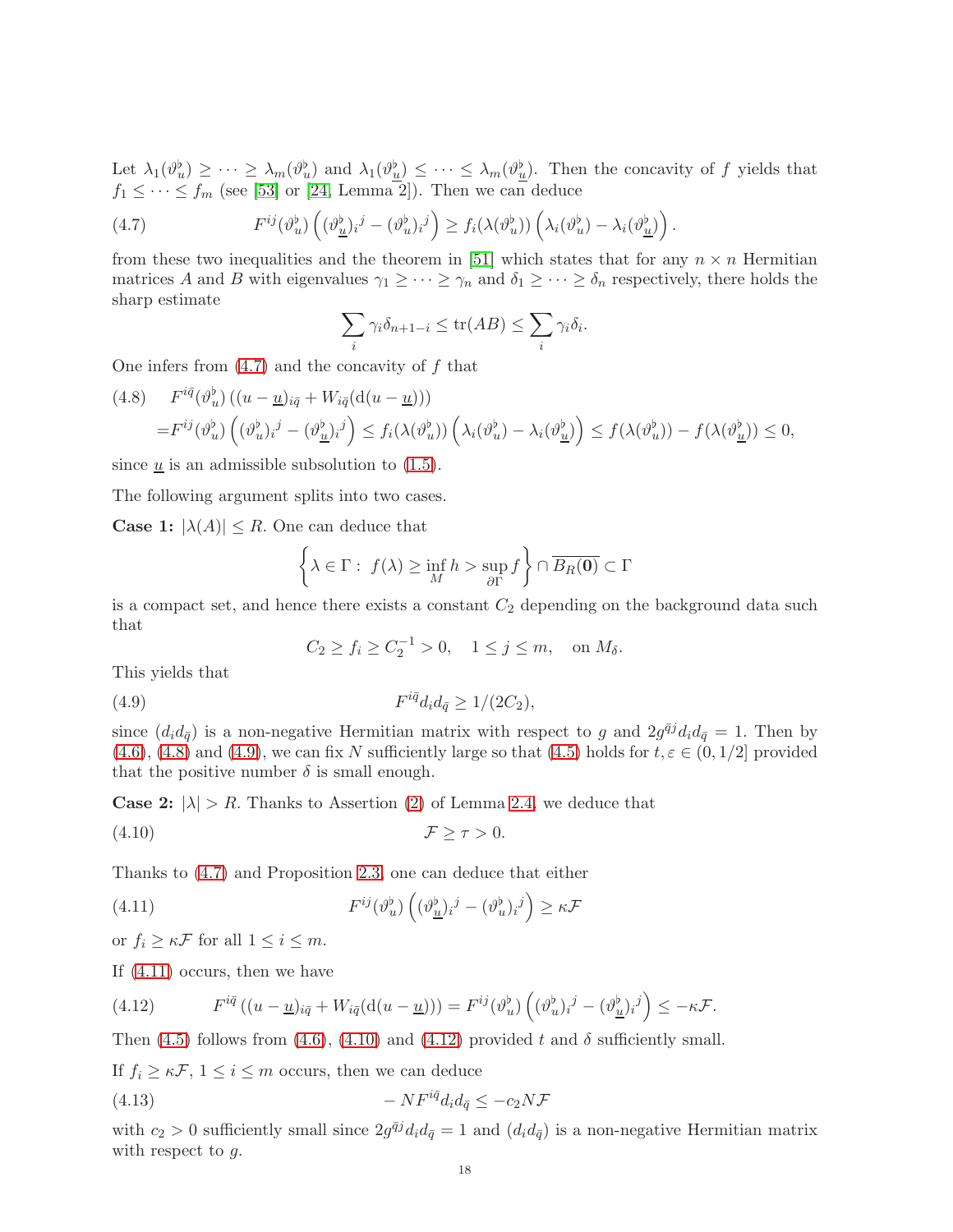Therefore, [\(4.5\)](#page-16-1) follows from [\(4.8\)](#page-17-1), [\(4.10\)](#page-17-4) and [\(4.13\)](#page-17-6) provided the positive constants t,  $\delta$  and  $\varepsilon$ sufficiently small.  $\Box$ 

We will prove Theorem [4.1](#page-15-5) by the ideas modified from the ones of [\[7,](#page-42-4) [64,](#page-44-0) [34\]](#page-43-2) in the local case and the Riemannian setup. We use  $D_{\beta}$ ,  $1 \leq \beta \leq 2m$  from [\[7\]](#page-42-4) where the complex Monge-Ampère equation in  $\Omega \subset \mathbb{C}^m$  was studied (see also [\[32,](#page-43-1) [5\]](#page-42-3) and references therein). For this aim, we need write Lemma  $2.7$  in a slightly different way, i.e., there exists a constant  $c_0$  depending on  $(M, J, g)$ ,  $\partial M$  and the adapted data  $(B, r, z)$  such that

(4.14) 
$$
\sum_{p=1}^{m-1} \sum_{i,j=1}^{m} F^{i\bar{j}}(\vartheta_u)_{i\bar{p}}(\vartheta_u)_{p\bar{j}} \ge c_0 \sum_{r \neq r_0} f_r \lambda_r^2,
$$

for some  $r_0$  with  $1 \leq r_0 \leq m$ . Indeed, replacing  $A_{i\bar{j}}$  by  $(\vartheta_u)_{i\bar{j}}$ , the calculation at the end of Section [2.3](#page-11-0) yields that

<span id="page-18-3"></span>
$$
\sum_{p=1}^{m-1} \sum_{i,j=1}^{m} F^{i\bar{j}} (\vartheta_u)_{i\bar{p}} (\vartheta_u)_{p\bar{j}} = \sum_{p=1}^{m-1} \sum_{r=1}^{m} f_r \lambda_r^2 \zeta_p^r \overline{\zeta_p^r}.
$$

Since  $(\zeta_i^j)$  is invertible depending only on the background data and the adapted data, there exists at most one index, say  $r_0$ , such that  $\sum_{p=1}^{m-1} \zeta_p^{r_0} \overline{\zeta_p^{r_0}} = 0$ , as desired. Although  $c_0$  depending on the adapted data  $(B, r, z)$ , it is still 'uniform' for our estimates because we have fixed a family of finite adapted data  $(B, r, z)$ 's throughout this paper, and for the same reason, we can estimate the quantity like

$$
\sum_{p=1}^{m-1}\sum_{i,j=1}^m F^{i\bar{j}}(\vartheta_u)_{i\bar{p}}(\vartheta_u)_{p\bar{j}}
$$

which is not globally defined on the manifold.

*Proof of Theorem [4.1.](#page-15-5)* A direct calculation yields that all the  $D_\beta$ 's commute, and it follows Lemma [2.2](#page-9-2) that  $D_\beta$ ,  $\beta \neq 2m-1$  are tangent to  $\partial M$ . Hence the tangent-tangent estimate [\(4.1\)](#page-16-2) follows from

$$
D_{\alpha}D_{\beta}(u - \underline{u}) = 0, \quad \alpha, \beta \neq 2m - 1.
$$

Let us prove the normal-tangent estimates [\(4.2\)](#page-16-3). For this aim, we consider the function

$$
Q:=Q_1\pm D_\alpha(u-\underline{u})
$$

on  $M_{\delta}$  with

$$
Q_1 := A_1 K v + A_2 K \rho^2 - \frac{1}{K} \sum_{\beta \neq 2m-1} ((u - \underline{u})_{x_{\beta}})^2
$$

and  $\alpha \neq 2m - 1$  fixed, where  $A_1$  and  $A_2$  will be determined later.

For convenience, we write  $a := -r_{x} / r_{x2m-1}$  and a direct calculation gives

<span id="page-18-0"></span>(4.15) 
$$
(D_{\beta}(u - \underline{u}))_{\bar{q}} = D_{\beta}((u - \underline{u})_{\bar{q}}) + a_{\bar{q}}(u - \underline{u})_{x_{2m-1}},
$$

<span id="page-18-1"></span>(4.16) 
$$
(D_{\beta}(u - \underline{u}))_{i\bar{q}} = D_{\beta}((u - \underline{u})_{i\bar{q}}) + a_i((u - \underline{u})_{\bar{q}})_{x_{2m-1}} + a_{i\bar{q}}((u - \underline{u})_{x_{2m-1}} + a_{\bar{q}}((u - \underline{u})_i)_{x_{2m-1}}.
$$

Since

$$
\frac{\partial}{\partial x_{2m-1}} = 2\frac{\partial}{\partial z_m} + \sqrt{-1}\frac{\partial}{\partial x_{2m}} = 2\frac{\partial}{\partial \bar{z}_m} - \sqrt{-1}\frac{\partial}{\partial x_{2m}},
$$

we get

<span id="page-18-2"></span>(4.17) 
$$
a_i((u - \underline{u})_{\bar{q}})_{x_{2m-1}} + a_{\bar{q}}((u - \underline{u})_i)_{x_{2m-1}}
$$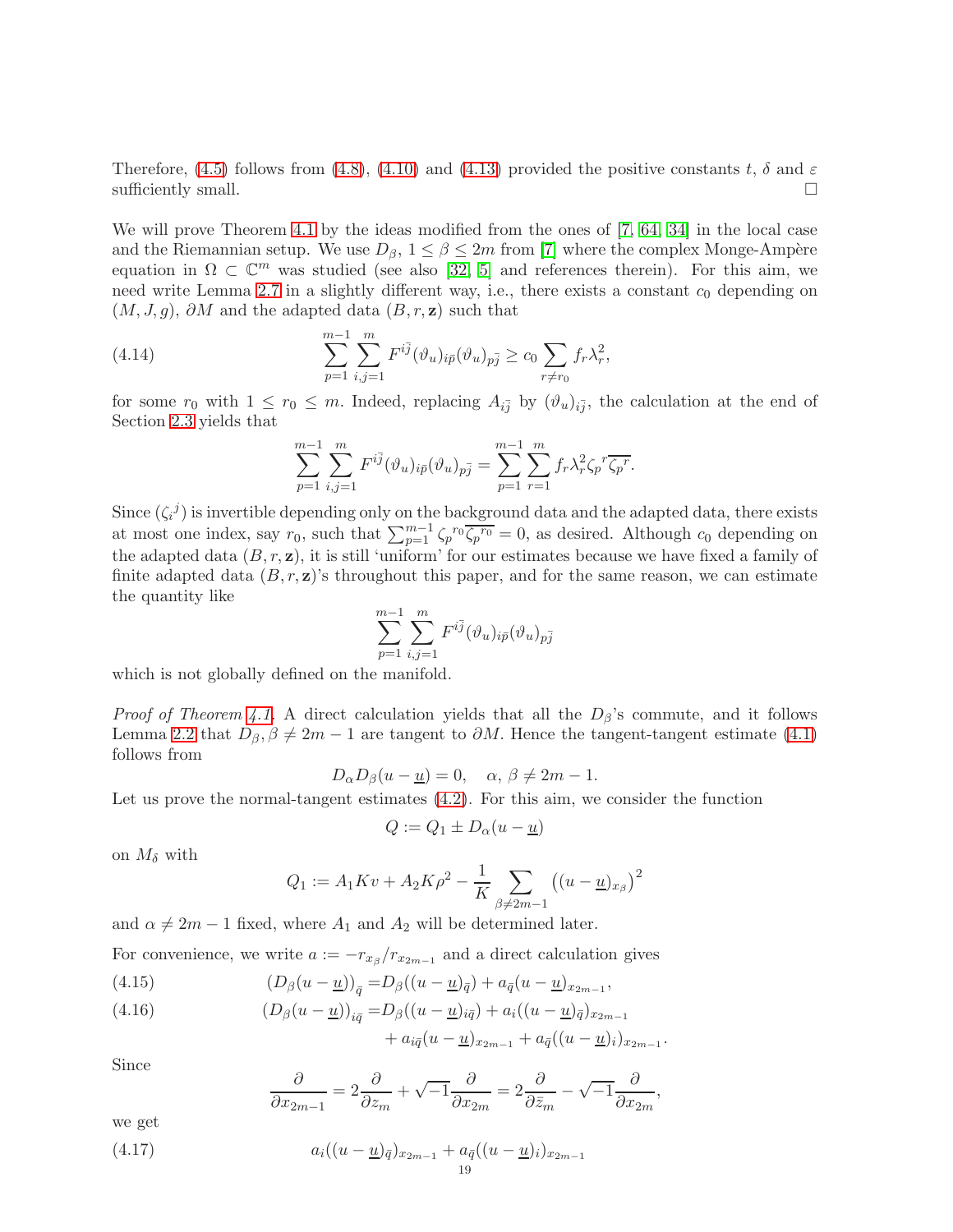<span id="page-19-0"></span>
$$
=2a_i(u-\underline{u})_{m\overline{q}}+2a_{\overline{q}}(u-\underline{u})_{i\overline{n}}+\sqrt{-1}(a_i((u-\underline{u})_{\overline{q}})_{x_{2m}}-a_{\overline{q}}((u-\underline{u})_i)_{x_{2m}}).
$$

From [\(1.5\)](#page-1-4), we can obtain

(4.18)  $D_{\beta}h = F^{ij} (D_{\beta}g^{\bar{q}j}) (\vartheta_u)_{i\bar{q}} + F^{i\bar{q}} (D_{\beta}\chi_{i\bar{q}} + D_{\beta}u_{i\bar{q}} + D_{\beta} (W_{i\bar{q}}(du)))$ Thanks to [\(4.15\)](#page-18-0), [\(4.16\)](#page-18-1), [\(4.17\)](#page-18-2) and [\(4.18\)](#page-19-0), it follows that

<span id="page-19-1"></span>(4.19) 
$$
L(D_{\beta}(u - \underline{u})) = F^{i\bar{q}} \left( (D_{\beta}(u - \underline{u}))_{i\bar{q}} + W_{i\bar{q}} \left( d \left( D_{\beta}(u - \underline{u}) \right) \right) \right)
$$

$$
= F^{i\bar{q}} D_{\beta} \left( (u - \underline{u})_{i\bar{q}} + W_{i\bar{q}} \left( d(u - \underline{u}) \right) \right) - F^{i\bar{q}} \left( D_{\beta} W_{i\bar{q}}^p \right) (u - \underline{u})_p
$$

$$
- F^{i\bar{q}} \left( D_{\beta} W_{q\bar{i}}^p \right) (u - \underline{u})_{\bar{p}} + L(a) (u - \underline{u})_{x_{2m-1}}
$$

$$
+ 2 F^{i\bar{q}} \left( a_i (u - \underline{u})_{m\bar{q}} + a_{\bar{q}} (u - \underline{u})_{i\bar{m}} \right)
$$

$$
+ \sqrt{-1} F^{i\bar{q}} \left( a_i ((u - \underline{u})_{\bar{q}})_{x_{2m}} - a_{\bar{q}} ((u - \underline{u})_i)_{x_{2m}} \right)
$$

$$
\leq C \left( (1 + |\partial u|_g) (1 + \mathcal{F}) + \sum_p f_p |\lambda_p| \right)
$$

$$
+ |F^{i\bar{q}} \left( a_i ((u - \underline{u})_{\bar{q}})_{x_{2m}} - a_{\bar{q}} ((u - \underline{u})_i)_{x_{2m}} \right) |,
$$

where we denote by  $\lambda_1, \dots, \lambda_m$  the eigenvalues of  $\vartheta_u^{\flat}$ .

On the other hand, a direct calculation implies that

<span id="page-19-2"></span>
$$
(4.20) \qquad L\left((u_{x_{\beta}} - \underline{u}_{x_{\beta}})^{2}\right) = 2F^{i\bar{q}}((u - \underline{u})_{i})_{x_{\beta}}((u - \underline{u})_{\bar{q}})_{x_{\beta}}+ 2(u_{x_{\beta}} - \underline{u}_{x_{\beta}})F^{i\bar{q}}((u - \underline{u})_{i\bar{q}x_{\beta}} + (W_{i\bar{q}}(\mathrm{d}(u - \underline{u})))_{x_{\beta}})- 2(u_{x_{\beta}} - \underline{u}_{x_{\beta}})F^{i\bar{q}}(W_{i\bar{q}}^{p})_{x_{\beta}}(u - \underline{u})_{p}- 2(u_{x_{\beta}} - \underline{u}_{x_{\beta}})F^{i\bar{q}}\left(\overline{W_{q\bar{i}}^{p}}\right)_{x_{\beta}}(u - \underline{u})_{\bar{p}}= 2F^{i\bar{q}}((u - \underline{u})_{i})_{x_{\beta}}((u - \underline{u})_{\bar{q}})_{x_{\beta}}+ 2(u_{x_{\beta}} - \underline{u}_{x_{\beta}})\left(h_{x_{\beta}} - F^{i\bar{q}}(X_{i\bar{q}})_{x_{\beta}} + O\left(\mathcal{F} + \sum_{i} f_{i}|\lambda_{i}|\right)\right)- 2(u_{x_{\beta}} - \underline{u}_{x_{\beta}})F^{i\bar{q}}(W_{i\bar{q}}^{p})_{x_{\beta}}(u - \underline{u})_{p}- 2(u_{x_{\beta}} - \underline{u}_{x_{\beta}})F^{i\bar{q}}\left(\overline{W_{q\bar{i}}^{p}}\right)_{x_{\beta}}(u - \underline{u})_{\bar{p}}\geq 2F^{i\bar{q}}((u - \underline{u})_{i})_{x_{\beta}}((u - \underline{u})_{\bar{q}})_{x_{\beta}} - CK\mathcal{F} - CK^{\frac{1}{2}}\sum_{i} f_{i}|\lambda_{i}|,
$$

where for the second equality we use the equality

$$
h_{\beta} = F^{ij}(g^{\bar{q}j})_{x_{\beta}}(\vartheta_u)_{i\bar{q}} + F^{i\bar{q}}((\chi_{i\bar{q}})_{x_{\beta}} + u_{i\bar{q}x_{\beta}} + (W_{i\bar{q}}(\mathrm{d}u))_{x_{\beta}})
$$

by applying  $\partial/\partial x_\beta$  to both sides of [\(1.5\)](#page-1-4).

The Cauchy-Schwarz inequality yields that

<span id="page-19-3"></span>(4.21) 
$$
- \frac{2}{K} F^{i\bar{q}}((u - \underline{u})_i)_{x_{2m}}((u - \underline{u})_{\bar{q}})_{x_{2m}} + |F^{i\bar{q}}(a_i((u - \underline{u})_{\bar{q}})_{x_{2m}} - a_{\bar{q}}((u - \underline{u})_i)_{x_{2m}})| = O(K\mathcal{F}),
$$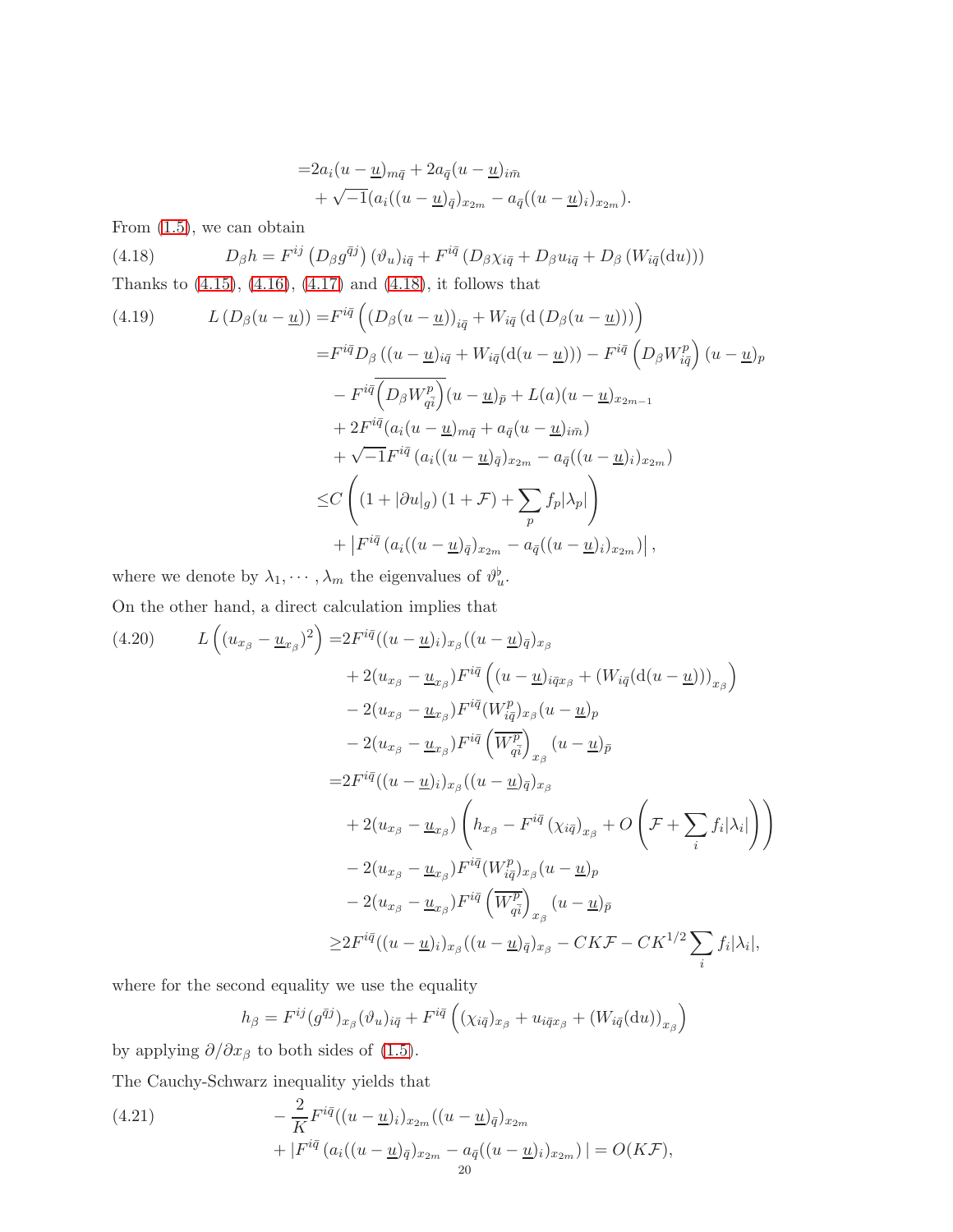<span id="page-20-0"></span>(4.22)  
\n
$$
2 \sum_{\beta=1}^{2m-2} F^{i\bar{q}} ((u - \underline{u})_i)_{x_{\beta}} ((u - \underline{u})_{\bar{q}})_{x_{\beta}}
$$
\n
$$
= 4 \sum_{k=1}^{m-1} F^{i\bar{q}} ((u - \underline{u})_{ik} (u - \underline{u})_{\bar{q}\bar{k}} + (u - \underline{u})_{i\bar{k}} (u - \underline{u})_{k\bar{q}})
$$
\n
$$
\geq 4 \sum_{k=1}^{m-1} F^{i\bar{q}} (u - \underline{u})_{i\bar{k}} (u - \underline{u})_{k\bar{q}}
$$
\n
$$
\geq \sum_{k=1}^{m-1} F^{i\bar{q}} (\vartheta_{u})_{i\bar{k}} (\vartheta_{u})_{k\bar{q}} - CK\mathcal{F},
$$
\n
$$
\geq c_0 \sum_{i \neq r} f_i \lambda_i^2 - CK\mathcal{F},
$$

where we use  $(1.1)$ ,  $(4.14)$ , the Cauchy-Schwarz inequality, and r is the index chosen as in  $(4.14)$ . It follows from [\(1.8\)](#page-1-6) and [\[34,](#page-43-2) Corollary 2.21] that

(4.23) 
$$
0 \leq \sum_{k=1}^{m} f_k |\lambda_k| \leq \epsilon \sum_{i \neq r} f_i \lambda_i^2 + \frac{C}{\epsilon} \mathcal{F} + P(r), \quad \forall r \in \{1, \cdots, m\}
$$

where  $P(r)$  is uniformly bounded, for it given by

<span id="page-20-1"></span>
$$
P(r) := \begin{cases} f(\lambda) - f(1), & \text{if } \lambda_r \ge 0; \\ 0, & \text{if } \lambda_r < 0. \end{cases}
$$

Thanks to [\(4.4\)](#page-16-4), [\(4.5\)](#page-16-1), [\(4.19\)](#page-19-1), [\(4.20\)](#page-19-2), [\(4.21\)](#page-19-3), [\(4.22\)](#page-20-0) and [\(4.23\)](#page-20-1), we can deduce that

$$
\left\{\begin{array}{ccc} L(Q)\leq 0, &\text{ on} & M_\delta, \\ Q\geq 0, &\text{ on} & \partial M_\delta, \end{array}\right.
$$

provided the positive constants  $A_1 \gg A_2 \gg 1$  independent of K and  $\epsilon \in (0,1)$  chosen carefully. Then the minimum principle yields that  $Q \geq 0$  on  $M_{\delta}$ , and hence on  $M_{\delta} \cap \partial M$  there holds

$$
|D_{\alpha}D_{2m-1}u| \le |D_{\alpha}D_{2m-1}\underline{u}| + |D_{2m-1}Q_1|
$$
  
=  $|D_{\alpha}D_{2m-1}\underline{u}| + A_1K|D_{2m-1}v| \le CK,$ 

where for the last inequality we use  $(3.1)$  and hence  $(4.2)$  follows.

For the normal-normal estimate [\(4.3\)](#page-16-5), we will use the method in [\[64,](#page-44-0) [34\]](#page-43-2) in the local case and the Riemannian setup. For this aim, we need use the local unitary frames. We choose smooth orthonormal local frames  $X_1, \dots, X_{2m}$  near  $\mathbf{p} \in \partial M$  with respect to g such that

$$
JX_{2i-1} = X_{2i}, \quad 1 \le i \le m,
$$

and that  $X_{2m-1}$  is the unit inner normal vector around 0. We define a unitary basis of  $(1,0)$ type frames by

$$
e_j := \frac{1}{\sqrt{2}} \left( X_{2j-1} - \sqrt{-1} X_{2j} \right), \quad 1 \le j \le m.
$$

The linear operator  $L$  given by  $(2.19)$  will be rewritten as

$$
L(v) = F^{i\overline{j}} \left( e_i \overline{e}_j(v) - [e_i, \overline{e}_j]^{(0,1)}(v) + W_{i\overline{j}}(dv) \right)
$$
  

$$
= F^{i\overline{j}} \left( \nabla_i \nabla_{\overline{j}} v + W^p_{i\overline{j}} (\nabla_p v) + \overline{W^p_{j\overline{i}}} (\nabla_{\overline{p}} v) \right), \quad \forall v \in C^2(M, \mathbb{R}).
$$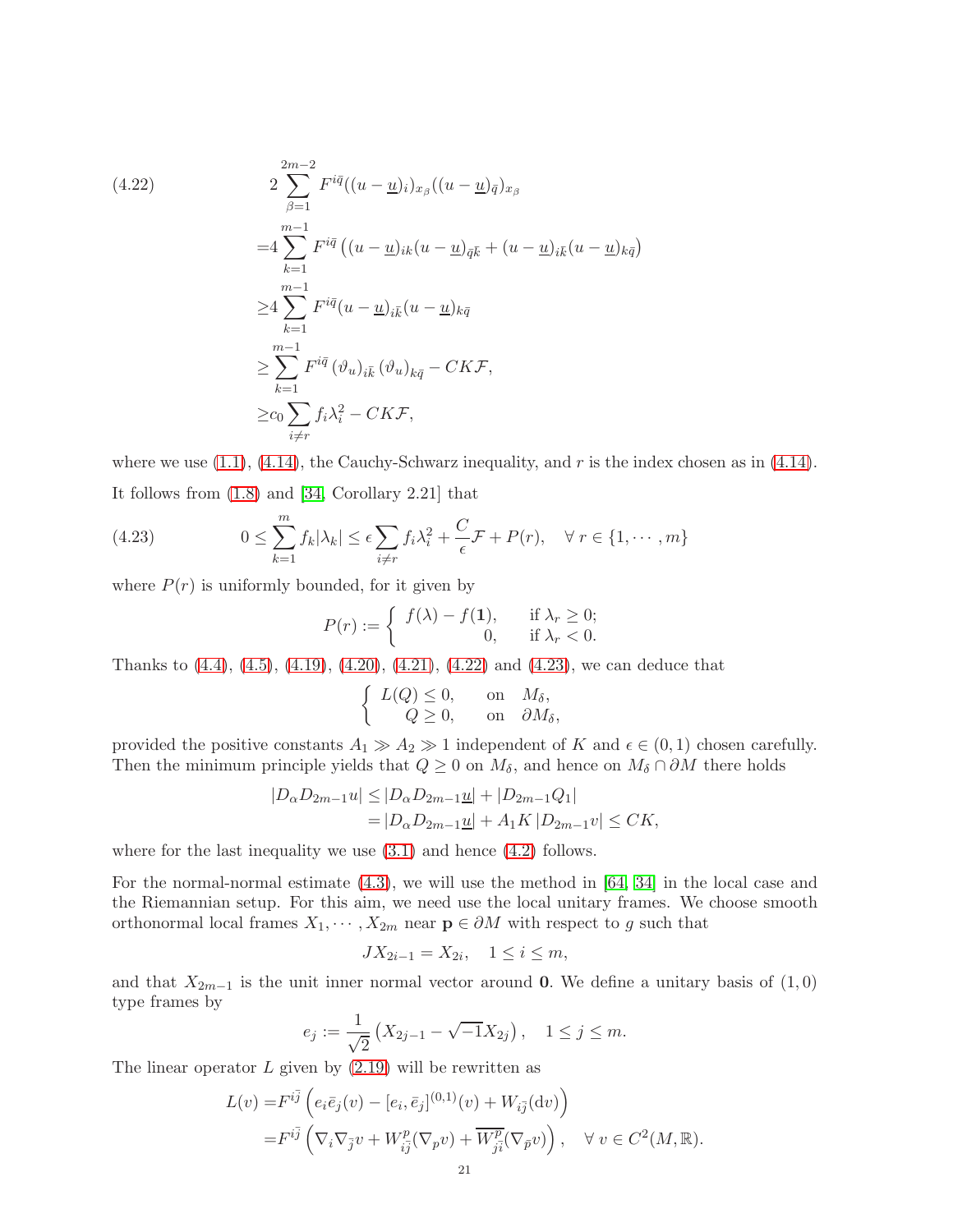Using these unitary frames, we have

$$
\lambda(\vartheta^\flat_u)=\lambda\left(\left(\vartheta_u)_{i\bar{j}}\right)_{1\leq i,j\leq m}\right),
$$

and hence we can use the method in [\[64\]](#page-44-0).

Let  $A = (a_{i\bar{j}})$  be  $(m-1) \times (m-1)$  or  $m \times m$  Hermitian matrix. Then we denote by  $\lambda_1(A) \leq \cdots \leq$  $\lambda_m(A)$  the eigenvalues of A if A is  $m \times m$  Hermitian matrix, and by  $\lambda'_1(A) \leq \cdots \leq \lambda'_{m-1}(A)$  the eigenvalues of A if it is an  $(m-1) \times (m-1)$  Hermitian matrix. We also set  $A' = (a_{i\bar{j}})_{1 \le i,j \le m-1}$ if A is an  $m \times m$  Hermitian matrix. Cauchy's interlace inequality (see for example [\[44\]](#page-43-26)) yields that

<span id="page-21-0"></span>(4.24) 
$$
\lambda_j(A) \leq \lambda'_j(A') \leq \lambda_{j+1}(A), \quad 1 \leq j \leq m-1.
$$

Note that  $a_{m\bar{m}} \in \mathbb{R}$ . It follows from [\[8,](#page-42-0) Lemma 1.2] that

<span id="page-21-1"></span>(4.25) 
$$
\lambda_j(A) = \lambda'_j(A') + o(1), \quad 1 \le j \le m - 1,
$$

<span id="page-21-2"></span>(4.26) 
$$
a_{m\bar{m}} \leq \lambda_m(A) = a_{m\bar{m}} \left( 1 + O\left(\frac{1}{a_{m\bar{m}}}\right) \right), \text{ as } |a_{m\bar{m}}| \to +\infty.
$$

Thanks to  $(1.7)$ ,  $(4.1)$  and  $(4.2)$ , it is sufficient to get

$$
\nabla_m \nabla_{\bar{m}} u \le C_K
$$

for the normal-normal estimate [\(4.3\)](#page-16-5). The argument splits into two cases.

Case 1: there holds

$$
\lim_{\lambda_m \to +\infty} f(\lambda_1, \cdots, \lambda_{m-1}, \lambda_m) = +\infty, \quad \lambda' = (\lambda_1, \cdots, \lambda_{m-1}) \in \Gamma_{\infty}.
$$

In this case, from [\(4.1\)](#page-16-2) and [\(4.2\)](#page-16-3), it follows that  $\lambda'(\vartheta'_u)$  lies in a compact set  $L \subset \Gamma_{\infty}$ . Hence there exist uniform positive constants  $c_0$  and  $R_0$  depending only on the range of  $\lambda'(\vartheta_u')$  such that for any  $R \geq R_0$  one infers

<span id="page-21-4"></span><span id="page-21-3"></span>
$$
f\left(\lambda'\left(\vartheta'_u\right),R\right) > \sup_{\mathbf{x}\in M} h(\mathbf{x}) + c_0,
$$

and hence we get

(4.28) 
$$
f(\lambda', R) > \sup_{\mathbf{x} \in M} h(\mathbf{x}) + c_0/2, \quad \forall \lambda' \in U_L, \quad R \ge R_0,
$$

since  $f_m > 0$ , where  $U_L$  is the neighborhood of  $L$ .

From [\(4.24\)](#page-21-0), [\(4.25\)](#page-21-1) and [\(4.26\)](#page-21-2), one can deduce that there exists a  $R_1 \ge R_0$  such that if  $(\vartheta_u)_{m\bar{m}} \ge$  $R_1$ 

$$
\lambda_m(\vartheta_u^{\flat}) \ge (\vartheta_u)_{m\bar{m}} \ge R_1 \ge R_0, \quad \lambda_j(\vartheta_u^{\flat}) \in U_L, \quad 1 \le j \le m-1.
$$

This, together with [\(4.28\)](#page-21-3), yields that

$$
F(\vartheta_u^{\flat}) = f(\lambda(\vartheta_u^{\flat})) > \sup_{\mathbf{x} \in M} h(\mathbf{x}) + c_0/2,
$$

a contradiction to  $(1.5)$ , and hence  $(4.27)$  as well as  $(4.3)$  follows.

Case 2: there holds

$$
f_{\infty}(\lambda') := \lim_{\lambda_m \to +\infty} f(\lambda_1, \cdots, \lambda_{m-1}, \lambda_m) < +\infty, \quad \lambda' = (\lambda_1, \cdots, \lambda_{m-1}) \in \Gamma_{\infty}.
$$

For any  $(m-1) \times (m-1)$  Hermitian matrix  $E$ , if  $\lambda'(E) \in \Gamma_{\infty}$ , we define

$$
\tilde{F}(E) = f_{\infty}(\lambda'(E)).
$$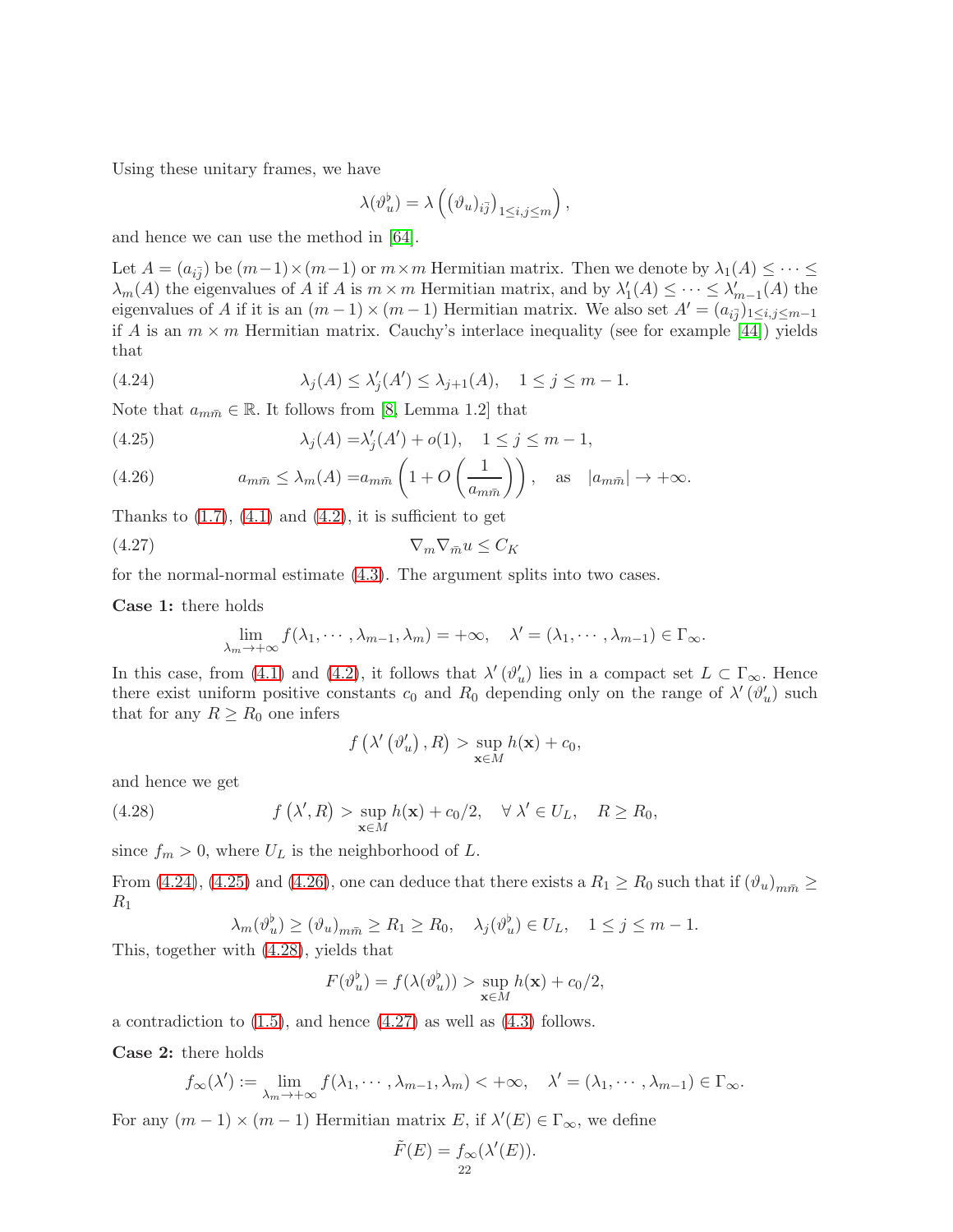Note that  $\tilde{F}$  is also a concave function, and that

(4.29) 
$$
c_{\infty} := \inf_{\partial M} \left( f_{\infty} \left( \lambda' \left( \vartheta'_{\underline{u}} \right) \right) - F(\vartheta_{\underline{u}}) \right) > 0.
$$

The concavity of f yields that for any point  $\mathbf{x} \in \partial M$ , there exists a  $(m-1) \times (m-1)$  Hermitian metric  $(\tilde{F}^{i\bar{j}}(\mathbf{x}))$ 1≤*i*,*j*≤*m*-1<sup>such</sup> that

(4.30) 
$$
\sum_{i,j=1}^{m-1} \tilde{F}^{i\bar{j}}(\mathbf{x}) \left( E_{i\bar{j}} - (\vartheta_u)_{i\bar{j}}(\mathbf{x}) \right) \geq \tilde{F}(E) - \tilde{F}(\vartheta'_u(\mathbf{x})), \quad \forall E \text{ with } \lambda'(E) \in \Gamma_{\infty}.
$$

We assume that

<span id="page-22-3"></span><span id="page-22-1"></span><span id="page-22-0"></span>
$$
P_{\infty} := \min_{\mathbf{x} \in \partial M} \left( \tilde{F}(\vartheta_u'(\mathbf{x})) - h(\mathbf{x}) \right) = \tilde{F}(\vartheta_u'(\mathbf{0})) - h(\mathbf{0}).
$$

The argument in Case 1 yields that it is sufficient to prove

$$
(4.31) \t\t P_{\infty} > c_0 > 0
$$

for some uniform constant  $c_0$ .

Taking  $E = \vartheta'_u(\mathbf{x})$  in [\(4.30\)](#page-22-0) gives us that

<span id="page-22-5"></span>(4.32) 
$$
\sum_{i,j=1}^{m-1} \tilde{F}^{i\bar{j}}(0) \left(\vartheta_u(\mathbf{x})\right)_{i\bar{j}} - h(\mathbf{x}) - \sum_{i,j=1}^{m-1} \tilde{F}^{i\bar{j}}(0) \left(\vartheta_u(0)\right)_{i\bar{j}} + h(0) \n\geq \tilde{F}(\vartheta_u'(\mathbf{x})) - h(\mathbf{x}) - P_{\infty} \geq 0, \quad \forall \mathbf{x} \in \partial M.
$$

Note that on  $\partial M$  there holds

<span id="page-22-2"></span>(4.33) 
$$
(\vartheta_u)_{i\overline{j}} - (\vartheta_{\underline{u}})_{i\overline{j}} = \nabla_i \nabla_{\overline{j}} (u - \underline{u}) + W_{i\overline{j}} (\nabla (u - \underline{u}))
$$
  
\n
$$
= -g (X_{2m-1}, \nabla_i \overline{e}_j) \nabla_{X_{2m-1}} (u - \underline{u}) + W_{i\overline{j}} (\nabla (u - \underline{u}))
$$
  
\n
$$
= - \nabla_{X_{2m-1}} (u - \underline{u}) \left( g (X_{2m-1}, \nabla_i \overline{e}_j) - \frac{1}{\sqrt{2}} \left( W_{i\overline{j}}^m + \overline{W_{j\overline{i}}^m} \right) \right)
$$

with  $1 \leq i, j \leq m-1$ . Here we remind that  $\nabla_i \bar{e}_j = [e_i, \bar{e}_j]^{(0,1)}$ . Hence at **0**, we can deduce from [\(4.29\)](#page-22-1), [\(4.30\)](#page-22-0) and [\(4.33\)](#page-22-2) that

<span id="page-22-4"></span>(4.34) 
$$
\nabla_{X_{2m-1}}(u - \underline{u}) \sum_{1 \le i,j \le m-1} \tilde{F}^{i\overline{j}} \left( g\left(X_{2m-1}, \nabla_i \bar{e}_j\right) - \frac{1}{\sqrt{2}} \left( W_{i\overline{j}}^m + \overline{W_{j\overline{i}}}^m \right) \right)
$$
  
\n
$$
= \sum_{1 \le i,j \le m-1} \tilde{F}^{i\overline{j}} (\vartheta_{\underline{u}})_{i\overline{j}} - \sum_{1 \le i,j \le m-1} \tilde{F}^{i\overline{j}} (\vartheta_{u})_{i\overline{j}}
$$
  
\n
$$
\ge \tilde{F}(\vartheta'_{\underline{u}}) - \tilde{F}(\vartheta'_{u}) = \tilde{F}(\vartheta'_{\underline{u}}) - h(\mathbf{0}) - P_{\infty} \ge c_{\infty} - P_{\infty}.
$$

We assume that

$$
\nabla_{X_{2m-1}}(u-\underline{u})\sum_{1\leq i,j\leq m-1}\tilde{F}^{i\bar{j}}\left(g\left(X_{2m-1},\nabla_{i}\bar{e}_{j}\right)-\frac{1}{\sqrt{2}}\left(W_{i\bar{j}}^{m}+\overline{W_{j\bar{i}}^{m}}\right)\right)>c_{\infty}/2,\quad\text{at}\;0;
$$

otherwise the equality [\(4.31\)](#page-22-3) follows from [\(4.34\)](#page-22-4) and the conclusion follows. We set

$$
\eta(\mathbf{x}) = \sum_{1 \le i,j \le m-1} \tilde{F}^{i\bar{j}}(\mathbf{0}) \left( g\left(X_{2m-1}, \nabla_i \bar{e}_j\right) - \frac{1}{\sqrt{2}} \left( W_{i\bar{j}}^m + \overline{W_{j\bar{i}}^m} \right) \right)(\mathbf{x}), \quad \forall \mathbf{x} \in \partial M.
$$

It follows from [\(3.1\)](#page-15-2) that

$$
\eta(\mathbf{0}) \geq 2\epsilon_{\infty}c_{\infty},
$$

where  $\epsilon_{\infty} > 0$  is a uniform constant. We assume that  $\eta \geq \epsilon_{\infty} c_{\infty}$  on  $M_{\delta}$  with  $\delta > 0$  sufficiently small.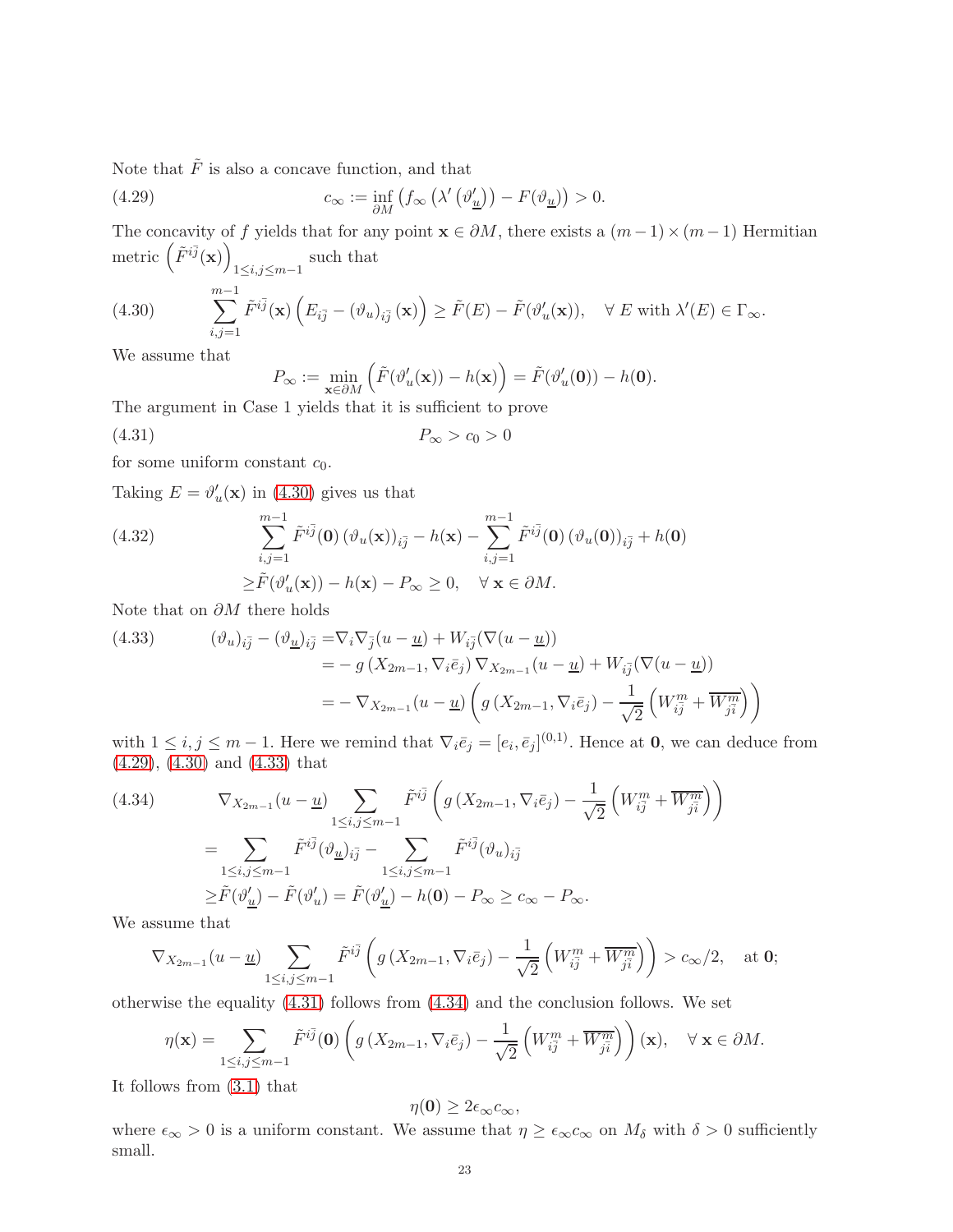We consider the quantity

$$
\Phi(\mathbf{x}) := -(\nabla_{X_{2m-1}}(u-\underline{u}))(\mathbf{x}) + \frac{1}{\eta(\mathbf{x})} \sum_{i,j=1}^{m-1} \tilde{F}^{i\bar{j}}(\mathbf{0}) \left( \left( \vartheta_{\underline{u}}(\mathbf{x}) \right)_{i\bar{j}} - \left( \vartheta_{u} \right)_{i\bar{j}}(\mathbf{0}) \right) - \frac{h(\mathbf{x}) - h(\mathbf{0})}{\eta(\mathbf{x})}
$$
  
=: -(\nabla\_{X\_{2m-1}}(u-\underline{u}))(\mathbf{x}) + \Phi\_{1}(\mathbf{x}), \quad \forall \mathbf{x} \in M\_{\delta}.

We deduce from [\(4.32\)](#page-22-5) and [\(4.33\)](#page-22-2) that

<span id="page-23-2"></span>(4.35) 
$$
\Phi(\mathbf{0}) = 0, \quad \Phi(\mathbf{x}) \ge 0 \quad \forall \mathbf{x} \in M_{\delta} \cap (\partial M).
$$

It follows from  $(2.12)$  and  $(2.13)$  that

<span id="page-23-0"></span>(4.36) 
$$
F^{i\bar{j}} \nabla_i \nabla_{\bar{j}} \nabla_{X_\beta} u = F^{i\bar{j}} \nabla_{X_\beta} \nabla_i \nabla_{\bar{j}} u + O\left(|\partial u|_g \mathcal{F} + \sum_k f_k |\lambda_k|\right).
$$

From  $(1.5)$ , we get

<span id="page-23-1"></span>(4.37)  
\n
$$
X_{\beta}h = F^{i\bar{j}} \left( \nabla_{X_{\beta}} \chi_{i\bar{j}} + \nabla_{X_{\beta}} \nabla_{i} \nabla_{\bar{j}} u \right) \n+ F^{i\bar{j}} \left( \left( \left( \nabla_{X_{\beta}} W_{i\bar{j}}^{p} \right) \nabla_{p} u \right) + \left( \overline{\left( \nabla_{X_{\beta}} W_{j\bar{i}}^{p} \right)} \nabla_{\bar{p}} u \right) \right) \n+ F^{i\bar{j}} \left( W_{i\bar{j}}^{p} \left( \nabla_{p} \nabla_{X_{\beta}} u - T(X_{\beta}, e_{p}) u \right) \right) \n+ F^{i\bar{j}} \left( \overline{W_{j\bar{i}}^{p}} \left( \nabla_{\bar{p}} \nabla_{X_{\beta}} u - T(X_{\beta}, \bar{e}_{p}) u \right) \right)
$$

From  $(4.36)$  and  $(4.37)$ , it follows that

<span id="page-23-3"></span>(4.38) 
$$
L(\nabla_{X_{\beta}}(u - \underline{u})) = F^{i\overline{j}} (\nabla_{i}\nabla_{\overline{j}}\nabla_{X_{\beta}}(u - \underline{u}) + W_{i\overline{j}}(\nabla\nabla_{X_{\beta}}(u - \underline{u})))
$$

$$
= O\left(1 + (1 + |\partial u|_{g})\mathcal{F} + \sum_{k} f_{k}|\lambda_{k}|\right).
$$

Hence we have

<span id="page-23-4"></span>(4.39) 
$$
\sum_{\beta=1}^{2m-2} L\left(\left(\nabla_{X_{\beta}}(u-\underline{u})\right)^{2}\right)
$$
  
\n
$$
=2\sum_{\beta=1}^{2m-2} \left(\nabla_{X_{\beta}}(u-\underline{u})\right) L\left(\nabla_{X_{\beta}}(u-\underline{u})\right)
$$
  
\n
$$
+2\sum_{\beta=1}^{2m-2} F^{i\bar{j}}\left(\nabla_{i}\nabla_{X_{\beta}}(u-\underline{u})\right) \left(\nabla_{\bar{j}}\nabla_{X_{\beta}}(u-\underline{u})\right)
$$
  
\n
$$
=2\sum_{k=1}^{m-1} F^{i\bar{j}}\left(\left(\nabla_{i}\nabla_{k}(u-\underline{u})\right)\left(\nabla_{\bar{j}}\nabla_{\bar{k}}(u-\underline{u})\right) + \left(\nabla_{i}\nabla_{\bar{k}}(u-\underline{u})\right)\left(\nabla_{k}\nabla_{\bar{j}}(u-\underline{u})\right)\right)
$$
  
\n
$$
+O\left(K + K\mathcal{F} + K\sum_{k} f_{k}|\lambda_{k}|\right)
$$
  
\n
$$
\geq 2\sum_{k=1}^{m-1} F^{i\bar{j}}\left(\nabla_{i}\nabla_{\bar{k}}(u-\underline{u})\right)\left(\nabla_{k}\nabla_{\bar{j}}(u-\underline{u})\right) - CK\left(1 + \mathcal{F} + \sum_{k} f_{k}|\lambda_{k}|\right)
$$
  
\n
$$
\geq F^{i\bar{j}}(\vartheta_{u})_{i\bar{k}}(\vartheta_{u})_{k\bar{j}} - CK\left(1 + \mathcal{F} + \sum_{k} f_{k}|\lambda_{k}|\right)
$$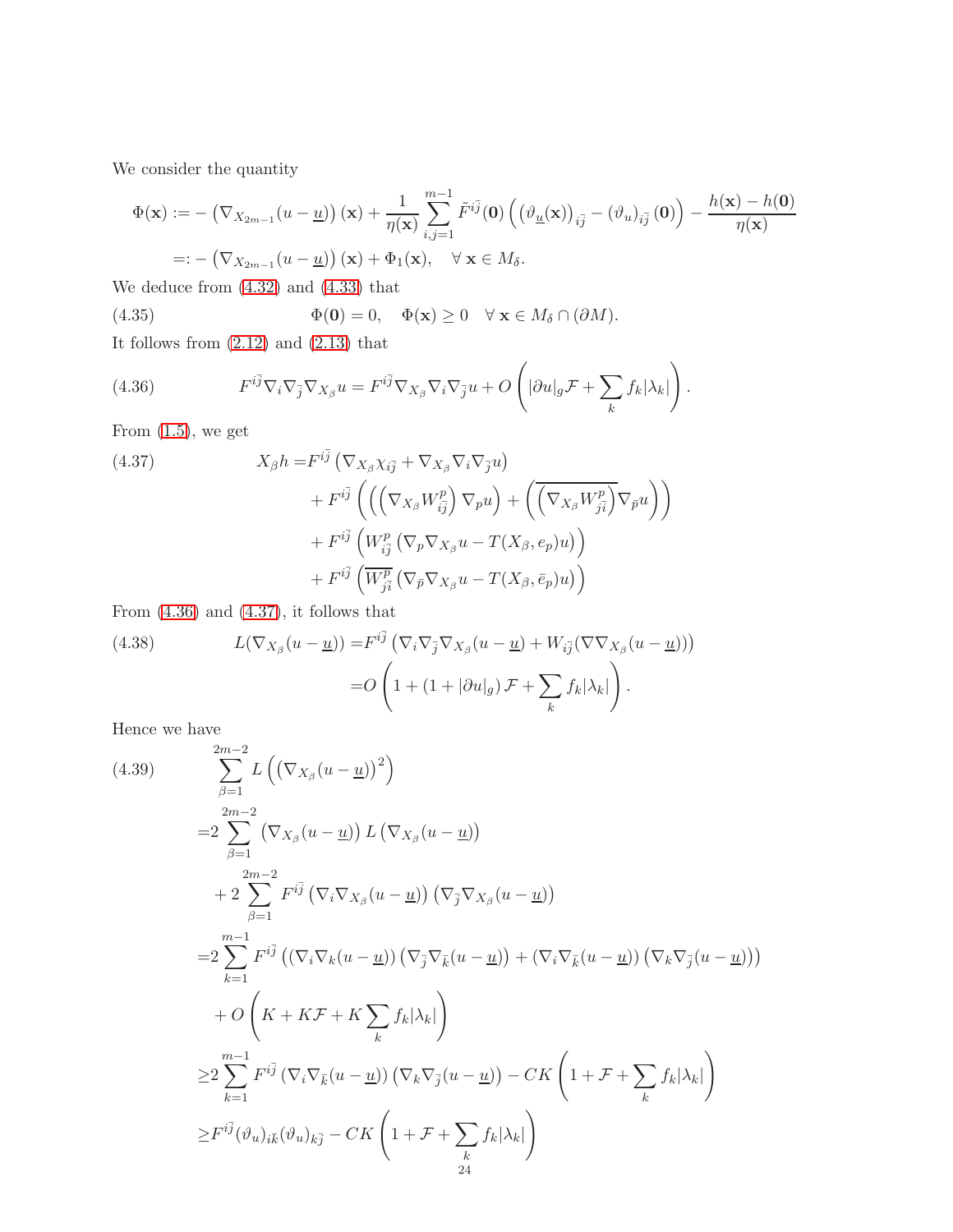$$
\geq \frac{1}{2} \sum_{k \neq r} f_k \lambda_k^2 - C K \left( 1 + \mathcal{F} + \sum_k f_k |\lambda_k| \right),
$$

where for last second inequality we use [\(1.4\)](#page-0-2) and the Cauchy-Schwarz inequality, and for the last inequality we use Lemma [2.7.](#page-14-0)

We set

$$
\Psi := A_1 K v + A_2 K \rho^2 - \frac{1}{K} \sum_{\beta=1}^{2m-2} (\nabla_{\beta} (u - \underline{u}))^2.
$$

Since  $\Phi_1$  is a uniform quality, it follows from  $(1.8)$ ,  $(4.5)$ ,  $(4.23)$ ,  $(4.35)$ ,  $(4.38)$  and  $(4.39)$  that

$$
\left\{\begin{array}{ccc} L(\Phi+\Psi)\leq 0, & \textrm{on} & M_\delta, \\ \Phi+\Psi\geq 0, & \textrm{on} & \partial M_\delta, \end{array}\right.
$$

with  $A_1 \gg A_2 \gg 1$  chosen sufficiently large. The minimum principle yields that  $\Phi + \Psi \ge 0$  on  $M_{\delta}$ . This, together with the definition of  $\Phi$ , yields that  $\nabla_{X_{2m-1}}\nabla_{X_{2m-1}}u(\mathbf{0})\leq CK$ .

Now we know that  $\lambda(\vartheta_u(0))$  lies in the compact set by [\(1.7\)](#page-1-7) and Assumption [2](#page-1-3) of f in the introduction. Hence we have

$$
P_{\infty} \ge f(\lambda'(\vartheta'_u)(0), R) - h(0) > 0
$$

for R sufficiently large since  $f_m > 0$ , which yields [\(4.31\)](#page-22-3), as desired.

<span id="page-24-0"></span>**Remark.** Actually our proof needs no restriction on  $W_{i\bar{j}}^p$ .

## 5. Second Order Interior Estimate

In this section, we prove the second order interior estimates

<span id="page-24-1"></span>**Theorem 5.1.** Let  $(M, J, g)$  be a compact Hermitian manifold without boundary and dim<sub>C</sub> M = m, where g is the Hermitian metric with respect to the complex structure J. Suppose that  $\underline{u} \in$  $C^4(M,\mathbb{R})$  is a C-subsolution to [\(1.5\)](#page-1-4) and that  $u \in C^4(M,\mathbb{R})$  is a solution to (1.5). There exists a uniform constant C depending only on background data such that

$$
\sup_{M} |\sqrt{-1}\partial \bar{\partial} u|_{g} \leq CK,
$$

where  $K := 1 + \sup_M |\partial u|_g^2$ .

This theorem is obtain by [\[68\]](#page-44-2) and [\[56\]](#page-44-3) (cf.[\[55\]](#page-44-10)). Here we sketch a slightly different proof motivated by [\[62\]](#page-44-5).

*Proof of Theorem [5.1.](#page-24-1)* For convenience, we assume that  $u = 0$ ; otherwise, we can use  $\chi_{u}$  to replace  $\chi$ . Let  $\lambda_1 \geq \lambda_2 \geq \cdots \geq \lambda_m$  be the eigenvalues of  $\vartheta_u^{\flat}$ , i.e., the eigenvalues of  $((\vartheta_u)_{i\bar{j}})$  with respect to g. Then since  $\sum_{i=1}^{m} \lambda_i > 0$ , it follows that  $\lambda_1 > 0$  and we consider the quantity

$$
H(\mathbf{x}) := \log \lambda_1(\mathbf{x}) + \varsigma (|\partial u|_g^2(\mathbf{x})) + \psi(u(\mathbf{x})), \quad \forall \mathbf{x} \in M,
$$

where we define

$$
\varsigma(s) = -\frac{1}{2}\log\left(1 - \frac{s}{2K}\right), \quad \psi(s) = D_1 e^{-D_2 s},
$$

with sufficiently large uniform constants  $D_1, D_2 > 0$  to be determined later. Note that

$$
\varsigma\left(|\nabla u|_{\alpha}^2\right) \in [0, 2\log 2]
$$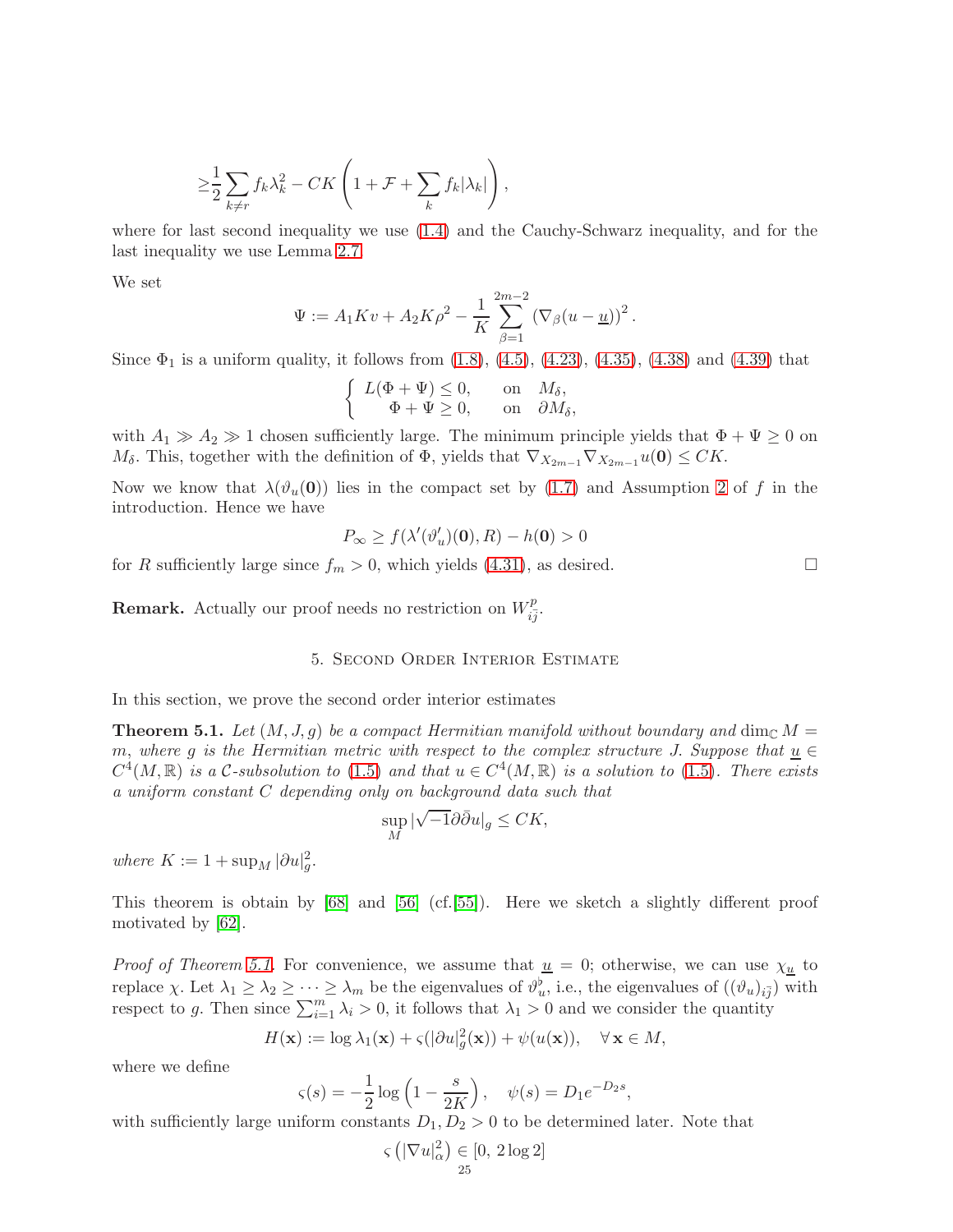and

$$
\frac{1}{4K} < \varsigma' < \frac{1}{2K}, \quad \varsigma'' = 2(\varsigma')^2 > 0.
$$

We assume that H attains its maximum at the interior point  $x_0 \in M$ . It suffices to show that there holds  $\lambda_1 \leq CK$  at  $\mathbf{x}_0$  for some uniform constant C. In what follows we may assume that  $\lambda_1 \gg K$  at the point  $\mathbf{x}_0$  without loss of generality and hence [\(4.10\)](#page-17-4) holds. In the followup, we will calculate at the point  $\mathbf{x}_0$  under the local coordinate  $(z_1, \dots, z_m)$  for which g is the identity and  $\vartheta_u$  is diagonal with entries  $(\vartheta_u)_{i\bar{i}} = \lambda_i$  for  $1 \leq i \leq m$ , unless otherwise indicated. Note that  $(F^{i\bar{j}})$  is also diagonal at the point  $\mathbf{x}_0$  (see Section [2.3\)](#page-11-0).

<span id="page-25-0"></span>**Lemma 5.2.** There exists a uniform constant  $C > 0$  such that

<span id="page-25-6"></span>(5.1) 
$$
L(|\partial u|_g^2) = \sum_k F^{i\bar{i}} \left( |\nabla_i \nabla_k u|^2 + |\nabla_i \nabla_{\bar{k}} u|^2 \right) + 2 \Re \left( \sum_k (\nabla_k u) (\nabla_{\bar{k}} h) \right) + F^{i\bar{i}} (\nabla_k u) \overline{T_{ki}^p} (\nabla_i \nabla_{\bar{p}} u) + F^{i\bar{i}} (\nabla_{\bar{k}} u) T_{ki}^p (\nabla_p \nabla_{\bar{i}} u) + O(|\partial u|_g^2) \mathcal{F} \n\geq \sum_k F^{i\bar{i}} \left( |\nabla_i \nabla_k u|^2 + (1 - \varepsilon) |\nabla_i \nabla_{\bar{k}} u|^2 \right) + 2 \Re \left( \sum_k (\nabla_k u) (\nabla_{\bar{k}} h) \right) - C \varepsilon^{-1} |\partial u|_g^2 \mathcal{F},
$$

where  $\varepsilon$  is an arbitrary constant with  $\varepsilon \in (0, 1/2]$ .

Proof of Lemma [5.2.](#page-25-0) A direct calculation yields that

<span id="page-25-4"></span>(5.2) 
$$
L(|\partial u|_g^2) = F^{i\bar{i}} \left( (\nabla_i \nabla_{\bar{i}} \nabla_p u)(\nabla_{\bar{p}} u) + |\nabla_i \nabla_p u|^2 + |\nabla_{\bar{i}} \nabla_p u|^2 + (\nabla_p u)(\nabla_i \nabla_{\bar{i}} \nabla_{\bar{p}} u) \right) + F^{i\bar{i}} W^k_{i\bar{i}} \left( (\nabla_k \nabla_p u)(\nabla_{\bar{p}} u) + (\nabla_p u)(\nabla_k \nabla_{\bar{p}} u) \right) + F^{i\bar{i}} \overline{W^k_{i\bar{i}}} \left( (\nabla_{\bar{k}} \nabla_p u)(\nabla_{\bar{p}} u) + (\nabla_p u)(\nabla_{\bar{k}} \nabla_{\bar{p}} u) \right).
$$

One infers from [\(1.5\)](#page-1-4) that

<span id="page-25-1"></span>(5.3) 
$$
\nabla_k h = F^{i\bar{j}} \left( \nabla_k \chi_{i\bar{j}} + \nabla_k \nabla_{\bar{j}} \nabla_i u + \nabla_k (W_{i\bar{j}}(du)) \right),
$$

<span id="page-25-2"></span>(5.4) 
$$
\nabla_{\bar{k}} h = F^{i\bar{j}} \left( \nabla_{\bar{k}} \chi_{i\bar{j}} + \nabla_{\bar{k}} \nabla_{\bar{j}} \nabla_i u + \nabla_{\bar{k}} (W_{i\bar{j}}(du)) \right).
$$

It follows from [\(2.11\)](#page-10-3) that

(5.5) 
$$
\nabla_k(W_{i\overline{i}}(\mathrm{d}u)) = \nabla_k \left( W_{i\overline{i}}^p \nabla_p u + \overline{W_{i\overline{i}}^p} \nabla_{\overline{p}} u \right)
$$

$$
= (\nabla_k W_{i\overline{i}}^p) \nabla_p u + \overline{(\nabla_{\overline{k}} W_{i\overline{i}}^p)} \nabla_{\overline{p}} u
$$

$$
+ W_{i\overline{i}}^p \nabla_p \nabla_k u - W_{i\overline{i}}^p T_{kp}^q \nabla_q u + \overline{W_{i\overline{i}}^p} \nabla_{\overline{p}} \nabla_k u,
$$

and

<span id="page-25-3"></span>(5.6) 
$$
\nabla_{\bar{k}}(W_{i\bar{i}}(\mathrm{d}u)) = \nabla_{\bar{k}}\left(W_{i\bar{i}}^{p}\nabla_{p}u + \overline{W_{i\bar{i}}^{p}}\nabla_{\bar{p}}u\right) \n= \left(\nabla_{\bar{k}}W_{i\bar{i}}^{p}\right)\nabla_{p}u + \overline{\left(\nabla_{k}W_{i\bar{i}}^{p}\right)}\nabla_{\bar{p}}u \n+ W_{i\bar{i}}^{p}\nabla_{p}\nabla_{\bar{k}}u + \overline{W_{i\bar{i}}^{p}}\nabla_{\bar{p}}\nabla_{\bar{k}}u - \overline{W_{i\bar{i}}^{p}T_{kp}^{q}}\left(\nabla_{\bar{q}}u\right).
$$

<span id="page-25-5"></span>Thanks to [\(2.11\)](#page-10-3), [\(2.12\)](#page-10-1), [\(2.13\)](#page-10-2), [\(5.3\)](#page-25-1), [\(5.4\)](#page-25-2), [\(5.31\)](#page-29-0) and [\(5.6\)](#page-25-3), we can deduce (5.7)  $F^{i\bar{i}}\nabla_k u \nabla_i \nabla_{\bar{i}} \nabla_{\bar{k}} u$ 

$$
\!=\!\!F^{i\bar{i}}\nabla_k u\left(\nabla_{\bar{k}}\nabla_i\nabla_{\bar{i}} u-\overline{T_{ik}^q\nabla_{\bar{q}} u+R_{i\bar{i}p\bar{k}}g^{\bar{q}p}\nabla_{\bar{q}} u\right)
$$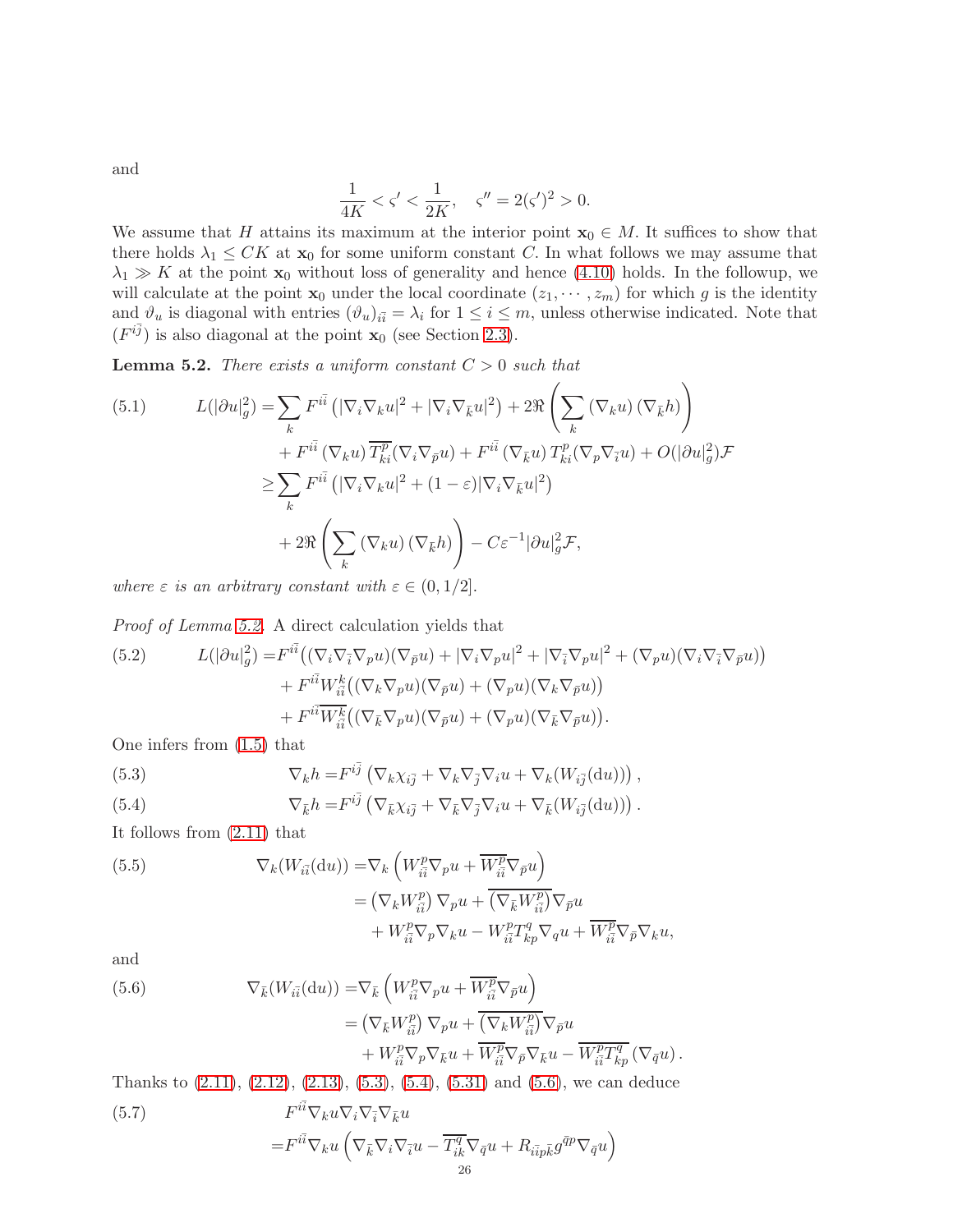$$
= (\nabla_k u) (\nabla_{\bar{k}} h) + O(|\partial u|_g^2) \mathcal{F} - F^{i\bar{i}} (\nabla_k u) \overline{T_{ki}^p} (\nabla_{\bar{p}} \nabla_i u)
$$

$$
- F^{i\bar{i}} (\nabla_k u) W_{i\bar{i}}^p \nabla_p \nabla_{\bar{k}} u - F^{i\bar{i}} (\nabla_k u) \overline{W_{i\bar{i}}^p} \nabla_{\bar{p}} \nabla_{\bar{k}} u
$$

and

<span id="page-26-0"></span>(5.8)  
\n
$$
F^{i\bar{i}}(\nabla_{\bar{k}}u) (\nabla_i \nabla_{\bar{i}} \nabla_k u)
$$
\n
$$
= F^{i\bar{i}}(\nabla_{\bar{k}}u) (\nabla_k \nabla_i \nabla_{\bar{i}} u + T^p_{ki} \nabla_p \nabla_{\bar{i}} u)
$$
\n
$$
= (\nabla_{\bar{k}}u) (\nabla_k h) + O(|\partial u|^2_g) \mathcal{F} - F^{i\bar{i}}(\nabla_{\bar{k}}u) W^p_{i\bar{i}} \nabla_p \nabla_k u
$$
\n
$$
- F^{i\bar{i}}(\nabla_{\bar{k}}u) \overline{W^p_{i\bar{i}} \nabla_k \nabla_{\bar{p}} u + F^{i\bar{i}}(\nabla_{\bar{k}}u) T^p_{ki}(\nabla_p \nabla_{\bar{i}}u).
$$

From [\(1.1\)](#page-0-1), [\(5.2\)](#page-25-4), [\(5.31\)](#page-29-0), [\(5.6\)](#page-25-3), [\(5.7\)](#page-25-5), [\(5.8\)](#page-26-0) and Young's inequality, one infers [\(5.1\)](#page-25-6). This com-pletes the proof of Lemma [5.2.](#page-25-0)

Since  $\lambda_1$  may not be smooth at  $\mathbf{x}_0$ , we define a smooth function  $\phi$  on M by (cf. [\[6,](#page-42-21) Lemma 5] and [\[62,](#page-44-5) Proof of Theorem 3.1])

<span id="page-26-1"></span>(5.9) 
$$
H(\mathbf{x}_0) \equiv \log \phi(\mathbf{x}) + \varsigma (|\partial u|_g^2(\mathbf{x})) + \psi(u(\mathbf{x})), \quad \forall \mathbf{x} \in M.
$$

Note that  $\phi$  satisfies

(5.10) 
$$
\phi(\mathbf{x}) \geq \lambda_1(\mathbf{x}) \quad \forall \mathbf{x} \in M, \quad \phi(\mathbf{x}_0) = \lambda_1(\mathbf{x}_0).
$$

Applying the operator  $L$  defined in  $(2.19)$  to  $(5.9)$ , one infers

<span id="page-26-6"></span>(5.11) 
$$
0 = \frac{1}{\lambda_1} L(\phi) - \frac{1}{\lambda_1^2} F^{i\bar{i}} |\nabla_i \phi|^2 + \varsigma' L(|\partial u|_g^2) + \psi' L(u) + \psi'' F^{i\bar{i}} |\nabla_i u|^2
$$

$$
+ \varsigma'' F^{i\bar{i}} \left| \sum_p \left( (\nabla_i \nabla_p u)(\nabla_{\bar{p}} u) + (\nabla_p u)(\nabla_i \nabla_{\bar{p}} u) \right) \right|^2.
$$

Differentiating [\(5.9\)](#page-26-1) one can deduce

<span id="page-26-7"></span>(5.12) 
$$
0 = \frac{\nabla_i \phi}{\phi} + \varsigma' ((\nabla_p u)(\nabla_{\bar{p}} \nabla_i u + (\nabla_{\bar{p}} u) \nabla_i \nabla_p u) + \psi'(\nabla_i u).
$$

<span id="page-26-2"></span>**Lemma 5.3.** Let  $\mu$  denote the multiplicity of the largest eigenvalue of  $\vartheta_u^{\flat}$  at  $\mathbf{x}_0$ , so that  $\lambda_1 =$  $\cdots = \lambda_{\mu} > \lambda_{\mu+1} \geq \cdots \geq \lambda_m$ . Then at  $\mathbf{x}_0$ , for each i with  $1 \leq i \leq m$ , there hold

<span id="page-26-4"></span>(5.13) 
$$
\nabla_i(\vartheta_u)_{k\bar{\ell}} = (\nabla_i \phi) g_{k\bar{\ell}}, \quad \text{for} \quad 1 \leq k, \, \ell \leq \mu,
$$

<span id="page-26-5"></span>(5.14) 
$$
\nabla_{\overline{i}} \nabla_i \phi \geq \nabla_{\overline{i}} \nabla_i (\vartheta_u)_{1\overline{1}} + \sum_{q > \mu} \frac{|\nabla_i (\vartheta_u)_{q\overline{1}}|^2 + |\nabla_{\overline{i}} (\vartheta_u)_{q\overline{1}}|^2}{\lambda_1 - \lambda_q}.
$$

*Proof of Lemma [5.3.](#page-26-2)* This is a slight generalization of [\[62,](#page-44-5) Lemma 3.2] since  $((\vartheta_u)_{k\bar{\ell}})$  is not necessarily positive definite and the proof is the same as [\[62,](#page-44-5) Proof of Lemma 3.2] by replacing  $\tilde{g}$  there with  $\vartheta_u$  here since it only uses the fact that  $\phi$  is smooth and satisfies [\(5.9\)](#page-26-1) (i.e., [\[62,](#page-44-5) Formula  $(3.4)$ ]). This completes the proof of Lemma [5.3.](#page-26-2)

It follows from  $(1.1)$  and  $(2.14)$  that

<span id="page-26-3"></span>(5.15) 
$$
F^{i\bar{i}}\nabla_{\bar{i}}\nabla_{i}(\vartheta_{u})_{1\bar{1}} = F^{i\bar{i}}\nabla_{\bar{i}}\nabla_{i}\chi_{1\bar{1}} + F^{i\bar{i}}\nabla_{\bar{i}}\nabla_{i}\left(W_{1\bar{1}}^{p}\nabla_{p}u + \overline{W_{1\bar{1}}^{q}}\nabla_{\bar{q}}u\right) + F^{i\bar{i}}\nabla_{\bar{1}}\nabla_{1}\nabla_{\bar{i}}\nabla_{i}u - F^{i\bar{i}}\left(T_{i1}^{p}\nabla_{\bar{i}}\nabla_{\bar{1}}\nabla_{p}u + \overline{T_{i1}^{q}}\nabla_{i}\nabla_{\bar{q}}\nabla_{1}u\right) + F^{i\bar{i}}\left(R_{i\bar{i}1}^{p}\nabla_{\bar{1}}\nabla_{p}u - R_{1\bar{1}i}^{p}\nabla_{\bar{i}}\nabla_{p}u - T_{i1}^{p}\overline{T_{i1}^{q}}\nabla_{\bar{q}}\nabla_{p}u\right).
$$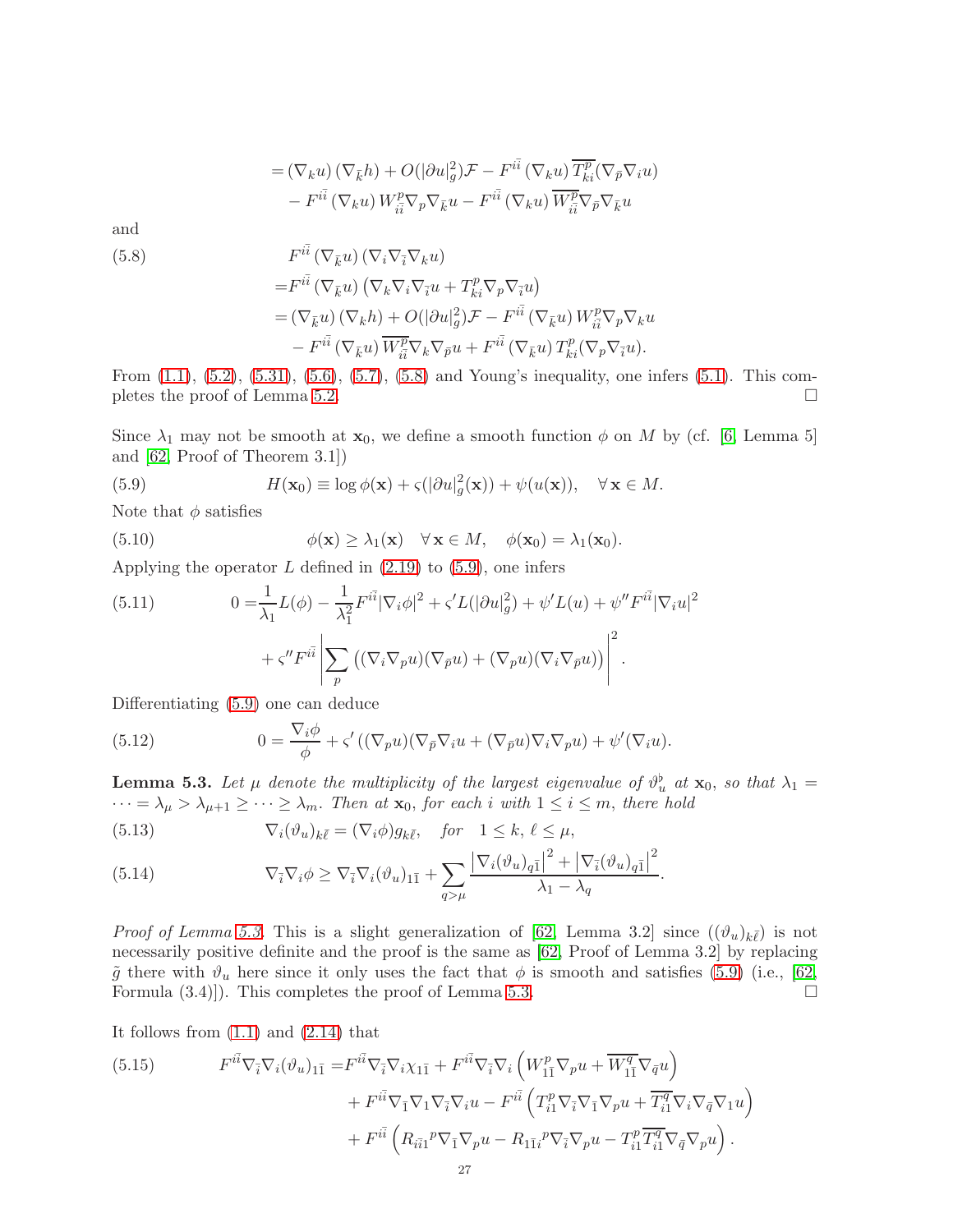Differentiating both sides of [\(5.3\)](#page-25-1) by  $\nabla_{\bar{\ell}}$  gives

<span id="page-27-0"></span>(5.16)  $\nabla_{\bar{\ell}} \nabla_k h = F^{i\bar{j}, p\bar{q}} \left( \nabla_k (\vartheta_u)_{i\bar{j}} \right) \left( \nabla_{\bar{\ell}} (\vartheta_u)_{p\bar{q}} \right) + F^{i\bar{j}} \left( \nabla_{\bar{\ell}} \nabla_k \chi_{i\bar{j}} + \nabla_{\bar{\ell}} \nabla_k \nabla_{\bar{j}} \nabla_i u + \nabla_{\bar{\ell}} \nabla_k (W_{i\bar{j}}(\mathrm{d}u)) \right).$ Substituting [\(5.16\)](#page-27-0) with  $k = \ell = 1$  into [\(5.15\)](#page-26-3) yields

<span id="page-27-5"></span>(5.17) 
$$
F^{i\bar{i}}\nabla_{\bar{i}}\nabla_{i}(\vartheta_{u})_{1\bar{1}} = -F^{i\bar{j},p\bar{q}}\left(\nabla_{1}(\vartheta_{u})_{i\bar{j}}\right)\left(\nabla_{\bar{1}}(\vartheta_{u})_{p\bar{q}}\right) + F^{i\bar{i}}\left(\nabla_{\bar{i}}\nabla_{i}\chi_{1\bar{1}} - \nabla_{\bar{1}}\nabla_{1}\chi_{i\bar{i}}\right) + F^{i\bar{i}}\left(\nabla_{\bar{i}}\nabla_{i}\left(W_{1\bar{1}}(\mathrm{d}u)\right) - \nabla_{\bar{1}}\nabla_{1}\left(W_{i\bar{i}}(\mathrm{d}u)\right)\right) + \nabla_{\bar{1}}\nabla_{1}h - F^{i\bar{i}}\left(T^{p}_{i1}\nabla_{\bar{i}}\nabla_{\bar{1}}\nabla_{p}u + \overline{T^{q}_{i1}}\nabla_{i}\nabla_{\bar{q}}\nabla_{1}u\right) + F^{i\bar{i}}\left(R_{i\bar{i}1}{}^{p}\nabla_{\bar{1}}\nabla_{p}u - R_{1\bar{1}i}{}^{p}\nabla_{\bar{i}}\nabla_{p}u - T^{p}_{i1}\overline{T^{q}_{i1}}\nabla_{\bar{q}}\nabla_{p}u\right).
$$

<span id="page-27-6"></span>It follows from [\(1.1\)](#page-0-1), [\(5.13\)](#page-26-4) and Young's inequality that (5.18)

$$
F^{i\bar{i}}\left(T_{i1}^p \nabla_{\bar{i}} \nabla_{\bar{i}} \nabla_p u + \overline{T_{i1}^q} \nabla_i \nabla_{\bar{q}} \nabla_{1} u\right)
$$
  
\n
$$
= 2 \Re \left(F^{i\bar{i}} \overline{T_{i1}^q} \nabla_i (\vartheta_{u})_{1\bar{q}} - F^{i\bar{i}} \overline{T_{i1}^q} \left( \left(\nabla_i W_{1\bar{q}}^p\right) \nabla_p u + W_{1\bar{q}}^p \nabla_i \nabla_p u + \overline{\nabla_{\bar{i}} W_{1\bar{q}}^p} \nabla_{\bar{p}} u + \overline{W_{1\bar{q}}^p} \nabla_i \nabla_{\bar{p}} u \right) \right)
$$
  
\n
$$
\geq 2 \Re \left(F^{i\bar{i}} \overline{T_{i1}^1} \nabla_i (\vartheta_{u})_{1\bar{1}}\right) + 2 \Re \left(F^{i\bar{i}} \sum_{q>\mu} \overline{T_{i1}^q} \nabla_i (\vartheta_{u})_{1\bar{q}}\right)
$$
  
\n
$$
- C \lambda_1 \mathcal{F} - C \sum_p F^{i\bar{i}} |\nabla_i \nabla_p u|
$$
  
\n
$$
\geq - C F^{i\bar{i}} |\nabla_i (\vartheta_{u})_{1\bar{1}}| - \sum_{q>\mu} F^{i\bar{i}} \frac{|\nabla_i (\vartheta_{u})_{1\bar{q}}|^2}{\lambda_1 - \lambda_q} - C \lambda_1 \mathcal{F} - C \sum_p F^{i\bar{i}} |\nabla_i \nabla_p u|,
$$

where we use the fact that  $\lambda_1 \gg K > 1$  and that both  $|u_{i\bar{j}}|$  and  $\lambda_q$   $(q > \mu)$  can be controlled by  $\lambda_1$ .

**Case 1:**  $f$  can be rewritten as  $(1.9)$ . In this case, we actually give a slightly different proof of the second order estimates in [\[56\]](#page-44-3). Hence we just point out the main differences and sketch the similar part. Note that

<span id="page-27-2"></span>(5.19) 
$$
\mu_j = \frac{1}{m-1} \sum_{k \neq j} \lambda_k, \quad \lambda_j = \sum_{k=1}^m \mu_k - (m-1)\mu_j.
$$

We collect some basic properties about  $f_i$  and  $\tilde{f}_i$  from [\[55,](#page-44-10) [56\]](#page-44-3). If  $\lambda \in \Gamma$  with  $\lambda_1 \geq \cdots \geq \lambda_m$ , then  $\mu_1 \leq \cdots \leq \mu_m$  and  $\tilde{f}_1 \geq \cdots \geq \tilde{f}_m$ . We have

<span id="page-27-1"></span>(5.20) 
$$
f_k = \frac{1}{m-1} \sum_{i \neq k} \widetilde{f}_i,
$$

which yields that  $0 < f_1 \leq \cdots \leq f_m$ . There also holds

<span id="page-27-3"></span>(5.21) 
$$
0 < \frac{\tilde{f}_1}{m-1} \le f_k \le \tilde{f}_1, \quad k > 1.
$$

In addition, it follows from  $(5.20)$  with  $k = 1$  that

<span id="page-27-4"></span>(5.22) 
$$
\tilde{f}_i \le (m-1)f_1, \quad i > 1.
$$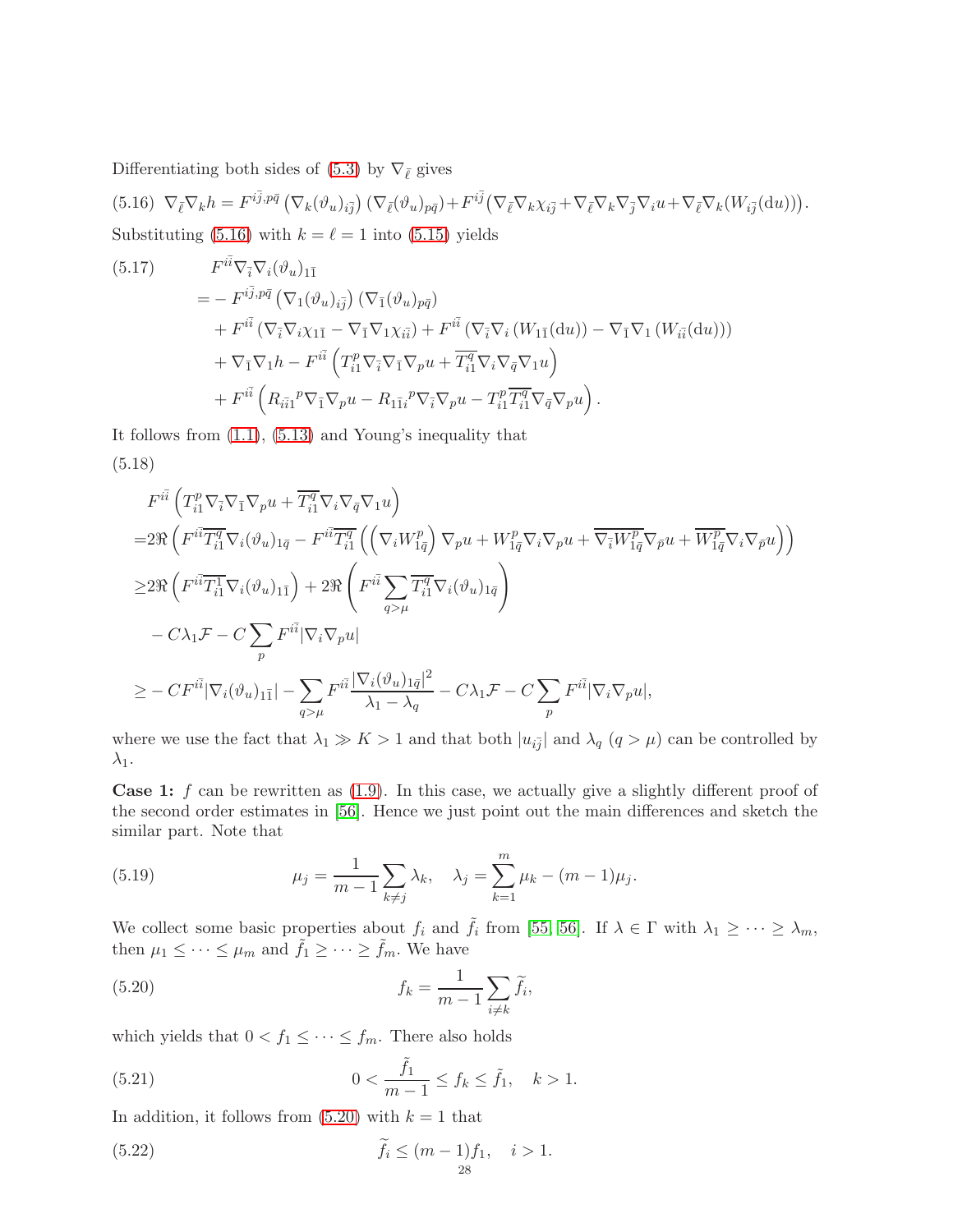It follows from Condition [\(1\)](#page-2-1) and Condition [\(2\)](#page-2-2) of  $Z(u)$  given by [\(1.12\)](#page-2-0), [\(5.19\)](#page-27-2), [\(5.20\)](#page-27-1), [\(5.21\)](#page-27-3), [\(5.22\)](#page-27-4) that (see the argument in [\[56\]](#page-44-3))

<span id="page-28-2"></span>(5.23)  
\n
$$
F^{i\bar{i}}W_{i\bar{i}}(\nabla(\vartheta_{u})_{1\bar{1}})
$$
\n
$$
= \tilde{F}^{i\bar{i}}Z_{i\bar{i}}(\nabla(\vartheta_{u})_{1\bar{1}})
$$
\n
$$
= \tilde{F}^{1\bar{1}}\sum_{p>1} \left(Z_{1\bar{1}}^{p}\nabla_{p}(\vartheta_{u})_{1\bar{1}} + \overline{Z_{1\bar{1}}^{p}}\nabla_{\bar{p}}(\vartheta_{u})_{1\bar{1}}\right) + \sum_{i>1} \tilde{F}^{i\bar{i}}Z_{i\bar{i}}(\nabla(\vartheta_{u})_{1\bar{1}})
$$
\n
$$
\leq C \sum_{p>1} F^{p\bar{p}}|\nabla_{p}(\vartheta_{u})_{1\bar{1}}| + C F^{1\bar{1}} \sum_{q} |\nabla_{q}(\vartheta_{u})_{1\bar{1}}|
$$
\n
$$
= C \sum_{p>1} F^{p\bar{p}}|\nabla_{p}(\vartheta_{u})_{1\bar{1}}| + C F^{1\bar{1}}|\nabla_{1}(\vartheta_{u})_{1\bar{1}}| + C F^{1\bar{1}} \sum_{q>1} |\nabla_{q}(\vartheta_{u})_{1\bar{1}}|
$$
\n
$$
\leq C \sum_{p>1} F^{p\bar{p}}|\nabla_{p}(\vartheta_{u})_{1\bar{1}}| + C F^{1\bar{1}}|\nabla_{1}(\vartheta_{u})_{1\bar{1}}| + C \sum_{q>1} F^{q\bar{q}}|\nabla_{q}(\vartheta_{u})_{1\bar{1}}|
$$
\n
$$
\leq C \sum_{p} F^{p\bar{p}}|\nabla_{p}(\vartheta_{u})_{1\bar{1}}|,
$$

<span id="page-28-0"></span>(5.24) 
$$
F^{i\bar{i}} \nabla_{\bar{i}} \nabla_i (W_{1\bar{1}}(\mathrm{d}u)) \geq -C \left( F^{i\bar{i}} \sum_p |\nabla_i \nabla_p u| + \lambda_1 \mathcal{F} \right)
$$

and

<span id="page-28-1"></span>(5.25) 
$$
F^{i\bar{i}}\nabla_{\bar{1}}\nabla_{1}(W_{i\bar{i}}(\mathrm{d}u)) \leq C\left(F^{i\bar{i}}\left(|\nabla_{i}(\vartheta_{u})_{1\bar{1}}|+\sum_{p}|\nabla_{i}\nabla_{p}u|\right)+\lambda_{1}\mathcal{F}\right),
$$

where we also use the fact that  $\lambda_1 \gg K > 1$  and that  $|u_{i\bar{j}}|$  can be controlled by  $\lambda_1$ . Note that [\(5.24\)](#page-28-0) and [\(5.25\)](#page-28-1) can be found in [\[56\]](#page-44-3) directly (cf. [\[72\]](#page-44-16)).

Applying the operator L defined in  $(2.19)$  to  $\phi$ , we can deduce from  $(4.10)$ ,  $(5.13)$ ,  $(5.14)$ ,  $(5.17)$ , [\(5.18\)](#page-27-6), [\(5.23\)](#page-28-2), [\(5.24\)](#page-28-0) and [\(5.25\)](#page-28-1) that

<span id="page-28-3"></span>(5.26) 
$$
L(\phi) = F^{i\bar{i}} (\nabla_{\bar{i}} \nabla_{i} \phi + W_{i\bar{i}} (\nabla \phi))
$$

$$
\geq F^{i\bar{i}} \nabla_{\bar{i}} \nabla_{i} (\vartheta_{u})_{1\bar{1}} + F^{i\bar{i}} W_{i\bar{i}} (\nabla (\vartheta_{u})_{1\bar{1}})
$$

$$
+ \sum_{q > \mu} F^{i\bar{i}} \frac{|\nabla_{i} (\vartheta_{u})_{q\bar{1}}|^{2} + |\nabla_{\bar{i}} (\vartheta_{u})_{q\bar{1}}|^{2}}{\lambda_{1} - \lambda_{q}}
$$

$$
\geq - F^{i\bar{j}, p\bar{q}} (\nabla_{1} (\vartheta_{u})_{i\bar{j}}) (\nabla_{\bar{1}} (\vartheta_{u})_{p\bar{q}})
$$

$$
+ 2 \Re \left( F^{i\bar{i}} \overline{T_{i1}^{q}} \nabla_{i} (\vartheta_{u})_{1\bar{q}} \right) + \sum_{q > \mu} F^{i\bar{i}} \frac{|\nabla_{i} (\vartheta_{u})_{q\bar{1}}|^{2} + |\nabla_{\bar{i}} (\vartheta_{u})_{q\bar{1}}|^{2}}{\lambda_{1} - \lambda_{q}}
$$

$$
- CF^{i\bar{i}} \left( |\nabla_{i} (\vartheta_{u})_{1\bar{1}}| + \sum_{p} |\nabla_{i} \nabla_{p} u| \right) - C \lambda_{1} \mathcal{F}
$$

$$
\geq - F^{i\bar{j}, p\bar{q}} (\nabla_{1} (\vartheta_{u})_{i\bar{j}}) (\nabla_{\bar{1}} (\vartheta_{u})_{p\bar{q}})
$$

$$
- CF^{i\bar{i}} \left( |\nabla_{i} (\vartheta_{u})_{1\bar{1}}| + \sum_{p} |\nabla_{i} \nabla_{p} u| \right) - C \lambda_{1} \mathcal{F}
$$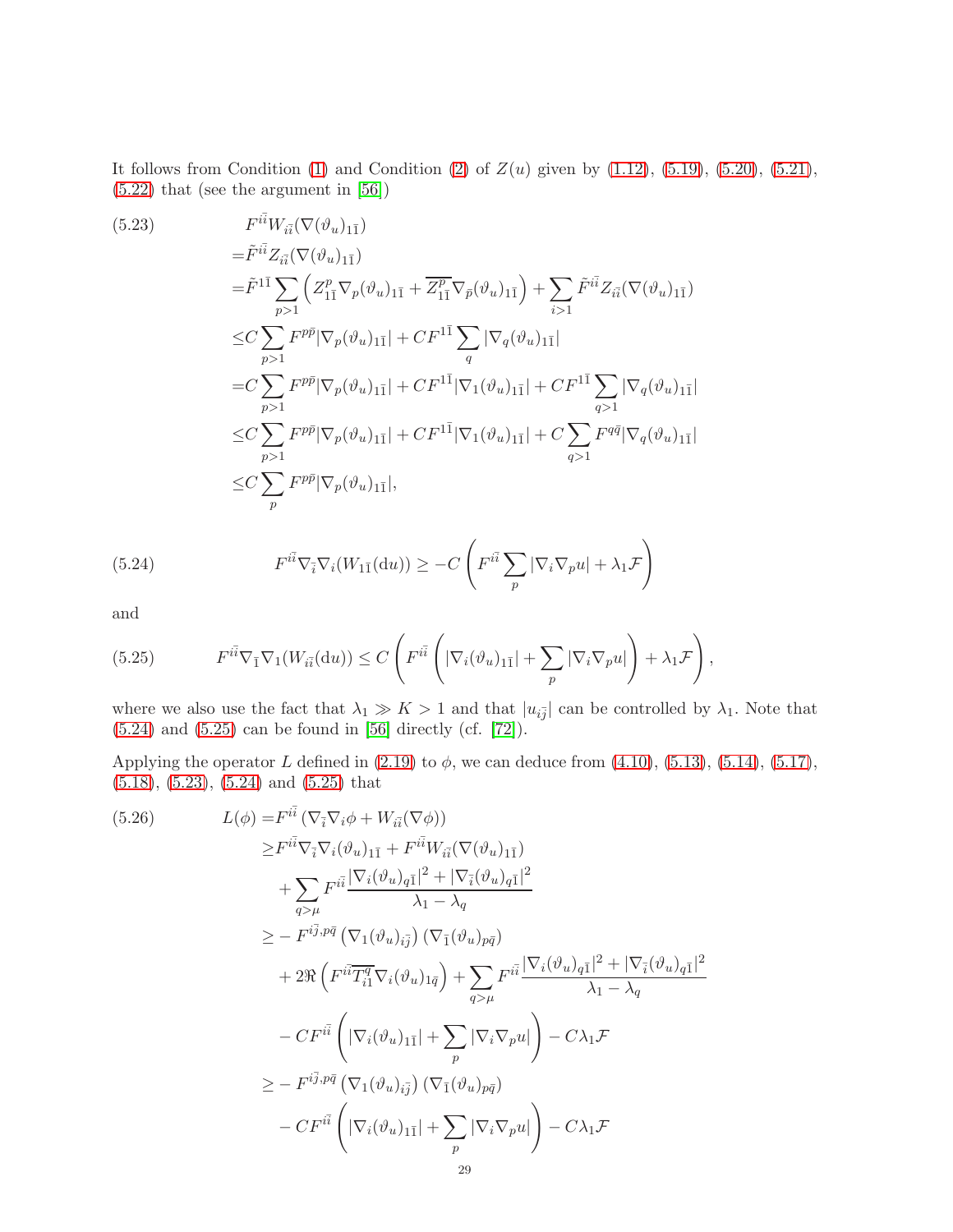From [\(5.11\)](#page-26-6) and [\(5.26\)](#page-28-3), one can infer that

<span id="page-29-1"></span>(5.27) 
$$
0 \geq -\frac{1}{\lambda_1} F^{i\bar{j}, p\bar{q}} \left( \nabla_1 (\vartheta_u)_{i\bar{j}} \right) \left( \nabla_{\bar{1}} (\vartheta_u)_{p\bar{q}} \right) - \frac{1}{\lambda_1^2} F^{i\bar{i}} |\nabla_i \phi|^2
$$

$$
+ \zeta' L (|\partial u|_g^2) + \zeta'' F^{i\bar{i}} \left| \sum_p \left( (\nabla_i \nabla_p u)(\partial_{\bar{p}} u) + (\nabla_p u)(\nabla_i \nabla_{\bar{p}} u) \right) \right|^2
$$

$$
+ \psi' L(u) + \psi'' F^{i\bar{i}} |\nabla_i u|^2 - \frac{C}{\lambda_1} F^{i\bar{i}} \left( |\nabla_i (\vartheta_u)_{1\bar{1}}| + \sum_p |\nabla_i \nabla_p u| \right) - C \mathcal{F}.
$$

Since  $\zeta' \geq 1/(4K)$ , it follows from [\(5.1\)](#page-25-6) with  $\varepsilon = 1/3$  and Young's inequality that

<span id="page-29-2"></span>(5.28) 
$$
\zeta' L(|\partial u|_g^2) - \frac{C}{\lambda_1} F^{i\bar{i}} \sum_p |\nabla_i \nabla_p u|
$$

$$
\geq \frac{1}{6K} \sum_k F^{i\bar{i}} \left( |\nabla_i \nabla_k u|^2 + |\nabla_i \nabla_{\bar{k}} u|^2 \right) - C \mathcal{F},
$$

where we also use the fact that  $\lambda_1 \gg K > 1$ . Hence we can deduce from [\(5.27\)](#page-29-1) and [\(5.28\)](#page-29-2) that

<span id="page-29-3"></span>(5.29)  
\n
$$
0 \geq -\frac{1}{\lambda_1} F^{i\bar{j}, p\bar{q}} \left( \nabla_1 (\vartheta_u)_{i\bar{j}} \right) \left( \nabla_{\bar{1}} (\vartheta_u)_{p\bar{q}} \right) - \frac{1}{\lambda_1^2} F^{i\bar{i}} |\nabla_i \phi|^2
$$
\n
$$
+ \frac{1}{6K} \sum_k F^{i\bar{i}} \left( |\nabla_i \nabla_k u|^2 + |\nabla_i \nabla_{\bar{k}} u|^2 \right)
$$
\n
$$
+ \zeta'' F^{i\bar{i}} \left| \sum_p \left( (\nabla_i \nabla_p u)(\nabla_{\bar{p}} u) + (\nabla_p u)(\nabla_i \nabla_{\bar{p}} u) \right) \right|^2
$$
\n
$$
+ \psi' L(u) + \psi'' F^{i\bar{i}} |\nabla_i u|^2 - \frac{C}{\lambda_1} F^{i\bar{i}} |\nabla_i (\vartheta_u)_{1\bar{1}}| - C \mathcal{F}.
$$

From [\(5.13\)](#page-26-4), we know that  $\nabla_i \phi = \nabla_i (\vartheta_u)_{1\bar{1}}$ . This, together with [\[56,](#page-44-3) Equation (3.7)], yields that  $(5.29)$  is the same as [\[56,](#page-44-3) Equation (3.28)] essentially after changing  $\nabla_p \nabla_p u$  and  $\nabla_i (\vartheta_u)_{1\bar{1}}$  into  $\partial_i \partial_p u$  and  $\partial_i (\partial_u)_{1\bar{1}}$  respectively, and changing the coefficient of  $\mathcal F$  into a larger uniform constant (only replacing  $\tilde{\lambda}_{1,k}$  in [\[56\]](#page-44-3) with  $\nabla_k \phi$ ,  $g_{k\bar{\ell}}$  in [56] by  $(\vartheta_u)_{k\bar{\ell}}$ , the metric  $\alpha$  in [56] by  $g$ ,  $\phi$  in [56] by  $\zeta$  and  $F^{k\bar{k}}u_{k\bar{k}}$  in [\[56\]](#page-44-3) by  $L(u)$ ). After changing these notations, we can repeat the argument in [\[56\]](#page-44-3) word for word to get

$$
\lambda_1 \leq CK,
$$

by replacing  $\tilde{H}_k = 0$  in [\[56\]](#page-44-3) by [\(5.12\)](#page-26-7) and replacing the paragraph between [\[56,](#page-44-3) Inequality  $(3.53)$ ](not containing) and [\[56,](#page-44-3) Inequality  $(3.54)$ ](containing) by

$$
\psi'L(u) = \psi' F^{k\bar{k}}((\vartheta_u)_{k\bar{k}} - \chi_{k\bar{k}}).
$$

**Case 2:**  $f$  cannot be rewritten as  $(1.9)$ . In this case, we actually give a slightly different proof of the second order estimates in [\[55,](#page-44-10) [68\]](#page-44-2). Hence we just point out the main differences and sketch the similar part.

We can deduce from [\(2.11\)](#page-10-3), [\(2.12\)](#page-10-1), [\(2.13\)](#page-10-2) and [\(5.31\)](#page-29-0) that

<span id="page-29-0"></span>(5.31) 
$$
\nabla_{\bar{\ell}} \nabla_{k} (W_{i\bar{i}}(\mathrm{d}u)) = (\nabla_{\bar{\ell}} \nabla_{k} W_{i\bar{i}}^{p}) \nabla_{p} u + (\nabla_{k} W_{i\bar{i}}^{p}) (\nabla_{\bar{\ell}} \nabla_{p}u) + \overline{(\nabla_{\ell} \nabla_{\bar{k}} W_{i\bar{i}}^{p})} \nabla_{\bar{p}} u + \overline{(\nabla_{\bar{k}} W_{i\bar{i}}^{p})} \nabla_{\bar{\ell}} \nabla_{\bar{p}} u + (\nabla_{\bar{\ell}} W_{i\bar{i}}^{p}) (\nabla_{p} \nabla_{k}u - T_{kp}^{q} \nabla_{q}u) + W_{i\bar{i}}^{p} \nabla_{\bar{\ell}} \nabla_{k} \nabla_{p}u
$$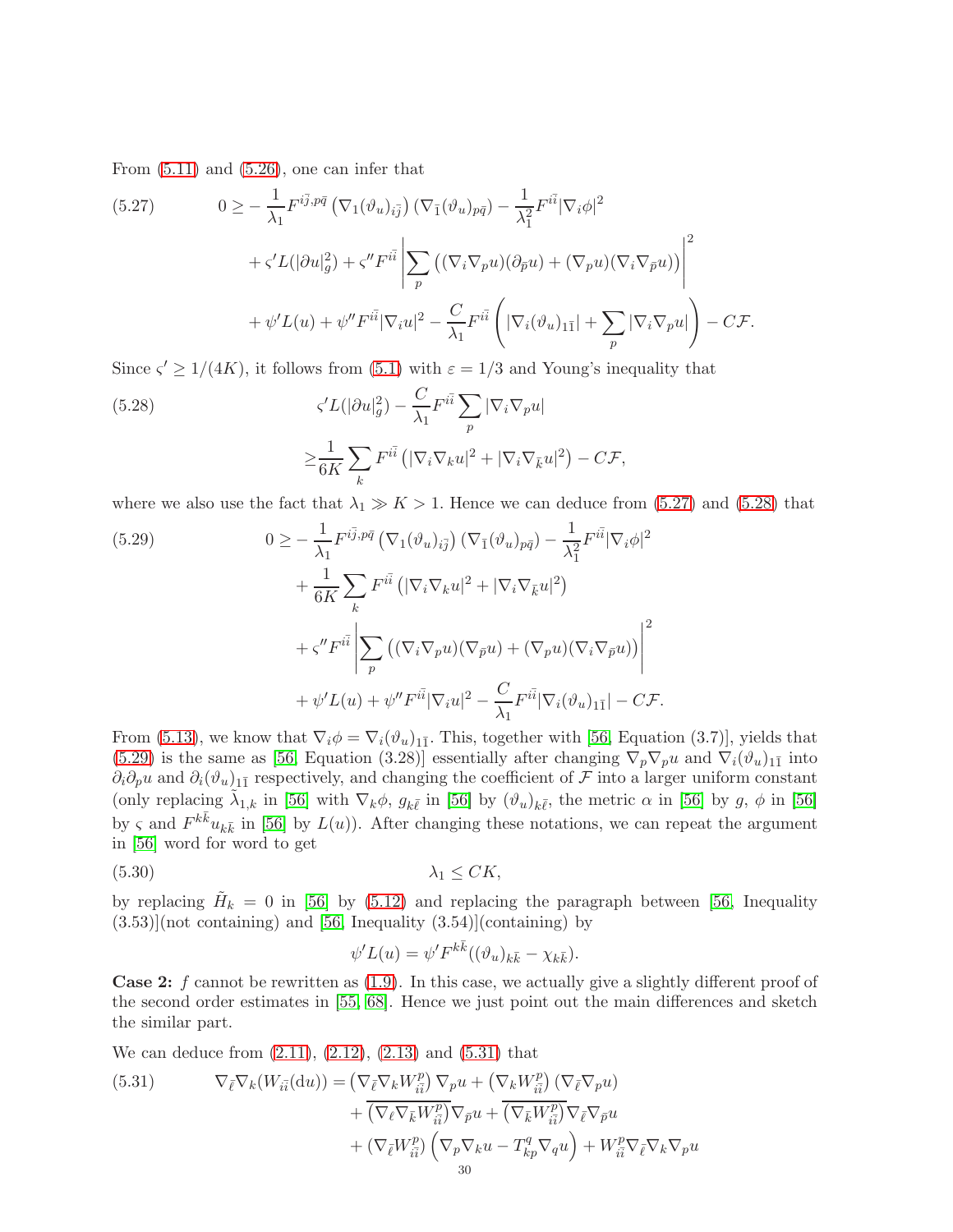$$
\begin{split}\n& + \overline{\nabla_{\ell}W_{\tilde{i}\tilde{i}}^{\mathcal{D}}\nabla_{\tilde{p}}\nabla_{k}u + \overline{W_{\tilde{i}\tilde{i}}^{\mathcal{D}}\nabla_{\tilde{p}}\nabla_{k}u} \\
& = \left(\nabla_{\tilde{\ell}}\nabla_{k}W_{\tilde{i}\tilde{i}}^{\mathcal{D}}\right)\nabla_{p}u + \left(\nabla_{k}W_{\tilde{i}\tilde{i}}^{\mathcal{D}}\right)\left(\nabla_{\tilde{\ell}}\nabla_{p}u\right) \\
& + \overline{\left(\nabla_{\ell}\nabla_{\bar{k}}W_{\tilde{i}\tilde{i}}^{\mathcal{D}}\right)}\nabla_{\tilde{p}}u + \overline{\left(\nabla_{\bar{k}}W_{\tilde{i}\tilde{i}}^{\mathcal{D}}\right)}\left(\nabla_{\tilde{p}}\nabla_{\tilde{\ell}}u - \overline{T_{\ell p}^{q}}\nabla_{\tilde{q}}u\right) \\
& + \left(\nabla_{\tilde{\ell}}W_{\tilde{i}\tilde{i}}^{\mathcal{D}}\right)\left(\nabla_{p}\nabla_{k}u - T_{\kappa p}^{q}\nabla_{q}u\right) \\
& + W_{\tilde{i}\tilde{i}}^{\mathcal{D}}\left(\nabla_{p}\nabla_{\tilde{\ell}}u - T_{\kappa p}^{q}\nabla_{q}\nabla_{\tilde{\ell}}u + R_{k\tilde{\ell}p}{}^{q}\nabla_{q}u\right) \\
& + W_{\tilde{i}\tilde{i}}^{\mathcal{D}}\left(\nabla_{p}\nabla_{\tilde{\ell}}\nabla_{k}u - T_{\kappa p}^{q}\nabla_{q}\nabla_{\tilde{\ell}}u + R_{k\tilde{\ell}p}{}^{q}\nabla_{q}u\right) \\
& + \overline{\nabla_{\ell}W_{\tilde{i}\tilde{i}}^{\mathcal{D}}\nabla_{\tilde{p}}\nabla_{k}u + \overline{W_{\tilde{i}\tilde{i}}^{\mathcal{D}}}\left(\nabla_{\tilde{p}}\nabla_{\tilde{\ell}}\nabla_{k}u - \overline{T_{\ell p}^{q}}\nabla_{\tilde{q}}\nab
$$

A direct calculation with [\(5.3\)](#page-25-1) yields that

<span id="page-30-1"></span><span id="page-30-0"></span>(5.32) 
$$
F^{i\bar{i}}W_{1\bar{1}}^{p}\nabla_{p}\nabla_{\bar{i}}\nabla_{u}
$$
  
\n
$$
=W_{1\bar{1}}^{p}\nabla_{p}u - F^{i\bar{i}}W_{1\bar{1}}^{p}\left(\nabla_{p}\chi_{i\bar{i}} + (\nabla_{p}W_{i\bar{i}}^{q})\nabla_{q}u + \overline{\nabla_{p}W_{i\bar{i}}^{q}}\nabla_{\bar{q}}u + W_{i\bar{i}}^{q}\nabla_{p}\nabla_{q}u + W_{i\bar{i}}^{q}\nabla_{p}\nabla_{\bar{q}}u\right).
$$
  
\nSubstituting (1.15) and (5.32) into (5.31) with  $(\ell, k, i, i) = (i, i, 1, 1)$  yields that  
\n(5.33) 
$$
F^{i\bar{i}}\nabla_{\bar{i}}\nabla_{i}(W_{1\bar{1}}(du)) = O(|\partial u|_{g})\mathcal{F} + O(1)\sum_{p} F^{i\bar{i}}(|\nabla_{p}\nabla_{i}u| + |\nabla_{p}\nabla_{\bar{i}}u|)
$$
  
\n
$$
+ 2\Re\left(F^{i\bar{i}}W_{1\bar{1}}^{p}\nabla_{p}\nabla_{\bar{i}}\nabla_{i}u\right)
$$
  
\n
$$
\geq -CF^{i\bar{i}}|\nabla_{i}\nabla_{1}u| - C\lambda_{1}\mathcal{F},
$$

where we use [\(4.10\)](#page-17-4) and the fact that  $\lambda_1 \gg K > 1$ .

<span id="page-30-2"></span>It follows from  $(5.31)$  with  $(\ell, k) = (1, 1)$  that  $(5.34)$  $\begin{aligned} i^{\bar{i}}\nabla_{\bar{1}}\nabla_{1}(W_{i\bar{i}}(\mathrm{d} u))\geq -F^{i\bar{i}}a_{\bar{i}}\nabla_{i}\nabla_{\bar{1}}\nabla_{1}u-F^{i\bar{i}}a_{i}\nabla_{\bar{i}}\nabla_{\bar{1}}\nabla_{1}u-C F^{i\bar{i}}|\nabla_{i}\nabla_{1}u|-C\lambda_{1}\mathcal{F}, \end{aligned}$ where we use the fact  $\lambda_1 \gg K > 1$ .

<span id="page-30-3"></span>We can deduce from  $(1.1)$ ,  $(1.15)$  and  $(4.10)$  that (5.35)

$$
F^{i\bar{i}}\left(W_{i\bar{i}}^{p}\nabla_{p}(\vartheta_{u})_{1\bar{1}} + \overline{W_{i\bar{i}}^{p}}\nabla_{\bar{p}}(\vartheta_{u})_{1\bar{1}}\right)
$$
  
\n
$$
= F^{i\bar{i}}W_{i\bar{i}}^{p}\left(\nabla_{p}\chi_{1\bar{1}} + \nabla_{p}\nabla_{\bar{1}}\nabla_{1}u + \nabla_{p}W_{1\bar{1}}^{q}\nabla_{q}u + W_{1\bar{1}}^{q}\nabla_{p}\nabla_{q}u + \overline{\nabla_{\bar{p}}W_{1\bar{1}}^{q}}\nabla_{\bar{q}}u + \overline{W_{1\bar{1}}^{q}}\nabla_{\bar{q}}\nabla_{p}u\right)
$$
  
\n
$$
+ F^{i\bar{i}}\overline{W_{i\bar{i}}^{p}}\left(\nabla_{\bar{p}}\chi_{1\bar{1}} + \nabla_{\bar{p}}\nabla_{\bar{1}}\nabla_{1}u + \nabla_{\bar{p}}W_{1\bar{1}}^{q}\nabla_{q}u + W_{1\bar{1}}^{q}\nabla_{\bar{p}}\nabla_{q}u + \overline{\nabla_{p}W_{1\bar{1}}^{q}}\nabla_{\bar{q}}u + \overline{W_{1\bar{1}}^{q}}\nabla_{\bar{q}}\nabla_{\bar{p}}u\right)
$$
  
\n
$$
\geq F^{i\bar{i}}a_{\bar{i}}\nabla_{i}\nabla_{\bar{1}}\nabla_{1}u + F^{i\bar{i}}a_{i}\nabla_{\bar{i}}\nabla_{\bar{1}}\nabla_{1}u - CF^{i\bar{i}}|\nabla_{i}\nabla_{1}u| - C\lambda_{1}\mathcal{F},
$$

where we also use the fact that  $\lambda_1 \gg K > 1.$ 

Applying the operator L defined in  $(2.19)$  to  $\phi$ , we can deduce from  $(5.13)$ ,  $(5.14)$ ,  $(5.17)$ ,  $(5.18)$ , [\(5.33\)](#page-30-1), [\(5.34\)](#page-30-2) and [\(5.35\)](#page-30-3) that

<span id="page-30-4"></span>(5.36)  
\n
$$
L(\phi) = F^{i\bar{i}} (\nabla_{\bar{i}} \nabla_i \phi + W_{i\bar{i}} (\nabla \phi))
$$
\n
$$
\geq F^{i\bar{i}} \nabla_{\bar{i}} \nabla_i (\vartheta_u)_{1\bar{1}} + F^{i\bar{i}} W_{i\bar{i}} (\nabla (\vartheta_u)_{1\bar{1}})
$$
\n
$$
+ \sum_{q > \mu} F^{i\bar{i}} \frac{|\nabla_i (\vartheta_u)_{q\bar{1}}|^2 + |\nabla_{\bar{i}} (\vartheta_u)_{q\bar{1}}|^2}{\lambda_1 - \lambda_q}
$$
\n
$$
\geq - F^{i\bar{j}, p\bar{q}} (\nabla_1 (\vartheta_u)_{i\bar{j}}) (\nabla_{\bar{1}} (\vartheta_u)_{p\bar{q}})
$$
\n
$$
- CF^{i\bar{i}} (|\nabla_i (\vartheta_u)_{1\bar{1}}| + |\nabla_i \nabla_1 u|) - C \lambda_1 \mathcal{F}.
$$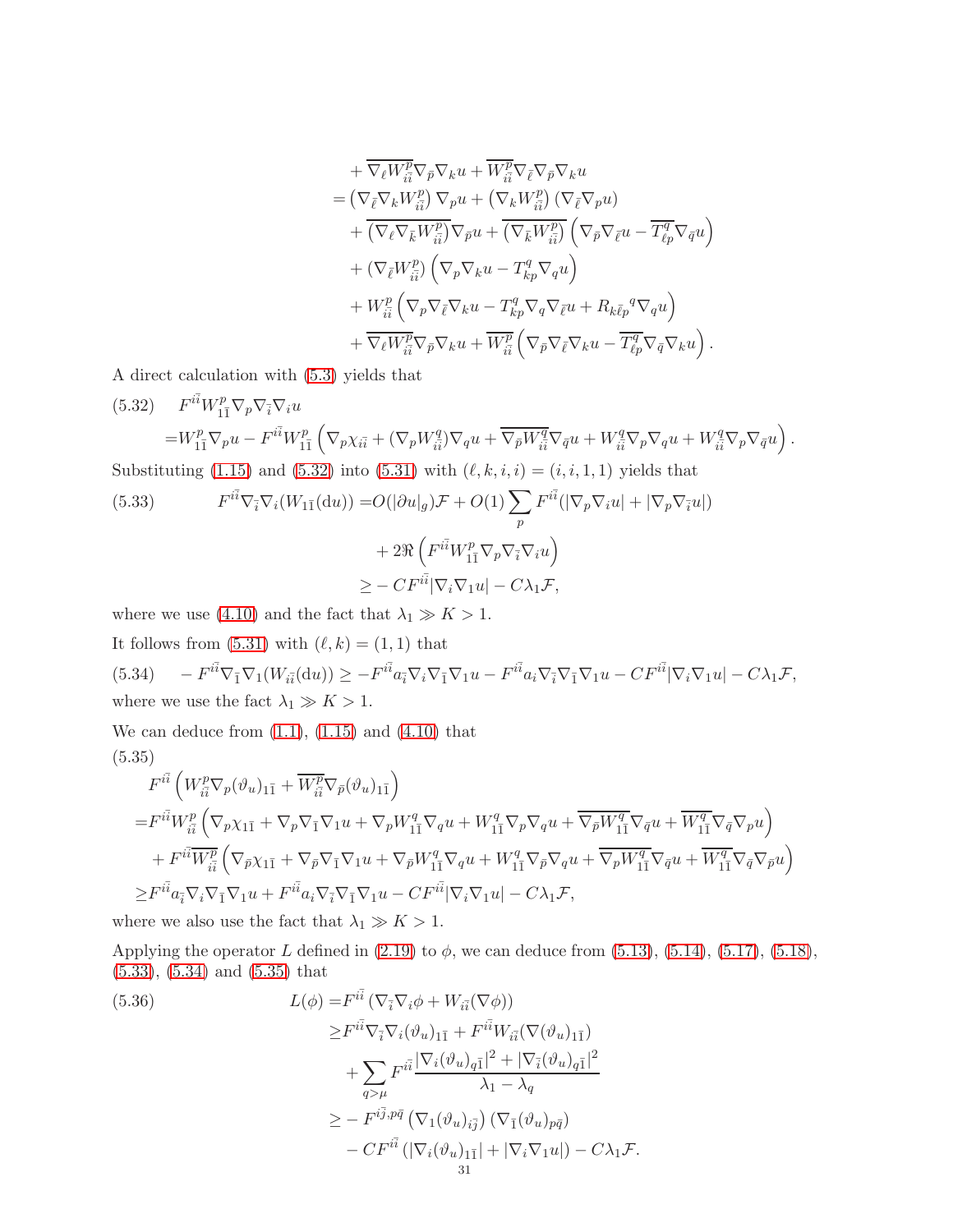It follows from [\(5.36\)](#page-30-4) and the arguments in Case 1 that we can also have [\(5.29\)](#page-29-3), which the same as [\[56,](#page-44-3) Equation (3.28)] essentially after changing  $\nabla_p \nabla_p u$  and  $\nabla_i (\vartheta_u)_{1\bar{1}}$  into  $\partial_i \partial_p u$  and  $\partial_i (\vartheta_u)_{1\bar{1}}$ respectively, and changing the coefficient of  $\mathcal F$  into a larger uniform constant (only replacing  $\tilde{\lambda}_{1,k}$  in [\[56\]](#page-44-3) with  $\nabla_k \phi$ ,  $g_{k\bar{\ell}}$  in [56] by  $(\vartheta_u)_{k\bar{\ell}}$ , the metric  $\alpha$  in [56] by  $g$ ,  $\phi$  in [56] by  $\varsigma$  and  $F^{k\bar{k}}u_{k\bar{k}}$ in [\[56\]](#page-44-3) by  $L(u)$ ). Note that in this case,  $Z(u)$  given by [\(1.12\)](#page-2-0) also satisfies Condition [\(1\)](#page-2-1) and Condition  $(2)$ , and the argument after [\[56,](#page-44-3) Equation  $(3.28)$ ] does not use  $(5.19)$ ,  $(5.20)$ ,  $(5.21)$ or [\(5.22\)](#page-27-4). Hence after changing these notations, we can repeat the argument after [\[56,](#page-44-3) Equation (3.28)] word for word to get

$$
\lambda_1 \leq CK,
$$

by replacing  $\tilde{H}_k = 0$  in [\[56\]](#page-44-3) by [\(5.12\)](#page-26-7) and replacing the paragraph between [\[56,](#page-44-3) Inequality  $(3.53)$ [(not containing) and [\[56,](#page-44-3) Inequality  $(3.54)$ ](containing) by

$$
\psi'L(u) = \psi' F^{k\bar{k}}((\vartheta_u)_{k\bar{k}} - \chi_{k\bar{k}}).
$$

This completes the proof of Theorem [5.1.](#page-24-1)

Remark. In Case 2 above, we can choose different auxiliary functions in [\[55\]](#page-44-10) to simplify the argument. Here considering the length of the paper, we just use the same auxiliary functions as the ones used in Case 1.

In the proof above, we used a viscosity type argument to deal with the non-differentiability of the largest eigenvalue  $\lambda_1$  as in [\[62\]](#page-44-5) (cf.[\[6\]](#page-42-21)). The authors of [\[55,](#page-44-10) [56\]](#page-44-3) use a perturbation argument to deal with this issue. As pointed out in [\[56\]](#page-44-3), maybe we can overcome the non-differentiability of the largest eigenvalue  $\lambda_1$  by a carefully chosen quadratic function  $(\vartheta_u)_{i\bar{j}}$  as in [\[61,](#page-44-13) [63\]](#page-44-14).

Thanks to [\(1.7\)](#page-1-7), Theorem [4.1](#page-15-5) and Theorem [5.1,](#page-24-1) we can deduce

**Corollary 5.4.** Let  $(M, J, q)$  be a compact Hermitian manifold with smooth boundary, dim<sub>C</sub>  $M =$ m, and the canonical complex structure J, where g is the Hermitian metric. Suppose that  $\underline{u} \in C^4(M, \mathbb{R})$  is an admissible subsolution to  $(1.5)$ - $(1.6)$  and that  $u \in C^4(M, \mathbb{R})$  is a solution to  $(1.5)-(1.6)$  $(1.5)-(1.6)$  $(1.5)-(1.6)$ . There exists a uniform constant  $C_K$  depending only on background data and K such that

(5.38) 
$$
\sup_{M} \left| \lambda_{j}(\vartheta_{u}^{b}) \right| \leq C_{K};
$$

$$
C_{K}^{-1} \leq f_{j} \leq C_{K}, \quad j = 1, \cdots, m.
$$

Proof. From Theorem [4.1](#page-15-5) and Theorem [5.1](#page-24-1) it follows that

$$
|\sqrt{-1}\partial\bar{\partial}u|_M\leq C_K.
$$

This, together with and Assumption [2](#page-1-3) of f in the Introduction, yields that  $\lambda(\vartheta_u^{\flat})$  lies in the compact set

$$
\left\{f \ge \inf_M h > \sup_{\partial \Gamma} f\right\} \cap \bar{B}_R(\mathbf{0}) \subset \Gamma,
$$

for some uniform  $R > 0$ , where  $B_R(0) \subset \mathbb{R}^m$  is a ball centered at the origin with radius R, as desired.  $\Box$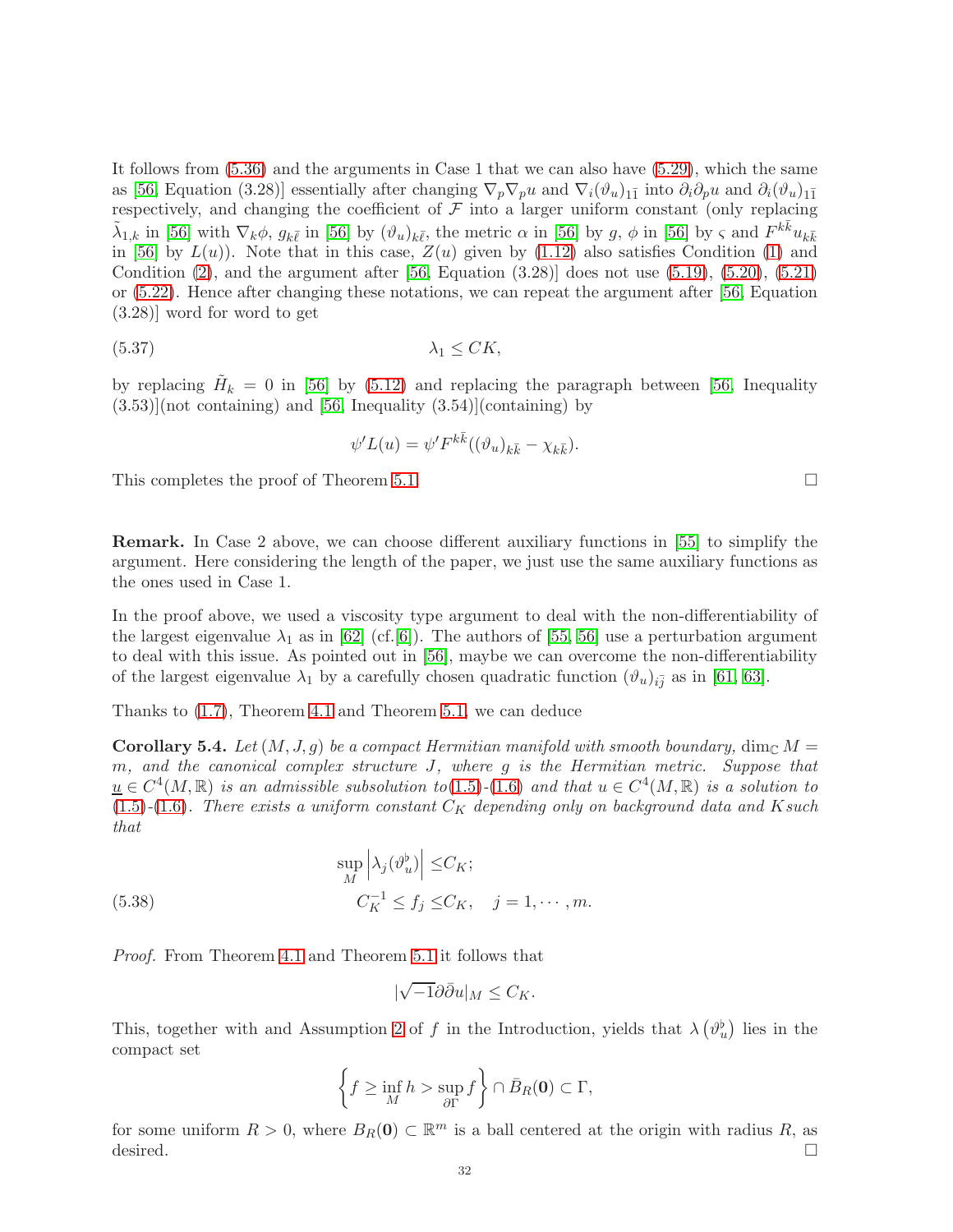## <span id="page-32-1"></span>6. First Order Estimate

<span id="page-32-0"></span>In this section, prove the first order estimates of the solutions to the Dirichlet problem [\(1.5\)](#page-1-4)-[\(1.6\)](#page-1-5) with  $f = (\sigma_m/\sigma_\ell)^{1/(m-\ell)}$ ,  $\Gamma = \Gamma_m$  and  $1 \leq \ell \leq m-1$ .

Proof of Theorem [1.2.](#page-5-1) It is sufficient to prove the upper bound of the gradient of the solution. It is equivalent to obtain the upper bound of  $|\partial u|_g$ , where u is the solution to the Dirichlet problem

(6.1) 
$$
\begin{cases} F(\vartheta_u^{\flat}) = f(\lambda(\vartheta_u^{\flat})) = h, & \text{on } M, \\ u = 0, & \text{on } \partial M, \end{cases}
$$

where 0 is an admissible subsolution to [\(6.1\)](#page-32-1). Note that  $\chi$  plays the role of  $\vartheta_{\underline{u}}$  in Theorem [1.1.](#page-3-0) Recall from [\[8\]](#page-42-0) that a cone Γ is of type 1 if all positive  $\lambda_i$  axis belong to  $\partial \Gamma$  (e.g., all the  $\Gamma_k$ with  $2 \leq k \leq m$ ). Note that the cone in our theorem is also of type 1. For the cone of type 1, it follows from [\[33\]](#page-43-4) that the notion of C-subsolution in [\[55\]](#page-44-10) and the notion of subsolution in [\[34\]](#page-43-2) are equivalent. Hence by [\[34,](#page-43-2) Theorem 2.18] (see [\[39,](#page-43-27) Lemma 2.2] for a refined version) there exist constants  $R > 0$  and  $\kappa > 0$  such that if  $|\lambda(\vartheta_u^{\flat})| \ge R$ , then there holds

(6.2) 
$$
\sum_{i,j} F^{ij}(\vartheta_u^{\flat}) \left( (\chi^{\flat})_i{}^j - (\vartheta_u^{\flat})_i{}^j \right) \geq \kappa + \kappa \mathcal{F}.
$$

We assume that  $\sup_M |\partial u|_g \gg 1$ ; otherwise the conclusion follows.

Thanks to Assertion [\(2\)](#page-11-1) of Lemma [2.4,](#page-11-2) we deduce that

$$
\mathcal{F} \geq \tau.
$$

We use the auxiliary function in [\[17\]](#page-42-20) in the almost complex case

<span id="page-32-5"></span>
$$
P := e^{\rho(\eta)} |\partial u|_g^2,
$$

where  $\eta = -u + \sup_M u + 1$  and  $\rho \in C^{\infty}(\mathbb{R}, \mathbb{R})$  will be determined later.

We assume that P attains its maximum at the interior point  $x_0$ ; otherwise the conclusion follows from [\(3.1\)](#page-15-2). Let  $e_1, \dots, e_m$  be the local unitary frame with respect to g near  $\mathbf{x}_0$  such that  $((\vartheta_u)_{i,j})$ and  $(F^{i\bar{j}})$  are diagonal by [\(2.29\)](#page-13-7). At  $\mathbf{x}_0$ , we have

<span id="page-32-3"></span>(6.4) 
$$
0 \ge L(P) = e^{\rho} L\left(|\partial u|_g^2\right) + |\partial u|_g^2 L(e^{\rho}) + 2\Re\left(\sum_i F^{i\bar{i}}\left(\nabla_i\left(|\partial u|_g^2\right)\right)\left(\nabla_{\bar{i}}\left(e^{\rho}\right)\right)\right),
$$

where  $L$  is defined by  $(2.19)$ .

From  $(1.1)$ ,  $(2.19)$  and  $(2.30)$ , it follows that

<span id="page-32-4"></span>(6.5) 
$$
L(e^{\rho}) = e^{\rho} (\rho'' + (\rho')^2) F^{i\bar{i}} |\nabla_i \eta|^2 + e^{\rho} \rho' \sum_i F^{i\bar{i}} (\nabla_i \nabla_{\bar{i}} \eta + W_{i\bar{i}}(\mathrm{d}\eta))
$$

$$
= e^{\rho} (\rho'' + (\rho')^2) F^{i\bar{i}} |\nabla_i \eta|^2 + e^{\rho} \rho' \sum_i F^{i\bar{i}} (\chi_{i\bar{i}} - (\vartheta_u)_{i\bar{i}}).
$$

A direct calculation yields that

<span id="page-32-2"></span>(6.6) 
$$
2\Re\left(F^{i\bar{i}}\nabla_i(e^{\rho})\nabla_{\bar{i}}(|\partial u|_g^2)\right)
$$
  

$$
=2\Re\left(\sum_k e^{\rho}\rho' F^{i\bar{i}}(\nabla_i \eta) (\nabla_k \nabla_{\bar{i}} u) (\nabla_{\bar{k}} u)\right) + 2\Re\left(\sum_k e^{\rho}\rho' F^{i\bar{i}}(\nabla_i \eta) (\nabla_{\bar{i}} \nabla_{\bar{k}} u) (\nabla_k u)\right),
$$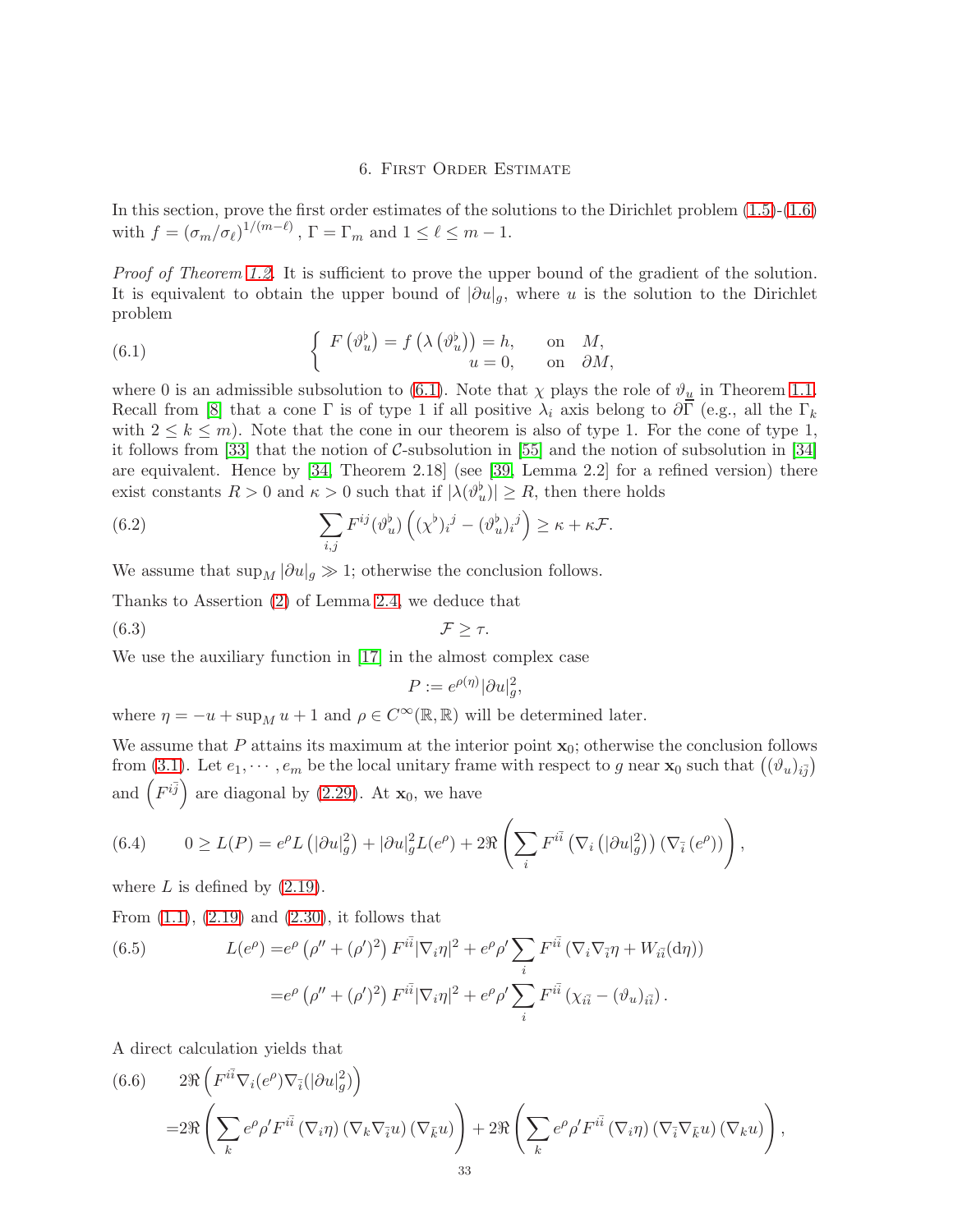where

<span id="page-33-0"></span>(6.7)  
\n
$$
2\Re\left(\sum_{k} e^{\rho} \rho' F^{i\bar{i}}\left(\nabla_{i}\eta\right)\left(\nabla_{k}\nabla_{\bar{i}}u\right)\left(\nabla_{\bar{k}}u\right)\right)
$$
\n
$$
=2\Re\left(\sum_{k} e^{\rho} \rho' F^{i\bar{i}}\left(\nabla_{i}\eta\right)\left((\vartheta_{u})_{k\bar{i}}-\chi_{k\bar{i}}-W_{k\bar{i}}(\mathrm{d}u)\right)\left(\nabla_{\bar{k}}u\right)\right)
$$
\n
$$
\geq 2\sum_{k} e^{\rho} \rho' F^{i\bar{i}}\left(\nabla_{i}\eta\right)\left(\vartheta_{u}\right)_{k\bar{i}}\left(\nabla_{\bar{k}}u\right)-2\sum_{k} e^{\rho} \rho' F^{i\bar{i}}\left(\nabla_{i}\eta\right)\chi_{k\bar{i}}\left(\nabla_{\bar{k}}u\right)
$$
\n
$$
-\varepsilon e^{\rho} (\rho')^{2} |\partial u|_{g}^{2} \sum_{i} F^{i\bar{i}}\left(\nabla_{i}\eta\right)\left(\nabla_{\bar{i}}\eta\right)-C\varepsilon^{-1} e^{\rho} |\partial u|_{g}^{2} \mathcal{F},
$$

and

<span id="page-33-1"></span>(6.8) 
$$
2\Re\left(\sum_{k} e^{\rho} \rho' F^{i\bar{i}}(\nabla_{i}\eta) (\nabla_{\bar{i}}\nabla_{\bar{k}}u) (\nabla_{k}u)\right)
$$

$$
\geq -(1-\varepsilon) \sum_{k} F^{i\bar{i}} e^{\rho} |\nabla_{i}\nabla_{k}u|^{2} - (1+2\varepsilon) e^{\rho} (\rho')^{2} |\partial u|_{g}^{2} \sum_{i} F^{i\bar{i}}(\nabla_{i}\eta) (\nabla_{\bar{i}}\eta),
$$

where we use

$$
2ab \ge -(1 - \varepsilon)a^2 - (1 + 2\varepsilon)b^2, \quad \forall \varepsilon \in (0, 1/2].
$$

Substituting [\(6.7\)](#page-33-0) and [\(6.8\)](#page-33-1) into [\(6.6\)](#page-32-2) implies that

<span id="page-33-2"></span>(6.9) 
$$
2\Re\left(F^{i\bar{i}}\nabla_i(e^{\rho})\nabla_{\bar{i}}(|\partial u|_g^2)\right)
$$
  
\n
$$
\geq 2\sum_k e^{\rho}\rho' F^{i\bar{i}}(\nabla_i u)(\vartheta_u)_{k\bar{i}}(\nabla_{\bar{k}} u) - C_0 \varepsilon^{-1} e^{\rho}|\partial u|_g^2 \mathcal{F} - (1-\varepsilon)\sum_i F^{i\bar{i}} e^{\rho}|\nabla_i \nabla_k u|^2
$$
  
\n
$$
-(1+3\varepsilon)e^{\rho}(\rho')^2|\partial u|_g^2 \sum_i F^{i\bar{i}}(\nabla_i \eta)(\nabla_{\bar{i}} \eta) - 2\sum_k e^{\rho}\rho' F^{i\bar{i}}(\nabla_i \eta) \chi_{k\bar{i}}(\nabla_{\bar{k}} u).
$$

Thanks to  $(6.4)$ ,  $(6.5)$ ,  $(5.1)$  and  $(6.9)$ , one can deduce that

<span id="page-33-3"></span>(6.10) 
$$
0 \ge (\rho'' - 3\varepsilon(\rho')^2) |\partial u|_g^2 \sum_i F^{i\bar{i}} |\nabla_i \eta|^2 + \rho' |\partial u|_g^2 \sum_i F^{i\bar{i}} (\chi_{i\bar{i}} - (\vartheta_u)_{i\bar{i}}) - C_0 \varepsilon^{-1} |\partial u|_g^2 \mathcal{F}
$$

$$
+ 2 \sum_k \rho' F^{i\bar{i}} (\nabla_i \eta) (\vartheta_u)_{k\bar{i}} (\nabla_{\bar{k}} u) + 2 \Re \left( \sum_k (\nabla_k u) (\nabla_{\bar{k}} h) \right)
$$

$$
- 2 \sum_k \rho' F^{i\bar{i}} (\nabla_i \eta) \chi_{k\bar{i}} (\nabla_{\bar{k}} u).
$$

We take

$$
\rho(\eta) := \frac{e^{A\eta}}{A}, \quad \varepsilon := \frac{Ae^{-A\eta(\mathbf{x}_0)}}{6}.
$$

Then it follows from [\(6.10\)](#page-33-3) that

<span id="page-33-4"></span>(6.11) 
$$
0 \geq \frac{A}{2} \sum_{i} F^{i\bar{i}} |\nabla_i u|^2 + \sum_{i} F^{i\bar{i}} (\chi_{i\bar{i}} - (\vartheta_u)_{i\bar{i}}) - \frac{6C_0}{A} \mathcal{F}
$$

$$
- \frac{2}{|\partial u|_g^2} \sum_{i} F^{i\bar{i}} (\nabla_i u) (\vartheta_u)_{i\bar{i}} (\nabla_{\bar{k}} u) + \frac{2}{e^{A\eta(\mathbf{x}_0)} |\partial u|_g^2} \Re \left( \sum_{k} (\nabla_k u) (\nabla_{\bar{k}} h) \right)
$$

$$
+ \frac{2}{|\partial u|_g^2} \sum_{k} F^{i\bar{i}} (\nabla_i u) \chi_{k\bar{i}} (\nabla_{\bar{k}} u).
$$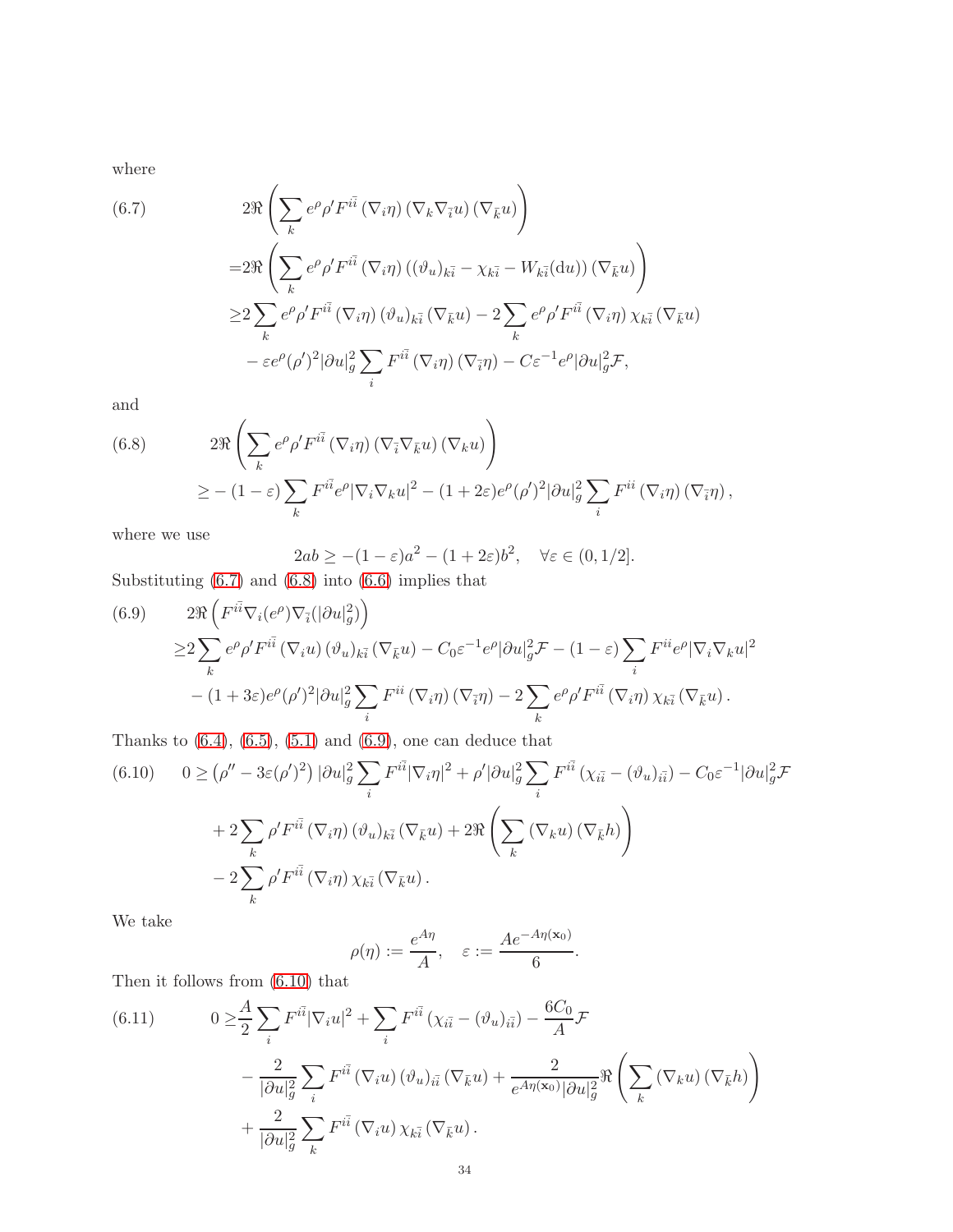The following argument from [\[40\]](#page-43-15) splits into two cases.

**Case 1:** $|\lambda(\vartheta_u^{\flat}|) \geq R$ . Note that  $(\chi_{k\bar{i}})$  is positive definite and that

<span id="page-34-0"></span>(6.12) 
$$
-2\sum_{k} F^{i\bar{i}} (\nabla_i u) (\vartheta_u)_{k\bar{i}} (\nabla_{\bar{k}} u)
$$

$$
\geq -2|\partial u|_g^2 \sum_{i} F^{i\bar{i}} (\vartheta_u)_{i\bar{i}} = -2|\partial u|_g^2 f(\lambda(\vartheta_u^{\flat})) \geq -C|\partial u|_g^2,
$$

where we use the fact that

(6.13) 
$$
\sum_{i} F^{i\bar{i}}(\vartheta_u)_{i\bar{i}} = f(\lambda(\vartheta_u^{\flat})).
$$

**Subcase 1.1:** there holds  $F^{i\bar{i}} \geq K$  for some i and K sufficiently large. Proof by contradiction, together with [\(6.2\)](#page-32-5), [\(6.11\)](#page-33-4) and [\(6.12\)](#page-34-0), yields that  $|\partial u|_g \leq C$ .

**Subcase 1.2:** there holds  $F^{i\bar{i}} \leq K$  for all i, then we assume that  $(\vartheta_u)_{1\bar{1}} \leq \cdots \leq (\vartheta_u)_{m\bar{m}}$ . For convenience, we set

$$
\mu_i = \frac{1}{\lambda_i} = \frac{1}{(\vartheta_u)_{i\bar{i}}}, \quad \text{for} \quad 1 \le i \le m.
$$

Then we have

$$
f(\lambda) = (\sigma_{m-\ell}(\mu))^{-1/(m-\ell)} = (hC_m^{\ell})^{-1/(m-\ell)},
$$

and

(6.14) 
$$
F^{i\bar{i}} = f_i = \frac{1}{m-\ell} f^{m-\ell+1} \mu_i^2 \sigma_{m-\ell-1;i}(\mu),
$$

where  $\sigma_{m-\ell-1;i_1\cdots i_s}(\mu) := \sigma_{m-\ell-1}(\mu_{|\mu_{i_1}=\cdots=\mu_{i_s}=0})$ . Note that

$$
\Pi_{i=1}^{m-\ell} \mu_i \ge \frac{\sigma_{m-\ell}(\mu)}{C_m^{\ell}} = h,
$$

which yields that

<span id="page-34-1"></span>(6.15) 
$$
\mu_1 \leq (\mu_1)^2 h^{-1} \Pi_{i=2}^{m-\ell} \mu_i \leq (\mu_1)^2 h^{-1} \sigma_{m-\ell-1;1}(\mu) \leq \frac{(m-\ell)K}{f^{m-\ell+1}h^{-1}}.
$$

It follows from [\(6.15\)](#page-34-1) that

<span id="page-34-2"></span>(6.16) 
$$
\sigma_{m-\ell-1;i}(\mu) \le C_m^{\ell+1}(\mu_1)^{m-\ell-1} \le K', \text{ for } 1 \le i \le m.
$$

The Cauchy-Schwarz inequality, together with [\(6.16\)](#page-34-2), yields that

<span id="page-34-3"></span>
$$
(6.17) \qquad -2\sum_{k} F^{i\bar{i}} \left(\nabla_{i} u\right) (\vartheta_{u})_{k\bar{i}} \left(\nabla_{\bar{k}} u\right)
$$
\n
$$
\geq -\frac{1}{m-\ell} f^{m-\ell+1} \sum_{i} \sigma_{m-\ell-1;i}(\mu) - \frac{1}{m-\ell} f^{m-\ell+1} |\partial u|_{g}^{2} \sum_{i} \sigma_{m-\ell-1;i}(\mu) \mu_{i}^{2} |\nabla_{i} u|^{2}
$$
\n
$$
\geq -C - |\partial u|_{g}^{2} \sum_{i} F^{i\bar{i}} |\nabla_{i} u|^{2}.
$$

Since  $(\chi_{k\bar{i}})$  is positive definite, it follows from [\(6.2\)](#page-32-5), [\(6.11\)](#page-33-4) and [\(6.17\)](#page-34-3) that

$$
0 \ge \left(\frac{A}{2} - 1\right) \sum_{i} F^{i\bar{i}} |\nabla_i u|^2 + \kappa \mathcal{F} + \kappa - \frac{6C_0}{A} \mathcal{F} - \frac{C}{|\partial u|_g^2} - \frac{C}{e^{A\eta(\mathbf{x}_0)}},
$$

which yields  $|\partial u|_g \leq C$  with A sufficiently large.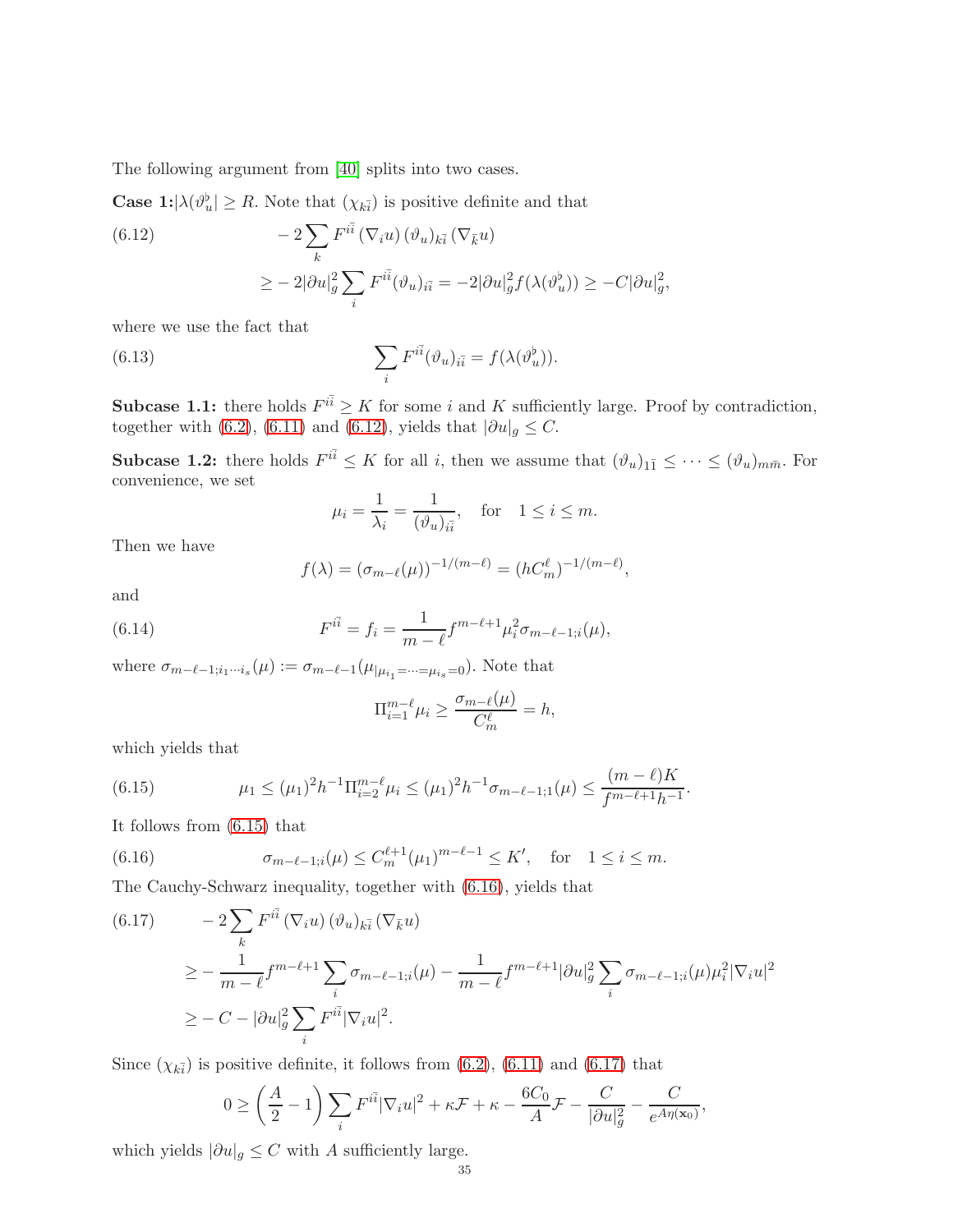**Case 2:**  $|\lambda(\vartheta_u^{\flat})| \leq R$ . One can deduce that

$$
\left\{\lambda \in \Gamma: f(\lambda) \ge \inf_M h > \sup_{\partial \Gamma} f\right\} \cap \overline{B_R(\mathbf{0})} \subset \Gamma
$$

is a compact set, and hence there exists a constant  $C_3$  depending on the background data such that

$$
C_3 \ge f_i \ge C_3^{-1} > 0, \quad 1 \le j \le m, \quad \text{on } M.
$$

<span id="page-35-0"></span>Similar arguments as in Subcase 1.2 yield that  $|\partial u|_g \leq C$  provided that A (resp.  $\varepsilon$ ) is chosen sufficiently large (resp. small). sufficiently large (resp. small).

#### 7. Examples on Compact Hermitian Manifolds without Boundary

In this section, we study Equation [\(1.5\)](#page-1-4) on compact Hermitian manifolds without boundary and mainly prove Theorem [1.4.](#page-6-1)

*Proof of Theorem [1.4.](#page-6-1)* We rewrite the  $(k, \ell)$ -Hessian quotient equation [\(1.18\)](#page-4-0) and the  $(k, \ell)$ - $(m-1, m-1)$ -Hessian quotient equation  $(1.19)$   $(1 \leq \ell \leq k \leq m)$  as

<span id="page-35-1"></span>(7.1) 
$$
f(\lambda) = -\frac{\vartheta_u^{\ell} \wedge \omega^k}{\vartheta_u^k \wedge \omega^k} = -\frac{\binom{m}{\ell}^{-1} \sigma_{\ell}(\lambda)}{\binom{m}{k}^{-1} \sigma_k(\lambda)}
$$

and

<span id="page-35-2"></span>(7.2) 
$$
f(\lambda) = -\frac{(P_{\omega}(\vartheta_u))^{\ell} \wedge \omega^k}{(P_{\omega}(\vartheta_u))^k \wedge \omega^k} = -\frac{\binom{m}{\ell}^{-1} \sigma_{\ell}(T(\lambda))}{\binom{m}{k}^{-1} \sigma_k(T(\lambda))}
$$

where for simplicity we assume that  $\chi$  in [\(7.1\)](#page-35-1) and  $P_{\omega}(\chi)$  in [\(7.2\)](#page-35-2) are k-positive forms. It follows that  $g = \left(\frac{\sigma_k(\lambda)}{\sigma_s(\lambda)}\right)$  $\sigma_\ell(\lambda)$  $\int_{1}^{1/(k-\ell)}$  satisfies our structural assumption (i.e., Assumption [\(1\)](#page-1-2), Assumption [\(2\)](#page-1-3) and Assumption [\(3\)](#page-1-0) in Section [1\)](#page-0-3) by [\[53\]](#page-43-7). So does  $g = \left(\frac{\sigma_k(T(\lambda))}{\sigma_\ell(T(\lambda))}\right)^{1/(k-\ell)}$  by the arguments in [\[56\]](#page-44-3) (see also Section [1\)](#page-0-3). Then our f in  $(7.1)$  and  $(7.2)$  also satisfies our structural assumption since they are in the form of  $f = -g^{-(k-\ell)}$ . Hence we will deal with [\(7.1\)](#page-35-1) and [\(7.2\)](#page-35-2) uniformly.

#### The Method of Continuity. We set

$$
h_0 := \begin{cases} \frac{\vartheta_0^{\ell} \wedge \omega^k}{\vartheta_0^k \wedge \omega^k}, & \text{for (7.1)},\\ \frac{(P_{\omega}(\vartheta_0))^{\ell} \wedge \omega^k}{(P_{\omega}(\vartheta_0))^k \wedge \omega^k}, & \text{for (7.2)}. \end{cases}
$$

We study a family of equations for  $(u_t, b_t) \in C^{2,\alpha}(M, \mathbb{R}) \times \mathbb{R}$ 

(7.3) 
$$
G(u_t, b_t) := F(\vartheta_{u_t}) + h_0^{1-t} h^t e^{b_t} = 0, \quad \lambda((\vartheta_{u_t})^{\flat}) \in \Gamma, \quad \sup_M u_t = 0, \quad t \in [0, 1].
$$

We consider

<span id="page-35-3"></span>
$$
\mathscr{T} := \Big\{ t \in [0,1]: \text{ there exists } (u_t, b_t) \in C^{2,\alpha}(M,\mathbb{R}) \times \mathbb{R} \text{ solves (7.3)} \Big\}.
$$

Note that  $0 \in \mathscr{T}$ . We wish to show that  $\mathscr{T}$  is open. Assume that  $\hat{t} \in \mathscr{T}$ . It suffices to show that, for some small  $\varepsilon > 0$ , there exists  $v_t \in C^{2,\alpha}(M,\mathbb{R})$  for  $[\hat{t}, \hat{t} + \varepsilon]$  with  $v_{\hat{t}} = 0$  and

$$
\frac{F(\hat{\chi}_{v_t})}{F(\vartheta_{u_i})} - h_0^{\hat{t}-t} h^{t-\hat{t}} e^{b_t-b_{\hat{t}}} = 0, \quad \lambda((\hat{\chi}_{v_t})^{\flat}) \in \Gamma,
$$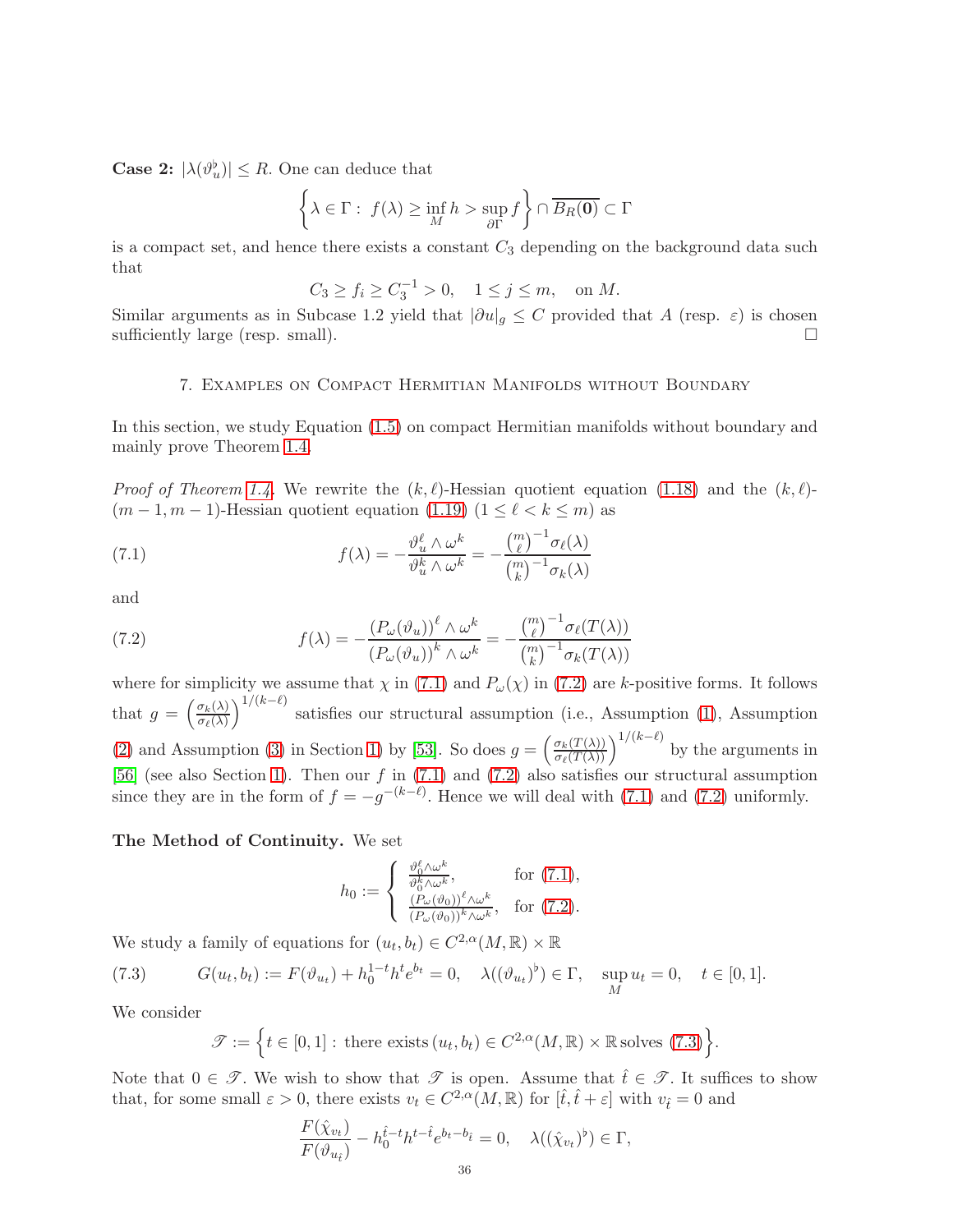where

$$
\hat{\chi}_{v_t} := \vartheta_{u_{\hat{t}}} + \sqrt{-1}\partial\bar{\partial}v_t + W(\mathrm{d}v_t).
$$

Indeed, if we can find such a  $v_t$  then  $u_t := u_t + v_t$  solves [\(7.3\)](#page-35-3), and up to adding a time-dependent constant we can also arrange that  $\sup_M u_t = 0$ , as desired. We define

$$
\hat{\omega} = -\frac{\sqrt{-1}}{F(\vartheta_{u_{\hat{t}}})} \sum_{i,j=1}^{m} F_{i\overline{j}}(\vartheta_{u_{\hat{t}}}) \mathrm{d}z_i \wedge \mathrm{d}\overline{z}_j,
$$

where  $(F_{i\bar{j}}(\vartheta_{u_{\bar{i}}}))$  is the transport of the inverse of  $(F^{i\bar{j}}(\vartheta_{u_{\bar{i}}}))$ , i.e.,

$$
\sum_{q=1}^{m} F_{i\bar{q}}(\vartheta_{u_{\hat{t}}}) F^{j\bar{q}}(\vartheta_{u_{\hat{t}}}) = \delta_{ij}, \quad 1 \le i, j \le m.
$$

We consider the linear differential operator

$$
A(v) = -\frac{1}{F(\vartheta_{u_{\hat{t}}})} \sum_{i,j=1}^{m} F^{i\bar{j}}(\vartheta_{u_{\hat{t}}})(\partial_{\bar{j}}\partial_i v + W_{i\bar{j}}(\mathrm{d}v)), \quad \forall v \in C^2(M, \mathbb{R}).
$$

It is elliptic and its kernel are the constant functions. Denote by  $A^*$  the adjoint of A with respect to the  $L^2$  inner product with volume form  $\hat{\omega}^m$ . We need argue as [\[28\]](#page-43-19)(cf. [\[17,](#page-42-20) Theorem 2.2]). The index of L is zero and hence the kernel of  $A^*$  is one dimensional which is spanned by a smooth function  $\sigma'$ . The maximum principle yields that teach nonzero function in the image of A must change sign. Since  $\sigma'$  is orthogonal to the image of A, it follows that  $\sigma'$  must have constant sign. We assume that  $f \geq 0$ . The strong maximum principle yields that  $\sigma' > 0$ , and hence we can write  $\sigma' = e^{\sigma}$  for some  $\sigma \in C^{\infty}(M, \mathbb{R})$ . By adding a constant to  $\sigma$ , we may assume that

(7.4) 
$$
\int_M e^{\sigma} \hat{\omega}^m = 1.
$$

We will show that we can find  $v_t \in C^{2,\alpha}(M,\mathbb{R})$  for  $[\hat{t}, \hat{t} + \varepsilon)$  such that

<span id="page-36-0"></span>
$$
\frac{F(\hat{\chi}_{v_t})}{F(\vartheta_{u_{\hat{t}}})} = \left(\int_M \frac{F(\hat{\chi}_{v_t})}{F(\vartheta_{u_{\hat{t}}})} e^{\sigma} \hat{\omega}^m \right) h_0^{\hat{t}-t} h^{t-\hat{t}} e^{c_t}
$$

where  $c_t$  is the normalization constant given by

$$
\int_M h_0^{\hat t - \hat t} h^{t - \hat t} e^{c_t} \hat \omega^m = 1.
$$

We set  $B_1$  and  $B_2$  given by

$$
B_1 := \left\{ v \in C^{2,\alpha}(M,\mathbb{R}) : \int_M v e^{\sigma} \hat{\omega}^m = 0, \quad \lambda((\hat{\chi}_v)^{\flat}) \in \Gamma \right\},
$$
  

$$
B_2 := \left\{ w \in C^{\alpha}(M,\mathbb{R}) : \int_M e^w e^{\sigma} \hat{\omega}^m = 1 \right\}.
$$

We define  $\Psi : B_1 \rightarrow B_2$  by

$$
\Psi(v) := \log \frac{F(\hat{\chi}_v)}{F(\vartheta_{u_{\hat{t}}})} - \log \left( \int_M \frac{F(\hat{\chi}_v)}{F(\vartheta_{u_{\hat{t}}})} e^{\sigma} \hat{\omega}^m \right).
$$

Our goal is to find  $v_t$  solving  $\Psi(v_t) = (t - \hat{t})(h - h_0) + c_t$  for  $t \in [\hat{t}, \hat{t} + \varepsilon)$ . Note that  $\Psi(0) = 0$  by [\(7.4\)](#page-36-0). It follows from the Inverse Function Theorem that it suffices to show the invertibility of

$$
(D\Psi)_0: T_0B_1 \to T_0B_2,
$$
  
37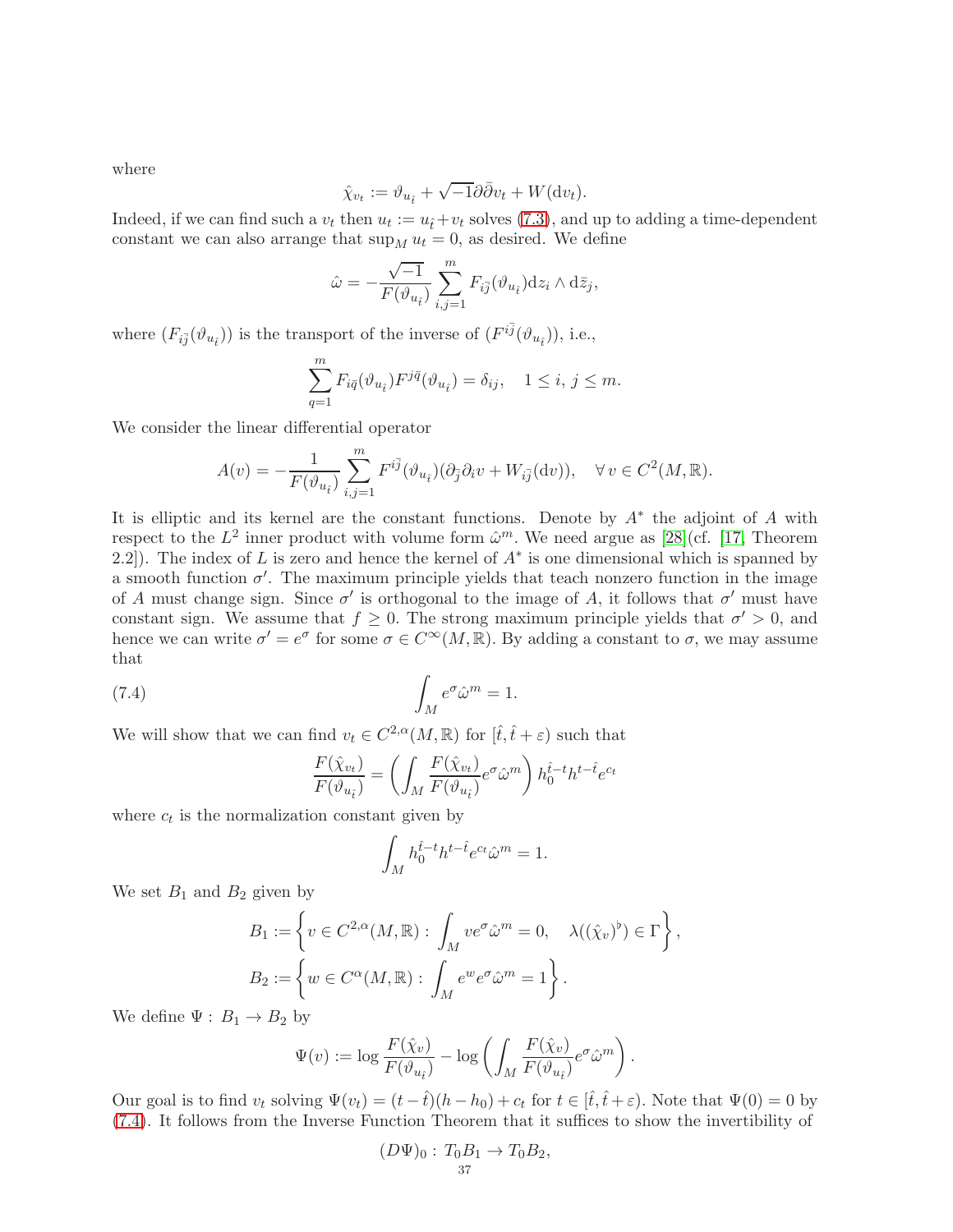where

$$
T_0 B_1 := \left\{ \zeta \in C^{2,\alpha}(M,\mathbb{R}) : \int_M \zeta e^{\sigma} \hat{\omega}^m = 0 \right\}
$$

and

$$
T_0 B_2 := \left\{ \rho \in C^{\alpha}(M, \mathbb{R}) : \int_M \rho e^{\sigma} \hat{\omega}^m = 0 \right\}
$$

denote the tangent spaces to  $B_1$  and  $B_2$  at 0. Note that  $T_0B_2$  consists of  $C^{\alpha}$  functions orthogonal to the kernel of  $L^*$ . A direct calculation yields that

$$
(D\Psi)_0(\zeta) = -\frac{1}{F(\vartheta_{u_i})} F^{i\bar{j}}(\vartheta_{u_i})(\partial_{\bar{j}}\partial_i\zeta + W_{i\bar{j}}(\mathrm{d}\zeta)) - \int_M \frac{e^{\sigma}}{F(\vartheta_{u_i})} F^{i\bar{j}}(\vartheta_{u_i})(\partial_{\bar{j}}\partial_i\zeta + W_{i\bar{j}}(\mathrm{d}\zeta))\hat{\omega}^m
$$
  
=  $A(\zeta) + \int_M e^{\sigma} A(\zeta) \hat{\omega}^m = A(\zeta) + \int_M A^*(e^{\sigma})\zeta \hat{\omega}^m = A(\zeta).$ 

It follows from the Fredholm alternative that A and hence  $(D\Psi)_0$  is an isomorphism, as required. Assumption [\(1\)](#page-1-2) of f yields that at the point  $\mathbf{x}_{\text{max}}$  where  $u_t$  attains its maximum, there holds

(7.5) 
$$
e^{b_t} \ge \left(\frac{h_0}{h}\right)^t (\mathbf{x}_{\text{max}}).
$$

and at the point  $\mathbf{x}_{\text{min}}$  where  $u_t$  attains its minimum, there holds

<span id="page-37-2"></span><span id="page-37-0"></span>
$$
e^{b_t} \leq \left(\frac{h_0}{h}\right)^t (\mathbf{x}_{\min}).
$$

Hence there exists a uniform constant  $C > 0$  such that

$$
(7.6) \t\t\t |b_t| \leq C.
$$

A Priori Estimates. Given the openness of  $\mathscr T$  and [\(7.6\)](#page-37-0), it suffices to deduce a priori estimates for [\(7.3\)](#page-35-3) to solve [\(7.1\)](#page-35-1) and [\(7.2\)](#page-35-2). For this aim, we need find C-subsolutions of (7.3) for all  $t \in [0,1]$ .

<span id="page-37-1"></span>**Proposition 7.1.** Let  $(M, J, g)$  be a compact Hermitian manifold without boundary and dim<sub>C</sub> M m, where g is the Hermitian metric with respect to the complex structure J. Suppose that  $\chi$  is a k-positive form with

<span id="page-37-3"></span>(7.7) h<sup>0</sup> ≥ h, on M,

<span id="page-37-4"></span>(7.8) 
$$
kh\chi^{k-1}\wedge\omega^{m-k}-\ell\chi^{\ell-1}\wedge\omega^{m-\ell}>0
$$

for  $(m-1, m-1)$  form. The function  $\underline{u} = 0$  is a C-subsolution of [\(7.3\)](#page-35-3) of the  $(k, \ell)$ -Hessian quotient equation [\(7.1\)](#page-35-1) for all  $t \in [0,1]$ .

Suppose that  $\chi$  is a real  $(1,1)$  form such that  $P_{\omega}(\chi)$  is a k-positive form with

(7.9) h<sup>0</sup> ≥ h, on M,

(7.10) 
$$
khP_{\omega}(\chi)^{k-1} \wedge \omega^{m-k} - \ell P_{\omega}(\chi)^{\ell-1} \wedge \omega^{m-\ell} > 0
$$

for  $(m-1, m-1)$  form. The function  $\underline{u} = 0$  is a C-subsolution of [\(7.3\)](#page-35-3) of the  $(k, \ell)$ - $(m-1, m-1)$ -Hessian quotient equation [\(7.1\)](#page-35-1) for all  $t \in [0,1]$ .

Proof of Proposition [7.1.](#page-37-1) We follow the arguments of [\[55,](#page-44-10) Proof of Proposition 22]. For the first conclusion, we just need to check that if  $\mu'$  denotes any  $(m-1)$ -tuple from  $\lambda(\chi^{\flat})$ , then

$$
-\frac{\binom{m}{\ell}^{-1}\sigma_{\ell-1}(\mu')}{\binom{m}{k}^{-1}\sigma_{k-1}(\mu')} \ge -h_0^{1-t}h^t e^{b_t},
$$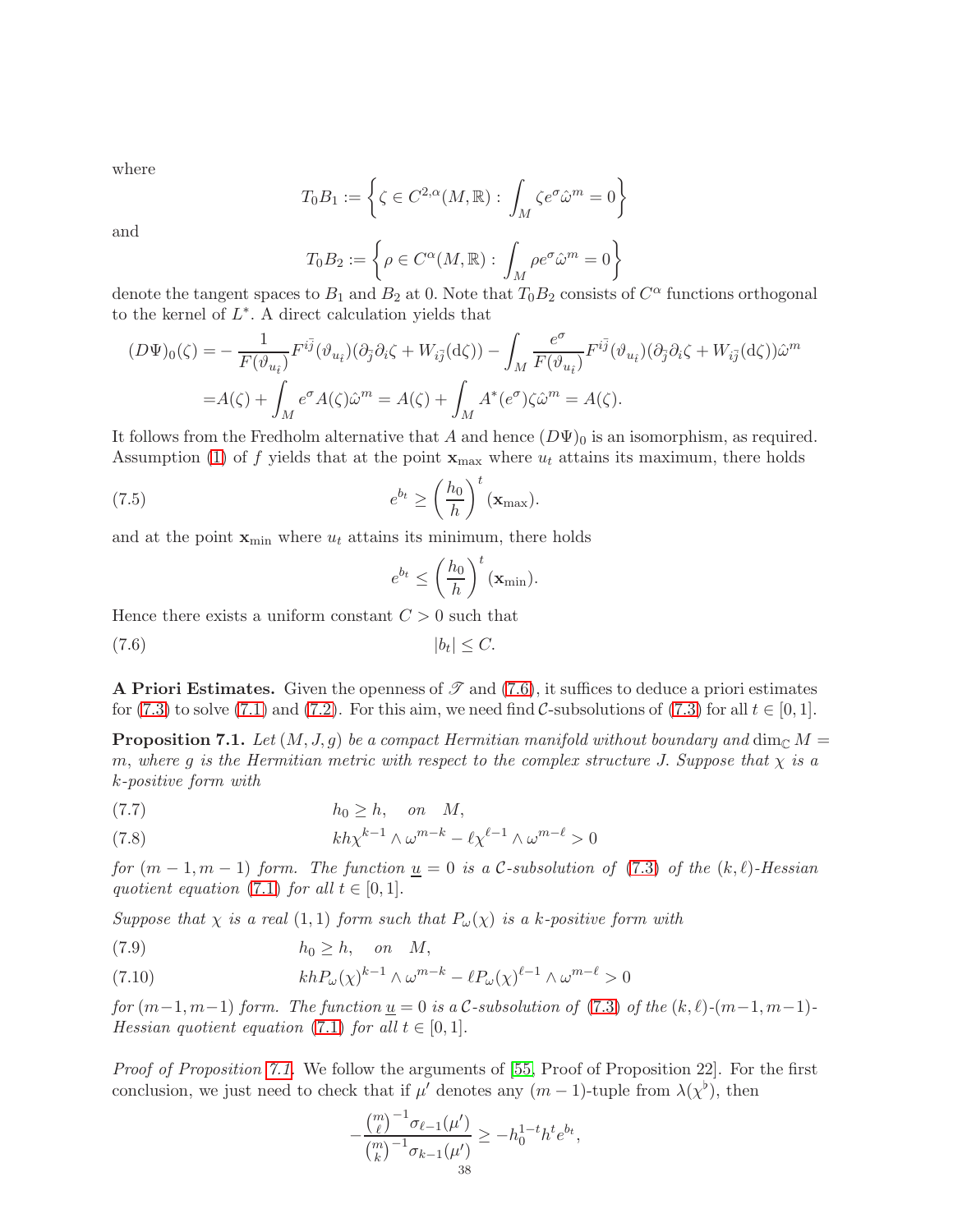which is equivalent to

(7.11) 
$$
k(h_0^{1-t}h^te^{b_t})\chi^{k-1} \wedge \omega^{m-k} - \ell \chi^{\ell-1} \wedge \omega^{m-\ell} > 0
$$

for  $(m-1, m-1)$  form. Note that  $G(u_t, b_t)$  satisfies our structural assumption (i.e., Assumption [\(1\)](#page-1-2), Assumption [\(2\)](#page-1-3) and Assumption [\(3\)](#page-1-0) in Section [1\)](#page-0-3). It follows from [\(7.5\)](#page-37-2) and [\(7.7\)](#page-37-3) that

<span id="page-38-8"></span><span id="page-38-0"></span>
$$
e^{b_t} \ge \left(\frac{h_0}{h}\right)^t (\mathbf{x}_{\text{max}}) \ge 1,
$$

which, together with [\(7.8\)](#page-37-4), yields [\(7.11\)](#page-38-0), as desired.

The second conclusion follows similarly. This completes the proof of Proposition [7.1](#page-37-1)  $\Box$ 

Zero Order Estimates. We need prove

$$
\sup_{M}|u| \leq C.
$$

We modify the arguments in [\[61,](#page-44-13) [55\]](#page-44-10). We define a second order elliptic operator B by

<span id="page-38-1"></span>
$$
B(v) := \frac{m(\sqrt{-1}\partial\bar{\partial}v + W(\mathrm{d}v)) \wedge \omega^{m-1}}{\omega^m}, \quad \forall v \in C^2(M, \mathbb{R}).
$$

It is elliptic and its kernel are the constant functions. Denote by  $B^*$  the adjoint of B with respect to the  $L^2$  inner product with volume form  $\omega^m$ . It follows from the argument for A to get  $\sigma$  above that there exists a function  $\tau \in C^{\infty}(M, \mathbb{R})$  such that ker  $B^* = \{re^{\tau} : \forall r \in \mathbb{R}\}\$  and

(7.13) 
$$
\int_M e^{\tau} \omega^m = 1.
$$

Standard PDE theory (see, e.g., [\[1,](#page-42-22) Appendix A]) yields that there exists a Green function  $G$ for  $B$  which satisfies

<span id="page-38-2"></span>
$$
G(\mathbf{x}, \mathbf{y}) \ge -C,
$$

<span id="page-38-5"></span>(7.15) 
$$
||G(\mathbf{x}, \cdot)||_{L^1(M, e^{\tau_\omega m})} \leq C, \quad \forall \mathbf{x} \in M,
$$

for a uniform constant  $C > 0$ , and

<span id="page-38-3"></span>(7.16) 
$$
u(\mathbf{x}) = \int_M u(\mathbf{y}) e^{\tau(\mathbf{y})} \omega^m(\mathbf{y}) + \int_M G(\mathbf{x}, \mathbf{y}) (Bu)(\mathbf{y}) e^{\tau(\mathbf{y})} \omega^m(\mathbf{y}),
$$

where we use [\(7.13\)](#page-38-1). Since  $e^{\tau} \in \ker B^*$ , we have

<span id="page-38-4"></span>(7.17) 
$$
\int_M (Bu)(\mathbf{y})e^{\tau(\mathbf{y})}\omega^m(\mathbf{y}) = \int_M u(\mathbf{y})(B^*(e^{\tau}))(\mathbf{y})\omega^m(\mathbf{y}) = 0.
$$

It follows from  $(7.14)$ ,  $(7.16)$  and  $(7.17)$  that we can assume that

$$
(7.18) \tG(x,y) \ge 0.
$$

Since 
$$
\sum_{i=1}^{m} \lambda((\vartheta_u)^{\flat}) > 0
$$
, we have  
(7.19)  $B(u) \geq -C$ 

for some uniform constant  $C > 0$ .

Assume that  $u(\mathbf{p}) = 0 = \sup_M u$ . We can deduce from [\(7.15\)](#page-38-5), [\(7.16\)](#page-38-3), [\(7.18\)](#page-38-6) and [\(7.19\)](#page-38-7) that

<span id="page-38-7"></span><span id="page-38-6"></span>
$$
\int_{M} (-u)e^{\tau(\mathbf{y})} \omega^{m}(\mathbf{y}) = u(\mathbf{p}) - \int_{M} G(\mathbf{p}, \mathbf{y})(Bu)(\mathbf{y})e^{\tau(\mathbf{y})} \omega^{m}(\mathbf{y})
$$
  

$$
\leq C \int_{M} G(\mathbf{p}, \mathbf{y})e^{\tau(\mathbf{y})} \omega^{m}(\mathbf{y}) \leq C,
$$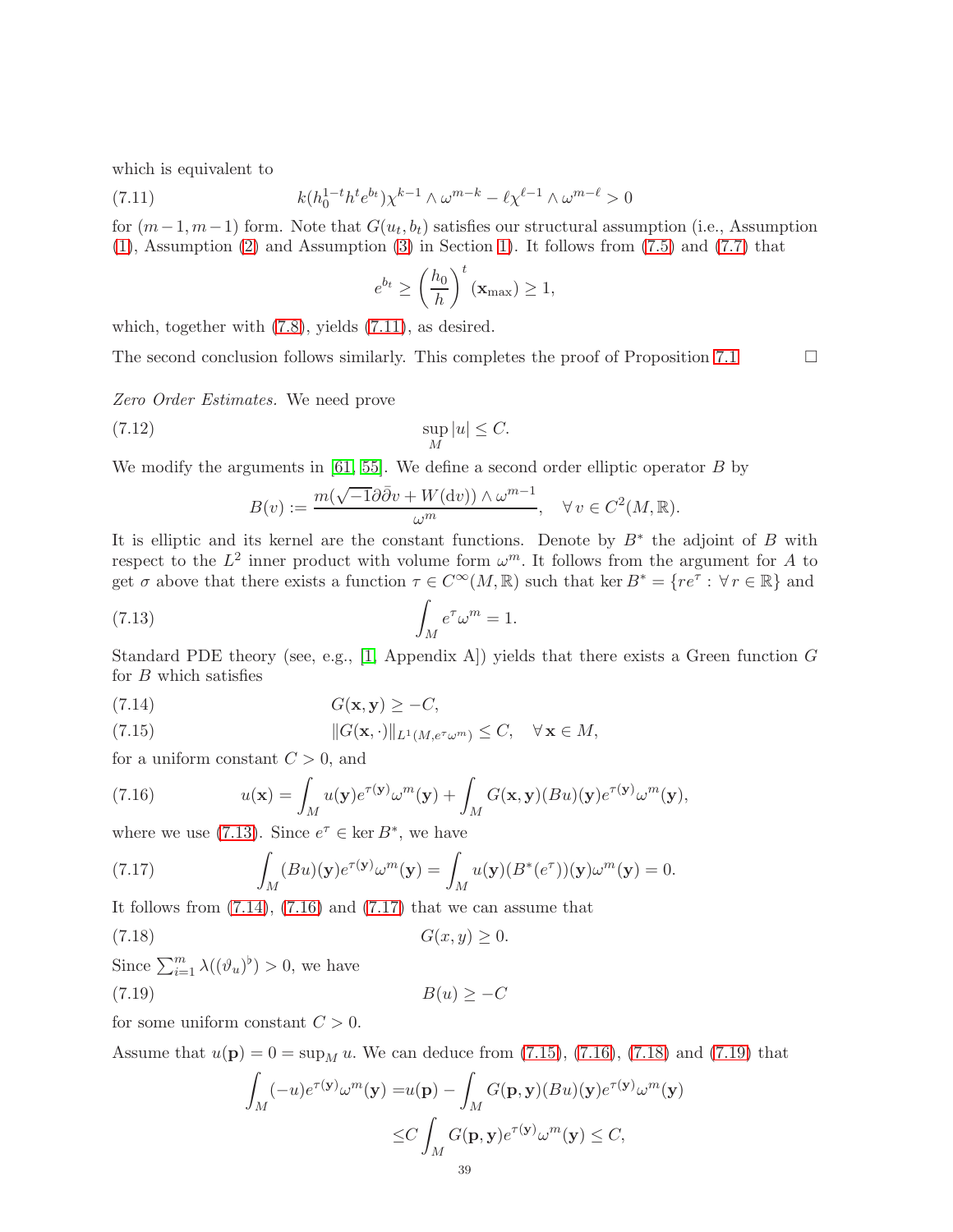which, together with [\(7.13\)](#page-38-1), yields that

(7.20) 
$$
\int_M (-u)\omega^m \leq C.
$$

It suffices to obtain the lower bound of  $L := \inf_M u < 0$  to get the zero order estimate. Since  $\underline{u} = 0$  is the C-subsolution, it follows from Definition [1.1](#page-3-3) that the set

<span id="page-39-6"></span><span id="page-39-0"></span>
$$
\left(\lambda\left(\vartheta_0^{\flat}\right)+\Gamma_m\right)\cap\Gamma^{h(\mathbf{x})}, \quad \forall \mathbf{x} \in M
$$

is uniformly bounded. There exist  $\delta > 0$  and  $R > 0$  such that there holds

(7.21) 
$$
\left(\lambda\left(\vartheta_0^{\flat}\right)-\delta\mathbf{1}+\Gamma_m\right)\cap\Gamma^{h(\mathbf{x})}\subset B_R(\mathbf{0}), \quad \forall \mathbf{x}\in M.
$$

We assume that u attains its minimum at the origin of the local coordinate chart  $B_2(0)$ ; otherwise we can get this by a biholomorphic map. Let us work in  $B_1(0)$ . For  $\epsilon > 0$  sufficiently small, we set  $v = u + \epsilon |\mathbf{z}|^2$ . We have

<span id="page-39-4"></span><span id="page-39-3"></span>
$$
\inf_{|\mathbf{w}|\leq 1} v(\mathbf{w}) = v(\mathbf{0}) = L, \quad v(\mathbf{z}) \geq L + \epsilon, \quad \forall \mathbf{z} \in \partial B_1(\mathbf{0}).
$$

It follows from [\[55,](#page-44-10) Proposition 11] that

(7.22) 
$$
c_0 \epsilon^{2n} \leq \int_P \det(D^2 v),
$$

where the integration is respect to the Lebesgue measure, and the set  $P$  is given by

<span id="page-39-5"></span>(7.23) 
$$
P := \left\{ \mathbf{x} \in B_1(\mathbf{0}) : |Dv(\mathbf{x})| \leq \frac{\epsilon}{2}, \quad v(\mathbf{y}) \geq v(\mathbf{x}) + Dv(\mathbf{x}) \cdot (\mathbf{y} - \mathbf{x}), \quad \forall \mathbf{y} \in B_1(\mathbf{0}) \right\}.
$$

For any  $\mathbf{x} \in P$ , we have  $|Dv(\mathbf{x})| \leq \frac{\epsilon}{2}$  and  $D^2v(\mathbf{x}) \geq 0$  which shows  $\partial_i \partial_{\overline{j}} u(\mathbf{x}) \geq -\epsilon \delta_{ij}$  and that

(7.24) 
$$
\det(D^2 v) \le 2^{2n} \left(\det(\partial_i \partial_{\overline{j}} v)\right)^2
$$

from the argument in [\[2\]](#page-42-23). We choose  $\epsilon$  sufficiently small depending only on  $\delta$  and  $\omega$  such that

(7.25) 
$$
\lambda \left( \vartheta_u^{\flat} \right) \in \lambda \left( \vartheta_0^{\flat} \right) - \delta \mathbf{1} + \Gamma_m, \quad \forall \mathbf{x} \in P.
$$

On the other hand, since  $u$  is a solution to  $(7.3)$ , we have

(7.26) 
$$
\lambda \left( \vartheta_u^{\flat} \right) \in \partial \Gamma^{h(\mathbf{x})}, \quad \forall \mathbf{x} \in P.
$$

From [\(7.21\)](#page-39-0), [\(7.25\)](#page-39-1) and [\(7.26\)](#page-39-2), we deduce that  $|u_{i\bar{j}}|$  and hence  $|v_{i\bar{j}}|$  is bounded from above at any point  $\mathbf{x} \in P$ . This, together with [\(7.22\)](#page-39-3) and [\(7.24\)](#page-39-4), yields that

$$
(7.27) \t\t\t c_0 \epsilon^{2n} \le C' \text{Vol}_{\omega}(P).
$$

From [\(7.23\)](#page-39-5), we have

<span id="page-39-9"></span><span id="page-39-8"></span><span id="page-39-7"></span><span id="page-39-2"></span><span id="page-39-1"></span>
$$
v(\mathbf{x}) < L + \epsilon/2 < 0,
$$

where without loss of generality we assume that  $L \ll -1$ , from which we have

(7.28) 
$$
\text{Vol}_{\omega}(P) \le C'' \frac{\int_M (-v)\omega^m}{|L + \epsilon/2|}
$$

Thanks to  $(7.20)$ ,  $(7.27)$  and  $(7.28)$ , we get that L is uniformly bounded from below, as required.

.

Second Order Estimates. We need prove

(7.29) 
$$
\sup_{M} |\sqrt{-1}\partial \bar{\partial} u| \leq C \left(1 + \sup_{M} |\partial u|_{g}^{2}\right).
$$

See Theorem [5.1.](#page-24-1)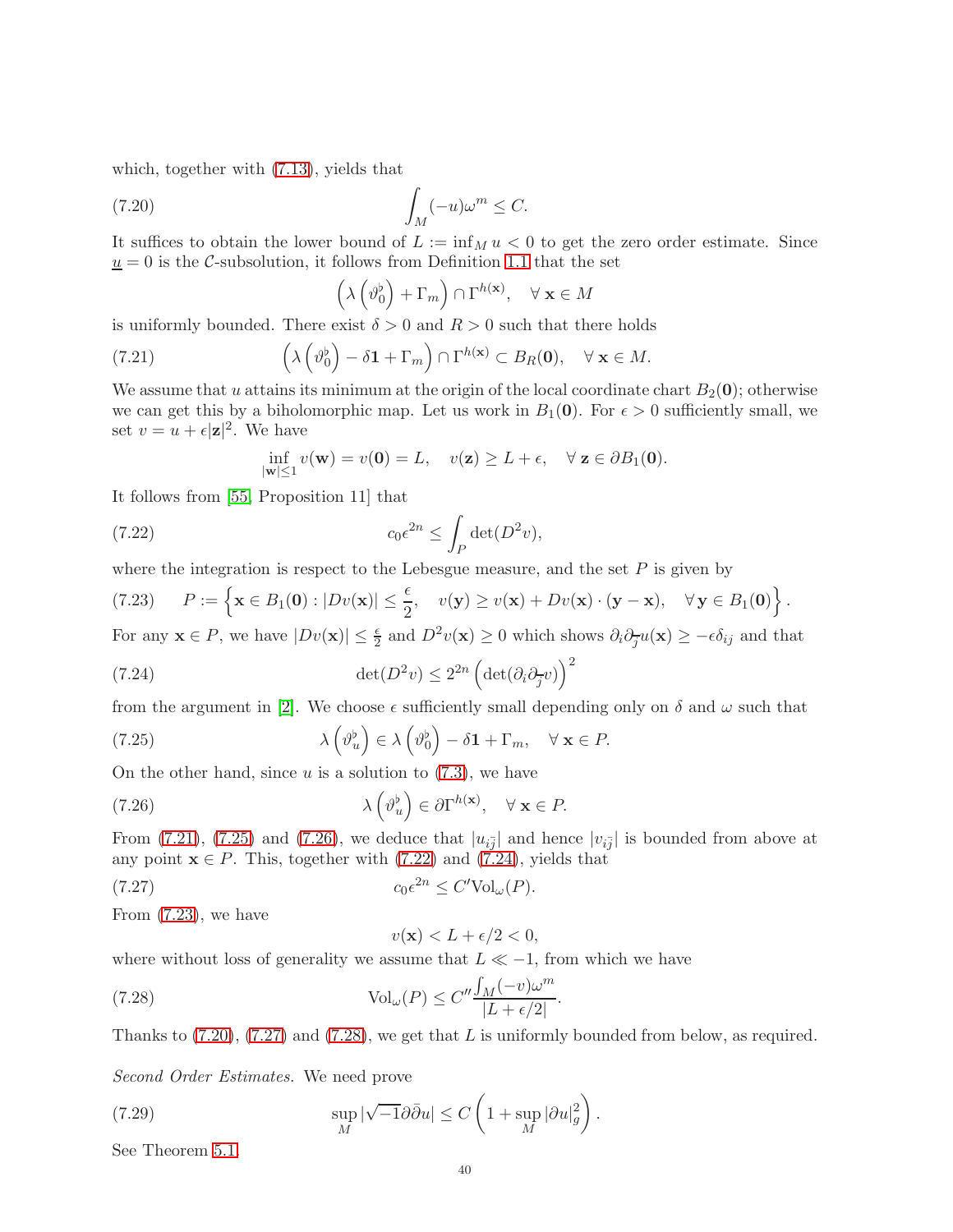First Order Estimates. We need prove

(7.30) 
$$
\sup_{M} |\partial u|_{g} \leq C.
$$

We use the blowup argument in [\[55,](#page-44-10) [61\]](#page-44-13) originated from [\[21\]](#page-42-9). Assume for a contradiction that  $(7.30)$  does not hold. There exist a sequence of basic real  $(1,1)$  form  $\chi_i$  and basic smooth functions  $h_j$  and  $u_j$  such that

(7.31) 
$$
\| \chi_j \|_{C^2(M,g)} + \| h_j \|_{C^2(M,g)} \leq C
$$

$$
\left[ \inf_{(\mathbf{x},j) \in M \times \mathbb{N}^*} h_j, \sup_{(\mathbf{x},j) \in M \times \mathbb{N}^*} h_j \right] \subset \left( \sup_{\partial \Gamma} f, \sup_{\Gamma} f \right),
$$

<span id="page-40-1"></span>(7.32) 
$$
F(\vartheta_j) = h_j, \text{ with } C_j := \sup_M |\partial u_j|_g \to +\infty, \text{ as } j \to +\infty,
$$

where

<span id="page-40-0"></span>
$$
\sup_M u_j = 0, \quad \vartheta_j = \chi_j + \sqrt{-1} \partial \overline{\partial} u_j + W(\mathrm{d} u_j).
$$

We also assume that  $0$  is a  $\mathcal{C}$ -subsolution of equations given by  $(7.32)$ .

From [\(7.12\)](#page-38-8), it follows that  $\sup_M |u_j| \leq C$ . For each j, there exists  $p_j \in M$  such that  $\sup_M |\partial u|_g = |\partial u_j|(\mathbf{p}_j) = C_j \to +\infty$  as  $j \to +\infty$ . Without loss of generality, we assume that  $\lim_{j\to\infty}$   $\mathbf{p}_j = \mathbf{p}_0 \in M$  and that  $\mathbf{p}_0$  is the center of the local coordinate chart  $B_2(0) \subset \mathbb{R} \times \mathbb{C}^n$ with all the points  $\mathbf{p}_j \in B_1(\mathbf{0})$ . Now we just need consider  $\omega$ ,  $\chi_j$ ,  $u_j$ ,  $h_j$ , as quantities on  $B_2(\mathbf{0})$ . We also assume that  $\mathbf{z} = (z_1, \dots, z_n)$  is the coordinates on  $\mathbb{C}^n$  and that  $\omega(\mathbf{0}) = \gamma$ , where  $\gamma$  is the standard Hermitian metric on  $\mathbb{C}^n$ .

We define

$$
\hat{u}_j(\mathbf{z}) := u_j(\mathbf{z}(\mathbf{p}_j) + \mathbf{z}/C_j), \text{ on } B_{C_j}(\mathbf{0}),
$$

which satisfies

$$
\sup_{B_{C_j}(\mathbf{0})} |\hat{u}_j| \le C, \quad \text{and} \quad \sup_{B_{C_j}(\mathbf{0})} |\partial \hat{u}_j| \le C,
$$

where the gradient and norm are the Euclidean ones. Moreover, from the definition of these functions, it follows that

$$
\partial_k \hat{u}_j(\mathbf{0}) = C_j^{-1} \partial_k u_j(\mathbf{z}(\mathbf{p}_j)), \quad k = 1, \cdots, n,
$$

which yields that

$$
C \geq |\partial \hat{u}_j|(\mathbf{0}) > c > 0.
$$

From [\(7.29\)](#page-39-9), it follows that

(7.33) 
$$
\sup_{B_{C_j}(\mathbf{0})} |\sqrt{-1}\partial \overline{\partial} \hat{u}_j|_{\gamma} \leq CC_j^{-2} \sup_M |\sqrt{-1}\partial \overline{\partial} u_j|_{g} \leq C.
$$

Thanks to the elliptic estimates for  $\Delta_{\gamma}$  and the Sobolev embedding, we see that for each given compact set  $K \subset \mathbb{C}^n$ , each  $\alpha \in (0,1)$  and  $p > 1$ , there exists a constant C such that

$$
\|\hat{u}_j\|_{C^{1,\alpha}(K)} + \|\hat{u}_j\|_{W^{2,p}(K)} \leq C.
$$

This yields that there exists a subsequence of  $\hat{u}_j$  that converges strongly in  $C^{1,\alpha}_{loc}(\mathbb{C}^n)$  as well as weakly in  $W^{2,p}_{loc}(\mathbb{C}^n)$  to a function  $u \in C^{1,\alpha}_{loc}(\mathbb{C}^n) \cap W^{2,p}_{loc}(\mathbb{C}^n)$  with  $\sup_{\mathbb{C}^n}(|u| + |\nabla u|) \leq C$  and  $|\nabla u|(\mathbf{0}) \ge c > 0$ . In particular, u is non-constant.

We set

$$
\Phi_j: \mathbb{C}^n \to \mathbb{C}^n
$$
,  $\mathbf{z} \mapsto C_j^{-1} \mathbf{z} + \mathbf{x}_j$ ,  $\mathbf{x}_j := \mathbf{z}(\mathbf{p}_j)$ .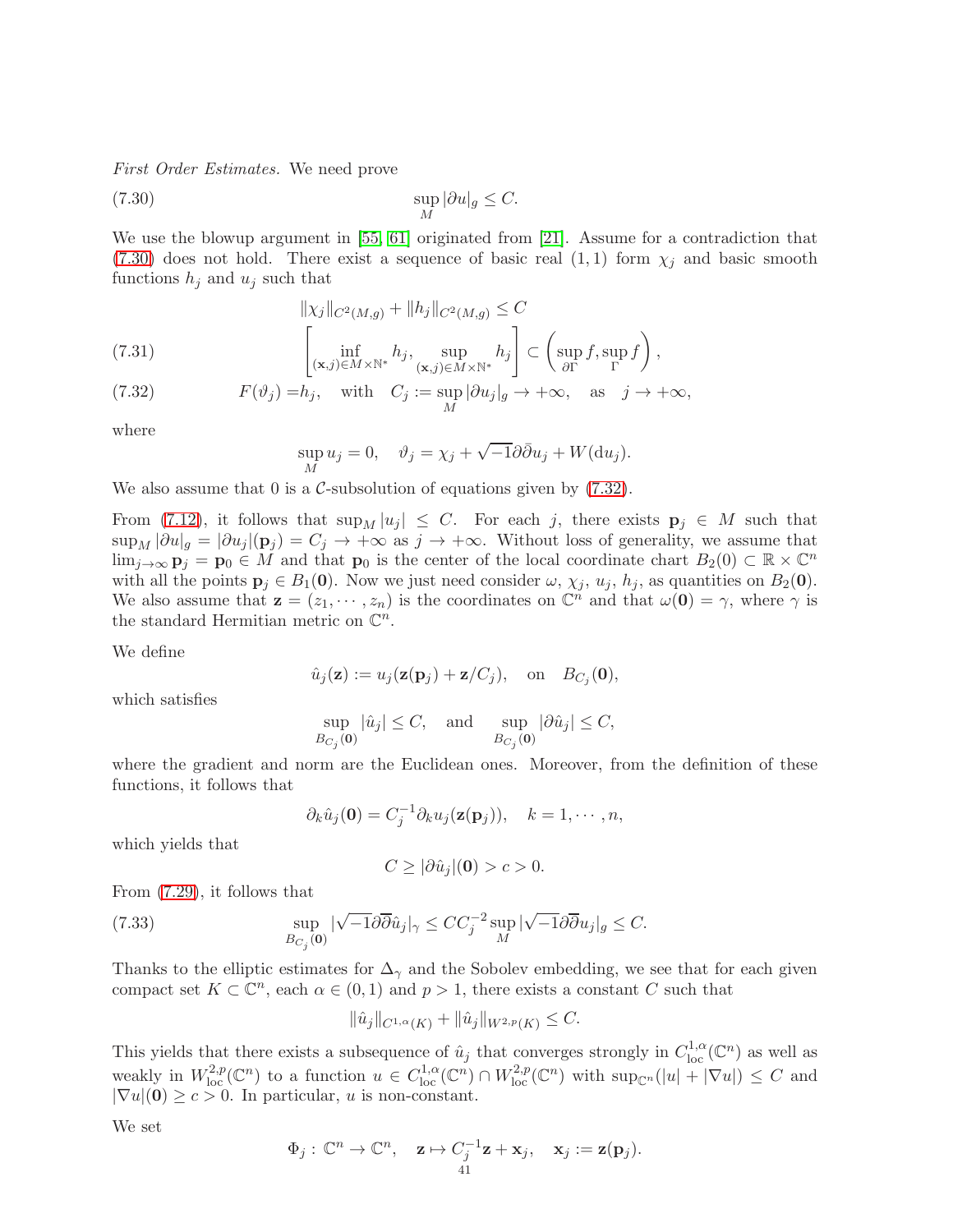Then we have

$$
\hat{u}_j = u_j \circ \Phi_j, \text{ on } B_{C_j}(\mathbf{0}),
$$
  

$$
\gamma_j := C_j^2 \Phi_j^* \omega \to \gamma, \text{ smoothly on compact set of } \mathbb{C}^n \text{ as } j \to \infty.
$$

In particular,  $\Phi_j^* \omega \to 0$  smoothly. Similarly,  $\beta_j := \Phi_j^* \chi_j \to 0$  and  $\hat{W}(\hat{du}_j) = \Phi_j^* (W(du_j)) \to 0$ smoothly. This also shows that

<span id="page-41-0"></span>(7.34) 
$$
\left| \lambda((\gamma_j)^{\bar{q}_s} \left( (\beta_j)_{r\bar{q}} + (\hat{u}_j)_{r\bar{q}} + \hat{W}_{r\bar{q}} \right) - \lambda((\hat{u}_j)_{r\bar{s}}) \right| \to 0, \text{ smoothly.}
$$

We rewrite [\(7.32\)](#page-40-1) as

(7.35) 
$$
F\left(C_j^2(\gamma_j)^{\bar{q}s}\left((\beta_j)_{r\overline{q}}+(\hat{u}_j)_{r\overline{q}}+\hat{W}_{r\bar{q}}(\mathrm{d}\hat{u}_j)\right)\right)=h_j.
$$

We claim that u is a  $\Gamma$ -solution (see [\[55,](#page-44-10) Definition 15]). Indeed, we first suppose that there exists a  $C^2$  function v such that  $v \ge u$  and  $v(\mathbf{z}_0) = u(\mathbf{z}_0)$  for some point  $\mathbf{z}_0$ . By the construction of u, for any  $\epsilon > 0$ , there exists a large  $N \in \mathbb{N}$  such that if  $j \ge N$ , then there exist  $a_j$ ,  $\mathbf{z}_j$  with  $|a_j| < \epsilon$ ,  $|\mathbf{z}_j - \mathbf{z}_0| < \epsilon$  such that

<span id="page-41-1"></span>
$$
v + \epsilon |\mathbf{z} - \mathbf{z}_0| + a_j \ge \hat{u}_j, \quad \text{on } B_1(\mathbf{z}_0), \text{ with equality at } \mathbf{z}_j,
$$

and that  $\lambda((\hat{u}_j)_{k\overline{\ell}})$  lies in the 2 $\epsilon$  neighborhood of  $\Gamma \supset \Gamma_n$  by [\(7.34\)](#page-41-0) and [\(7.35\)](#page-41-1). This means that  $v_{k\bar{\ell}}(\mathbf{z}_j) + \epsilon \delta_{k\ell} \geq (\hat{u}_j)_{k\bar{\ell}}(\mathbf{z}_j)$  and hence  $v_{k\bar{\ell}}(\mathbf{z}_j) + \epsilon \delta_{k\ell}$  lies in the 2 $\epsilon$  neighborhood of  $\Gamma$ , from which we can deduce that  $\lambda((v_{k\bar{\ell}}(\mathbf{z}_0))) \in \Gamma$  by letting  $\epsilon \to 0$ .

We second suppose that v is a  $C^2$  function such that  $v \leq u$  and  $v(\mathbf{z}_0) = u(\mathbf{z}_0)$ . As above, for any  $\epsilon > 0$ , there exists  $N_1 \in \mathbb{N}$  sufficiently large such that for any  $j > N_1$ , we can find  $a_j$ ,  $\mathbf{z}_j$ with  $|a_j| < \epsilon$ ,  $|\mathbf{z}_j - \mathbf{z}_0| < \epsilon$  satisfying

 $v - \epsilon |\mathbf{z} - \mathbf{z}_0| + a_j \leq \hat{u}_j$ , on  $B_1(\mathbf{z}_0)$ , with equality at  $\mathbf{z}_j$ ,

This yields that  $(v_{k\bar{\ell}}(\mathbf{z}_j) - \epsilon \delta_{k\ell}) \le ((u_j)_{k\bar{\ell}}(\mathbf{z}_j))$ . If  $\lambda ((v_{k\bar{\ell}}(\mathbf{z}_j) - 3\epsilon \delta_{k\ell})) \in \Gamma$ , then  $\lambda ((u_j)_{k\bar{\ell}}(\mathbf{z}_j)) \in \Gamma$  $\Gamma + 2\epsilon$ 1.

From [\(7.34\)](#page-41-0), it follows that

(7.36) 
$$
\lambda \left( (\gamma_j)^{\bar{q}_s} \left( (\beta_j)_{r\overline{q}} + (\hat{u}_j)_{r\overline{q}} + \hat{W}_{r\overline{q}} (\mathrm{d}\hat{u}_j) \right) \right) \in \Gamma + \epsilon \mathbf{1},
$$

and hence

$$
f\left(C_j^2(\gamma_j)^{\bar{q}s}\left((\beta_j)_{r\overline{q}}+(\hat{u}_j)_{r\overline{q}}+ +\hat{W}_{r\overline{q}}(\mathrm{d}\hat{u}_j)\right)\right) > \sigma
$$

for any  $j > N_1$  ( $N_1$  may be chosen larger if necessary), where  $\sigma \in \left(\sup_{(\mathbf{x},j)\in M\times \mathbb{N}^*} h_j, \sup_{\Gamma} f\right)$ by Assertion [\(1\)](#page-11-4) in Lemma [2.4.](#page-11-2) This is a contradiction to [\(7.35\)](#page-41-1). Finally, we deduce that  $\lambda((v_{k\overline{\ell}}(\mathbf{z}_j))) \in \mathbb{R}^n \setminus (\Gamma + 3\epsilon \mathbf{1})$  and hence  $\lambda((v_{k\overline{\ell}}(\mathbf{z}_0))) \in \mathbb{R}^n \setminus \Gamma$  by letting  $\epsilon \to 0$ .

Now we get a non-constant Lipschitz  $\Gamma$ -solution u since  $|\nabla u|(0) \geq c > 0$ , which is a contradiction to Theorem [\[55,](#page-44-10) Theorem 20]. This contradiction yields the desired [\(7.30\)](#page-40-0).

 $C^{2,\alpha}$ -Estimates and Higher Order Estimates. Given [\(7.12\)](#page-38-8), [\(7.29\)](#page-39-9) and [\(7.30\)](#page-40-0), the  $C^{2,\alpha}$  estimate for some  $0 < \alpha < 1$  follows from the Evans-Krylov theory (see for example [\[58,](#page-44-15) [15\]](#page-42-24)). Differentiating the equations and using the Schauder theory (see for example [\[31\]](#page-43-21)), we then deduce uniform a priori  $C^k$  estimates for all  $k \geq 0$ .

This completes the proof Theorem [1.4.](#page-6-1)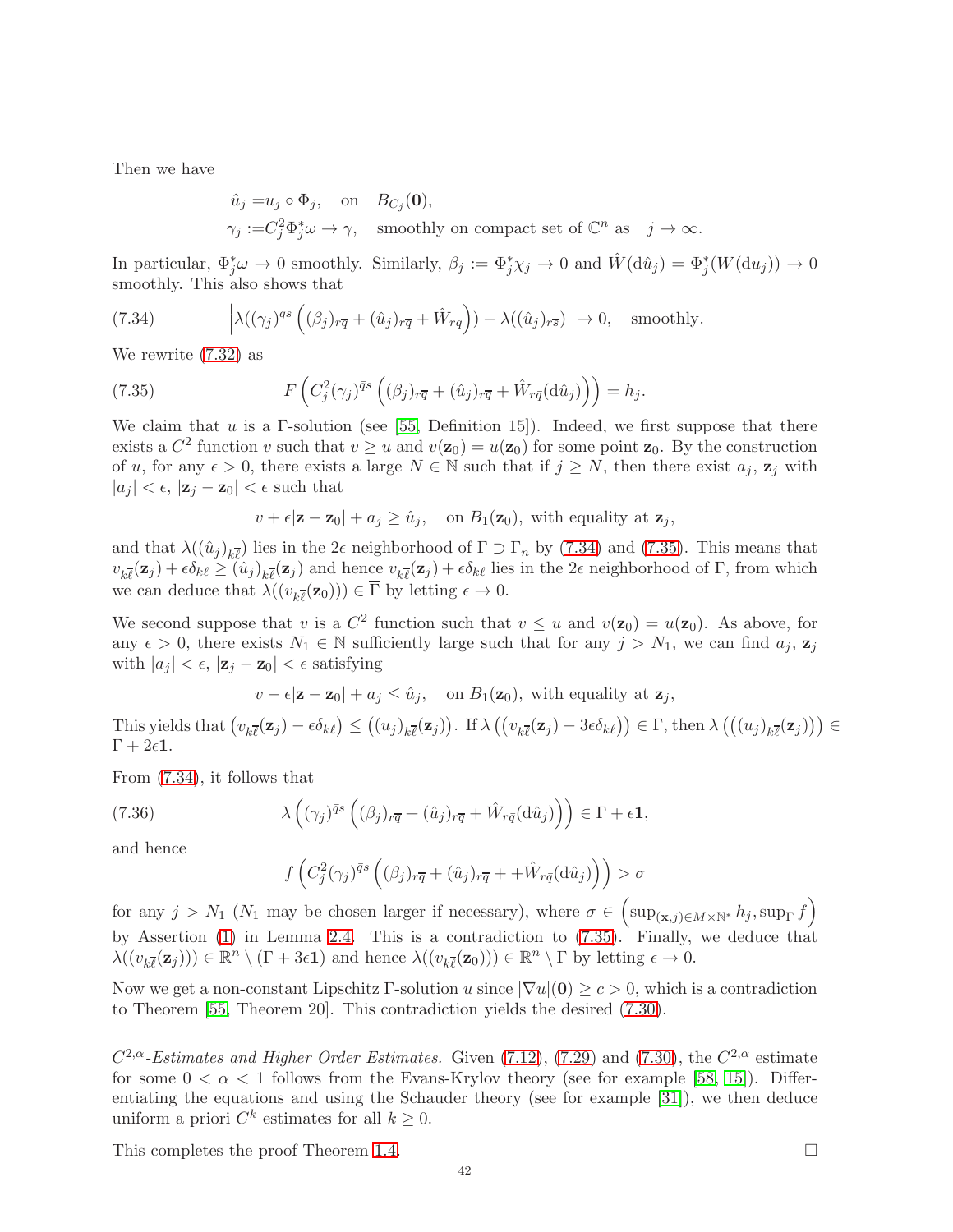#### **REFERENCES**

- <span id="page-42-23"></span><span id="page-42-22"></span>[1] Semyon Alesker and Egor Shelukhin. On a uniform estimate for the quaternionic calabi problem. Israel Journal of Mathematics, 197(1):309–327, 2013.
- <span id="page-42-7"></span>[2] Zbigniew Blocki. On uniform estimate in Calabi-Yau theorem. Science in China Series A: Mathematics, 4(Supplement 1):244–247, 2005.
- <span id="page-42-8"></span>[3] Zbigniew Blocki. A gradient estimate in the Calabi-Yau theorem. Mathematische Annalen, 344:317–327, 2009.
- [4] Zbigniew Błocki. On geodesics in the space of Kähler metrics. In Lizhen Ji, Kefeng Liu, and Shing-Tung Yau, editors, Advances in geometric analysis, volume 21 of Advanced Lectures in Mathematics (ALM), pages 3–19. Int. Press, 2012.
- <span id="page-42-3"></span>[5] Sébastien Boucksom. Monge-Ampère equations on complex manifolds with boundary. In Vincent Guedj, editor, Complex Monge-Ampère Equations and Geodesics in the Space of Kähler Metrics, volume 2038 of Lecture Notes in Mathematics, pages 257–282. Springer, Berlin, Heidelberg, 2012.
- <span id="page-42-21"></span>[6] Simon Brendle, Kyeongsu Choi, and Panagiota Daskalopoulos. Asymptotic behavior of flows by powers of the Gaussian curvature. Acta Mathematica,  $17(1):1-16$ ,  $2017$ .
- <span id="page-42-4"></span>[7] Luis Ángel Caffarelli, Joseph John Kohn, Louis Nirenberg, and Joel Spruck. The Dirichlet problem for nonlinear second order elliptic equations, II: Complex Monge-Ampère, and uniformly elliptic, equations. Communications in Pure and Applied Mathematics, 38(2):209–252, 1985.
- <span id="page-42-0"></span>[8] Luis Ángel Caffarelli, Louis Nirenberg, and Joel Spruck. The Dirichlet problem for nonlinear second order elliptic equations,III: Functions of the eigenvalues of the Hessian. Acta Mathematica, 155(1):261–301, December 1985.
- <span id="page-42-12"></span>[9] Xiuxiong Chen. On the lower bound of the Mabuchi energy and its application. International Mathematical Research Notices (IMRN), 2000(12):607–623.
- <span id="page-42-13"></span><span id="page-42-5"></span>[10] Xiuxiong Chen. The space of Kähler metrics. Journal of Differential Geometry, 56(2):189C234, 2000.
- [11] Xiuxiong Chen. A new parabolic flow in Kähler manifolds. Communications in Analysis and Geometry, 12(4):837–852, 2004.
- <span id="page-42-18"></span>[12] Shiu-Yuen Cheng and Shing-Tung Yau. On the existence of a complete Kähler metric on non-compact complex manifolds and the regularity of Feffeman's equation. Communications on Pure and Applied Mathematics, 33(4):507–544, 1980.
- <span id="page-42-10"></span>[13] Pascal Cherrier. Équations de Monge-Ampère sur les variétés Hermitiennes compoactes. Bulletin des sciences mathmatiques, 111(4):343-385, 1987.
- <span id="page-42-1"></span>[14] Kai-Seng Chou and Xu-Jia Wang. A variational theory of the Hessian equation. Communications on Pure and Applied Mathematics, 54(9):1029–1064, 2001.
- <span id="page-42-24"></span>[15] Jianchun Chu.  $C^{2,\alpha}$  regularities and estimates for nonlinear elliptic and parabolic equations in geometry. Calculus of Variations and Partial Differential Equations, 55(1):Art. 8, 20pp, Feberuary 2016.
- <span id="page-42-20"></span><span id="page-42-16"></span>[16] Jianchun Chu.  $C^{1,1}$  regularity of degenerate complex Monge-Ampère equations and some applications. 2018. [arXiv:1807.06201.](http://arxiv.org/abs/1807.06201)
- [17] Jianchun Chu, Valentino Tosatti, and Ben Weinkove. The Monge-Ampère equation for non-integrable almost complex structures. Journal of the European Mathematical Society (JEMS), 21(7):1949–1984, 2019. [arXiv:1603.00706.](http://arxiv.org/abs/1603.00706)
- <span id="page-42-15"></span><span id="page-42-2"></span>[18] Tristan C. Collins. Concave elliptic equations and generalized khovanskii-teissier inequalities. 2019. [arXiv:1903.10898.](http://arxiv.org/abs/1903.10898)
- <span id="page-42-17"></span>[19] Tristan C. Collins and Sebastien Picard. The dirichlet problem for the k-hessian equation on a complex manifold. 2019. [arXiv:1909.00447.](http://arxiv.org/abs/1909.00447)
- [20] Jean-Pierre Demailly. Complex Analytic and Differential Geometry. e-book available on the author's webpage, https://www-fourier.ujf-grenoble.fr/ demailly/manuscripts/agbook.pdf, June 2012.
- <span id="page-42-9"></span>[21] Sławomir Dinew and Sławomir Kołodziej. Liouville and Calabi-Yau type theorems for complex Hessian equations. American Journal of Mathmematics, 137(2):403–415, 2017.
- <span id="page-42-11"></span><span id="page-42-6"></span>[22] Simon Kirwan Donaldson. Moment maps and diffeomorphisms. Asian Journal of Mathematics, 3(1):1–15, 1999.
- [23] Simon Kirwan Donaldson. Holomorphic discs and the complex Monge-Ampère equation. The Journal of Symplectic Geometry, 1(2):171–196, 2002.
- <span id="page-42-19"></span>[24] Klaus Ecker and Gerhard Huisken. Immersed hypersurfaces with constant Weingarten curvature. Mathematische Annalen, 283(2):329–332, 1989.
- <span id="page-42-14"></span>[25] Hao Fang, Mijia Lai, and Xinan Ma. On a class of fully nonlinear flows in Kähler geometry. Journal für die reine und angewandte Mathematik, 2011(653):189C220, 2011.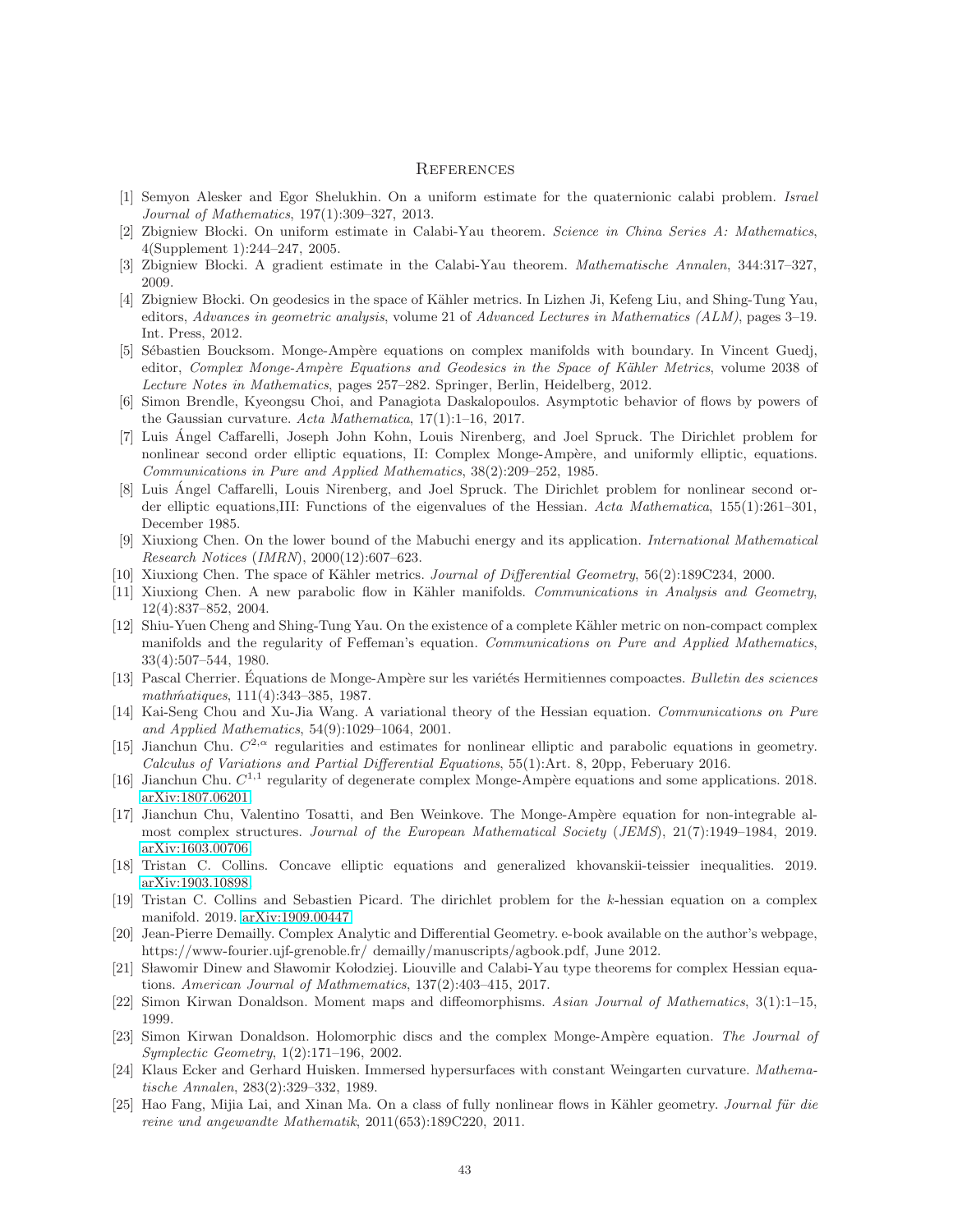- <span id="page-43-16"></span>[26] Jixiang Fu, Zhizhang Wang, and Damin Wu. Form-type calabi-yau equations. Mathematical Research Letters, 17(5):887–903, 2010.
- <span id="page-43-17"></span>[27] Jixiang Fu, Zhizhang Wang, and Damin Wu. Form-type Calabi-Yau equations on Kähler manifolds of nonnegative orthogonal bisectional curvature. Calculus of Variations and Partial Differential Equations, 52(1-2):327–344, 2015.
- <span id="page-43-19"></span>[28] Paul Gauduchon. Le théorème de l'excentricité nulle. Comptes Rendus de l'Académie des Sciences Paris Séries A-B, 285(5):A387-A390, 1977.
- <span id="page-43-24"></span><span id="page-43-18"></span>[29] Paul Gauduchon. La 1-forme de torsion d'une variété hermitienne compacte. Mathematische Annalen, 267:495–518, 1984.
- [30] Claus Gerhardt. Closed Weingarten hypersurfaces in Riemannian manifolds. Journal of Differential Geome $try, 43(3):612-641, 1996.$
- <span id="page-43-21"></span><span id="page-43-1"></span>[31] David Gilbarg and Neil Sidney Trudinger. Elliptic Partial Differential Equations of Second Order. Classical in Mathematics. Springer-Verlag Berlin Heidelberg, 2001.
- [32] Bo Guan. The Dirichlet problem for complex Monge-Ampère equations and regularity of the pluri-complex Green function. Communications in Analysis and Geometry, 6(4):687C703, 1998.
- <span id="page-43-4"></span><span id="page-43-2"></span>[33] Bo Guan. The Dirichlet problem for fully nonlinear elliptic equations on Riemannian manifolds. 2014. [arXiv:1403.2133v](http://arxiv.org/abs/1403.2133)2.
- [34] Bo Guan. Second order estimates and regularity for fully nonlinear elliptic equations on Riemannain manifolds. Duke Mathematical Journal, 163(8):1491–1524, 2014.
- <span id="page-43-8"></span>[35] Bo Guan and Heming Jiao. Second order estimates for hessian type fully nonlinear elliptic equations on riemannian manifolds. Calculus of Variations and Partial Differential Equations, 54(3):2693–2712, 2015.
- <span id="page-43-13"></span><span id="page-43-3"></span>[36] Bo Guan and Qun Li. Complex monge-ampère equations on hermitian manifolds. [arXiv:0906.3548.](http://arxiv.org/abs/0906.3548)
- [37] Bo Guan and Qun Li. The Dirichlet problem for a complex Monge-Ampère type equation on Hermitian manifolds. Advances in Mathematics, 246:351–367, 2013.
- <span id="page-43-22"></span>[38] Bo Guan, Chunhui Qiu, and Rirong Yuan. Fully nonlinear elliptic equations for conformal deformations of Chern-Ricci forms. Advances in Mathematics, 343:538C566, 2019.
- <span id="page-43-27"></span>[39] Bo Guan, Shujun Shi, and Zhenan Sui. On estimates for fully nonlinear parabolic equations on Riemannian manifolds. Analysis & PDE, 8(5):1145–1164, 2015.
- <span id="page-43-15"></span>[40] Bo Guan and Wei Sun. On a class of fully nonlinear elliptic equations on Hermitian manifolds. Calculus of Variations and Partial Differential Equations, 54(1):901C916, 2015.
- <span id="page-43-12"></span>[41] Abdellah Hanani. Équations du type de monge-ampère sur les variétés hermitiennes compactes. Journal of Functional Analysis, 137(1):49–75, 10 April 1996.
- <span id="page-43-9"></span>[42] F. Reese Harvey and H. Blaine Lawson Jr. Dirichlet duality and the nonlinear Dirichlet problem on Riemannian manifolds. Journal of Differential Geometry, 88(3):395–482, 2011.
- <span id="page-43-11"></span>[43] Zuoliang Hou, Xi-Nan Ma, and Damin Wu. A second order estimate for complex Hessian equations on a compact Kähler manifold. *Mathematical Research Letters*, 17(3):547–561, 2010.
- <span id="page-43-26"></span>[44] Suk-Geun Hwang. Cauchy's interlace theorem for eigenvalues of Hermitian matrices. American Mathematical Monthly, 111(2):157–159, 2004.
- <span id="page-43-0"></span>[45] Nina M. Ivochkina. The integral method of barrier functions and the Dirichlet problem for equations with operators of the Monge-Ampère type (russian). Matematicheski $\tilde{i}$  Sbornik. Novaya Seriya, 112(154)(2(6)):193– 206, 1980.
- <span id="page-43-23"></span>[46] Song-Ying Li. On the Neumann problems for complex Monge-Ampère equations. Indiana University Mathematics Journal, 43(4):1099–1122, 1994.
- <span id="page-43-5"></span>[47] Song-Ying Li. On the Dirichlet problems for symmetric function equations of the eigenvalues of the complex Hessian. Asian Journal of Mathematics, 8(1):87–106, 2004.
- <span id="page-43-6"></span>[48] Duong Hong Phong, Jian Song, and Jacob Sturm. Complex Monge-Ampère equations. In Huai-Dong Cao and Shing-Tung Yau, editors, Surveys in differential geometry, volume 17, pages 327–410. Int. Press, 2012.
- <span id="page-43-10"></span>[49] Duong Hong Phong and Jacob Sturm. The Dirichlet problem for degenerate complex Monge-Ampère equations. Communications in Analysis and Geometry, 18(1):145–170, 2010.
- <span id="page-43-20"></span>[50] Dan Popovici. Aeppli cohomology classes associated with gauduchon metrics on compact complex manifolds. Bulletion De La Société Mathématique De France, 143:7763-800, 2015.
- <span id="page-43-25"></span><span id="page-43-14"></span>[51] Von Hans Richter. Zur abschätzung von matrizennormen. Mathematische Nachrichten, 18(1-6):178–187, 1958.
- [52] Jian Song and Benjamin Weinkove. On the convergence and singularities of the J-flow with applications to the Mabuchi energy. Communications on Pure and Applied Mathematics, 61(2):210C229, 2008.
- <span id="page-43-7"></span>[53] Joel Spruck. Geometric aspects of the theory of fully nonlinear elliptic equations. In David Hoffman, editor, Global Theory of Minimal Surfaces, volume 2 of Clay Mathematics Proceedings, pages 283–309. the American Mathematical Society and Clay Mathematics Institute, 2005.